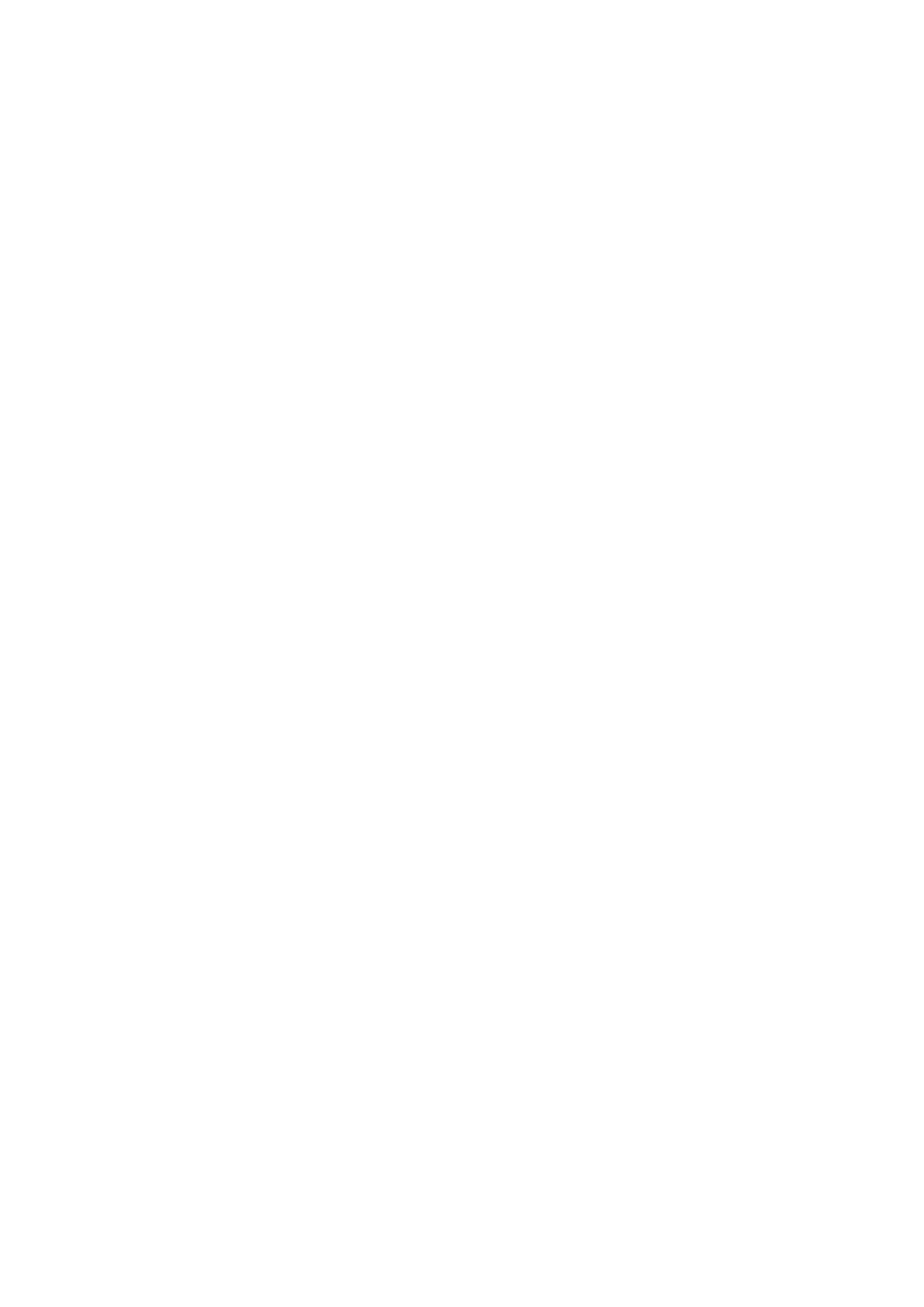

**Project Number: 689364 Project Period: 1.12.2015 – 30.11.2018 Coordinator: Oeko-Institut e.V. Contact: Dr. Doris Schüler, [d.schueler@oeko.de](mailto:d.schueler@oeko.de) , +49 6151 8191-127**



Funded by the Horizon 2020 Programme of the European Union

**This project has received funding from the European Union's Horizon 2020 research and innovation programme under grant agreement No 689364.**

### **Project Partners:**

OEKO-INSTITUT E.V. – INSTITUT FUER ANGEWANDTE OEKOLOGIE (Oeko-Institut) Merzhauser Strasse 173, Freiburg 79100, Germany

SNL Financial Ltd (SNL Ltd) 20 Canada Square, E14 5LH, London, United Kingdom

UNIVERSITY OF DUNDEE (UNIVDUN) Nethergate, DD1 4HN Dundee, United Kingdom

PROJEKT-CONSULT BERATUNG IN ENTWICKLUNGS- LAENDERN GMBH (Projekt-Consult) Laechenstrasse 12, Bad Vilbel 61118, Germany

GEORANGE IDEELLA FORENING (GEORANGE)

Box 43, Mala 93070, Sweden

UNIVERSITY OF WITWATERSRAND JOHANNESBURG (WITS) Jan Smuts Avenue 1, Johannesburg 2001, South Africa

DMT-Kai Batla (PTY) Ltd P.O Box 41955, Craighall, 2024, South Africa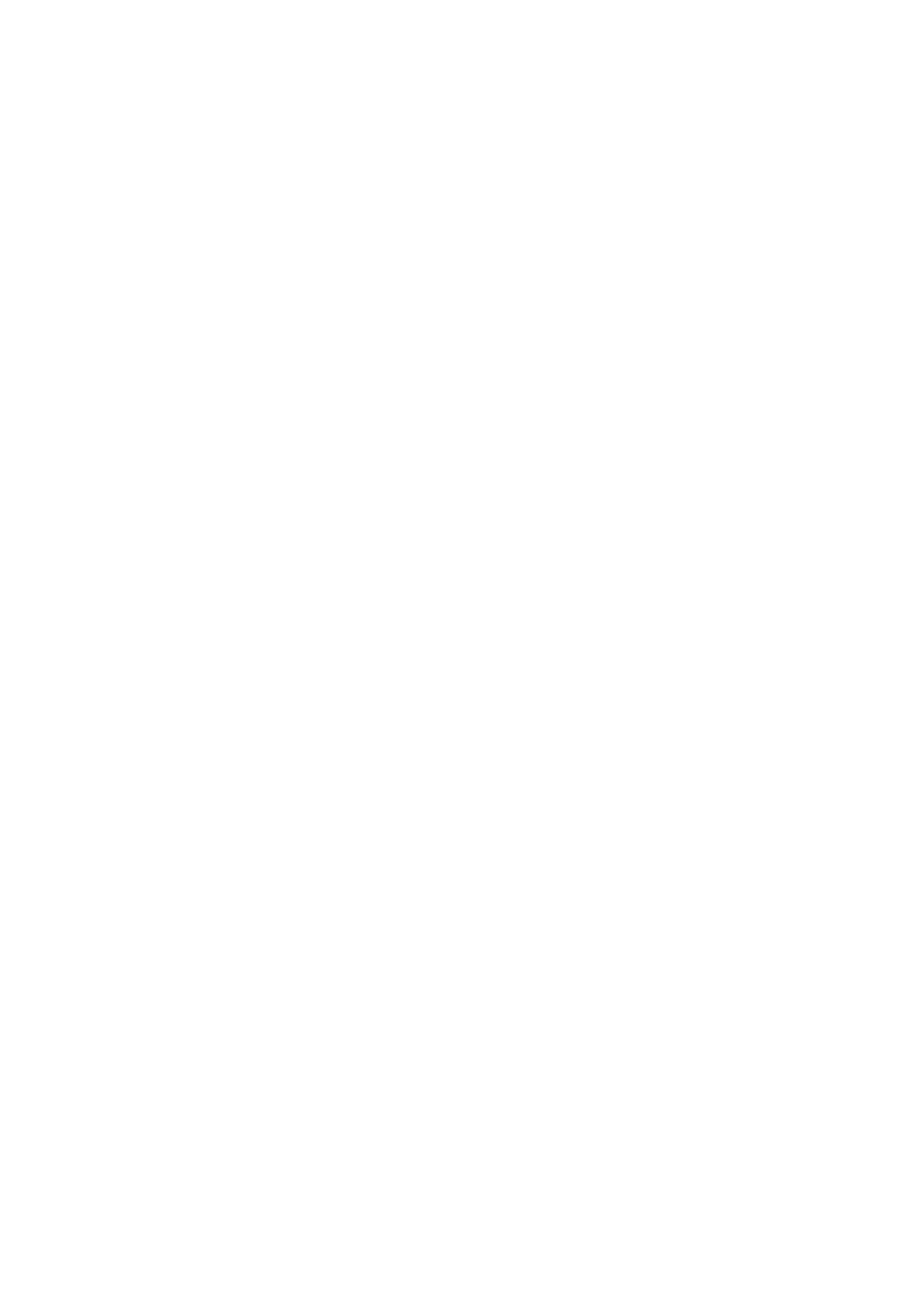

# **Table of Contents**

<span id="page-4-0"></span>

| <b>List of Tables</b>     |                                                                     | 6              |
|---------------------------|---------------------------------------------------------------------|----------------|
| <b>List of Figures</b>    |                                                                     | 6              |
|                           | <b>List of Abbreviations</b>                                        | $\overline{7}$ |
| <b>Summary</b>            |                                                                     | 8              |
| 1 <sub>1</sub>            | <b>Introduction</b>                                                 | 9              |
| 1.1.                      | Mining and development                                              | 10             |
| 1.2.                      | Regional priorities of resource-rich countries for raw materials    | 12             |
| 2.                        | Engagements to support governance in the mining sector              | 14             |
| 2.1.                      | Australia                                                           | 15             |
| 2.2.                      | Canada                                                              | 16             |
| 2.3.                      | Japan                                                               | 18             |
| 3.                        | <b>Supporting Business and Market Development</b>                   | 20             |
| 3.1.                      | International projects from companies based in industrial countries | 21             |
| 3.1.1.                    | Majors                                                              | 23             |
| 3.1.2.                    | <b>Intermediates</b>                                                | 24             |
| 3.1.3.                    | <b>Juniors</b>                                                      | 25             |
| 3.1.4.                    | Other companies/Government                                          | 25             |
| 3.2.                      | Australia                                                           | 25             |
| 3.3.                      | Canada                                                              | 27             |
| 3.4.                      | Japan                                                               | 28             |
| 3.5.                      | China                                                               | 29             |
| 4.                        | <b>EU and Raw Material Engagements</b>                              | 33             |
| 4.1.                      | Summary of country approaches                                       | 33             |
| 4.2.                      | Shaping EU raw materials strategy in the future                     | 34             |
| 4.3.                      | Conclusion                                                          | 36             |
| <b>List of References</b> |                                                                     |                |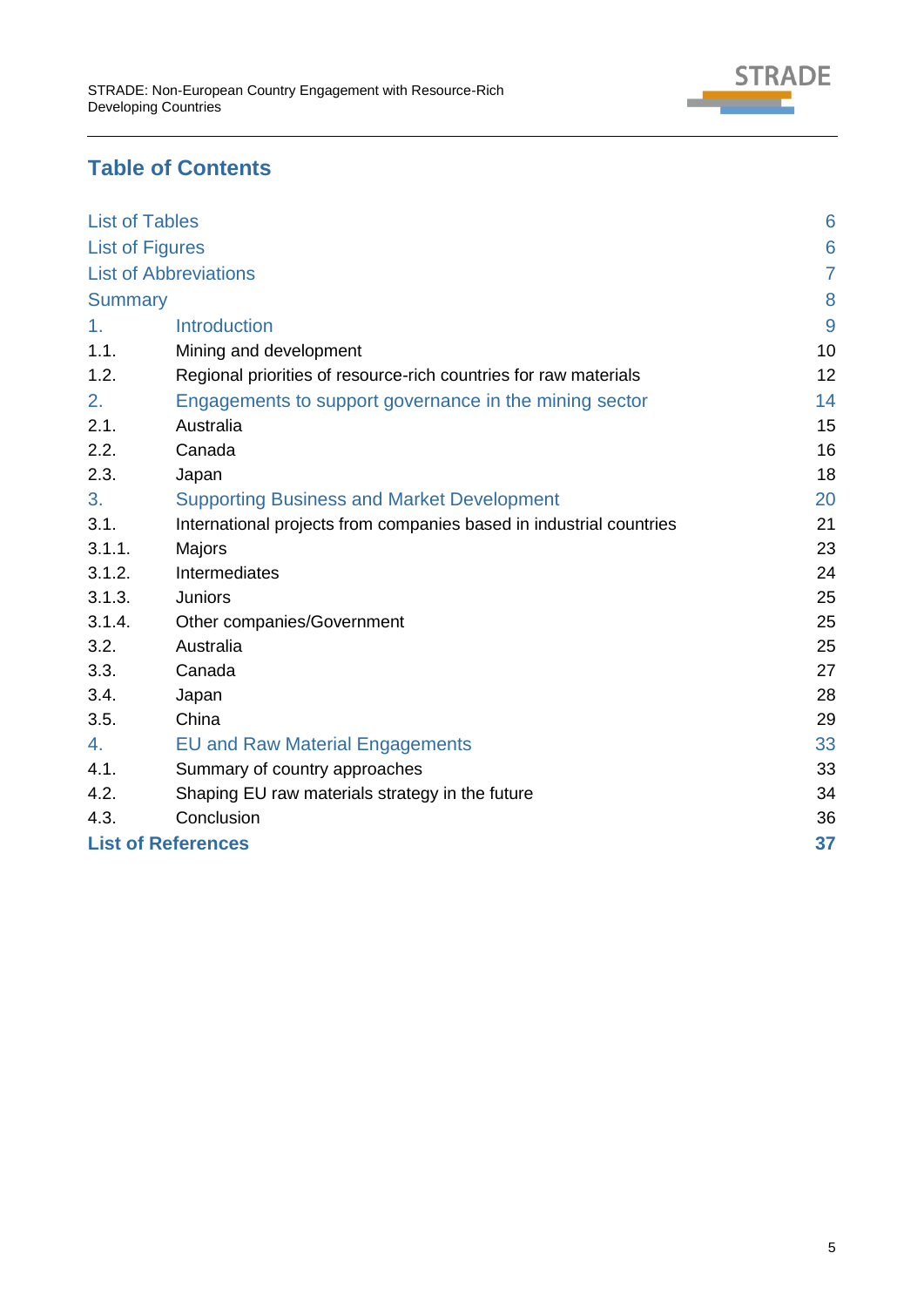



# **List of Tables**

| Table 1 EI-TAF objectives                                             | 14 |
|-----------------------------------------------------------------------|----|
| Table 2 Examples of Canada's Official Development Assistance Projects | 18 |
| Table 3 JICAs official development assistance focus by region (2016)  | 19 |
| Table 4 Company profile by country of headquarters (no of projects)   | 23 |

# <span id="page-5-0"></span>**List of Figures**

| Figure 1 Asset transformation - from subsoil assets to development                   | 10 |
|--------------------------------------------------------------------------------------|----|
| Figure 2 The extractives industry value chain                                        | 11 |
| Figure 3 Mineral & development agenda                                                | 11 |
| Figure 4 Map of raw material official development assistance objectives by recipient | 12 |
| Figure 5 Canadian assistance in the mineral sector by category                       | 17 |
| Figure 6 non-EU mining company operations by region                                  | 22 |
| Figure 7 Projects by company headquarters (Majors)                                   | 23 |
| Figure 8 Projects by company headquarters (Intermediates)                            | 24 |
| Figure 9 Projects by company headquarters (Juniors)                                  | 25 |
| Figure 10 JOGMEC's metals resources development support (2016)                       | 29 |
| Figure 11 China's total official financing, USD billion (2000-2014)                  | 30 |
| Figure 12 The silk road economic belt                                                | 30 |
| Figure 13 Five principles of Belt & Road Initiative                                  | 31 |
|                                                                                      |    |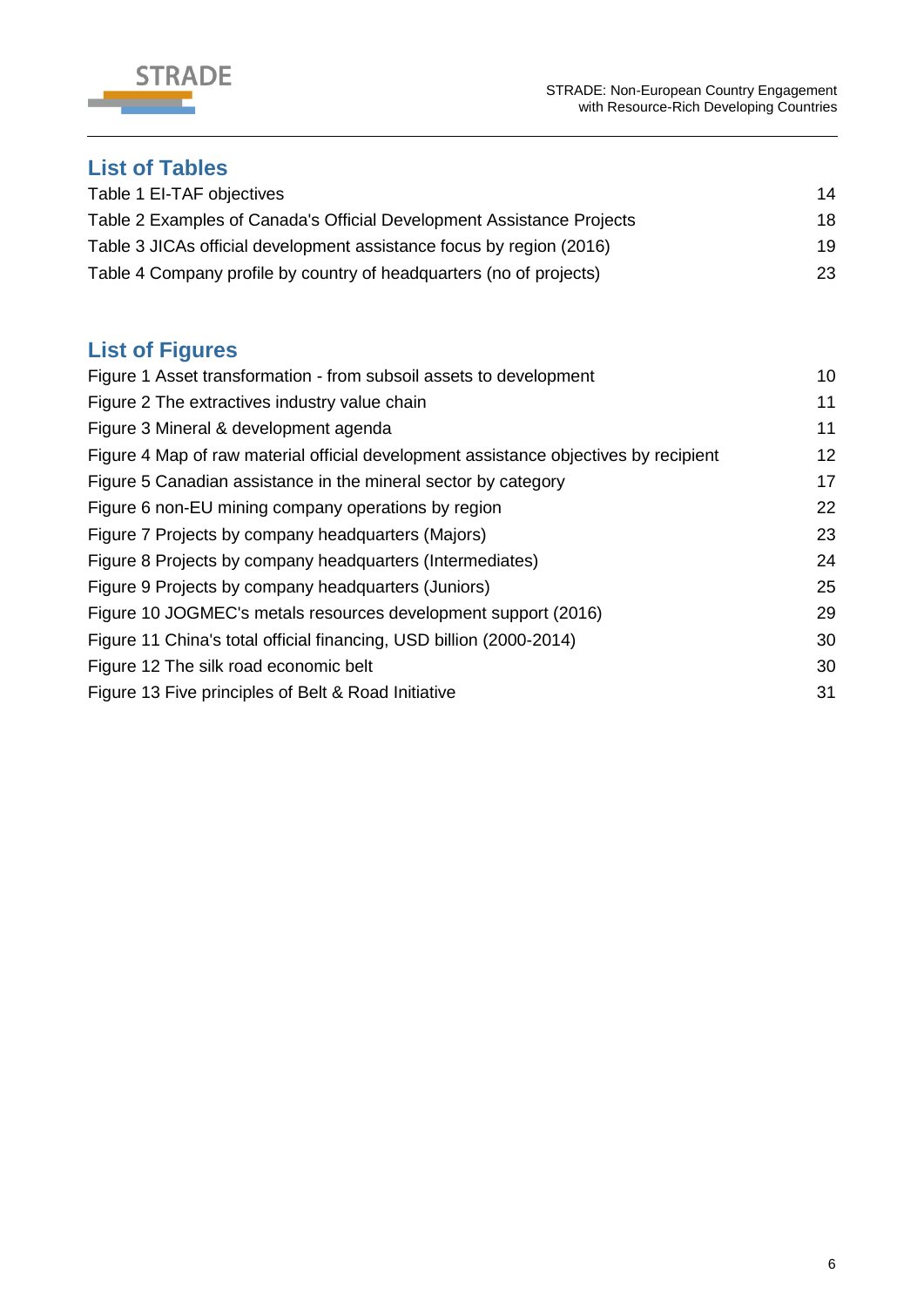

# <span id="page-6-0"></span>**List of Abbreviations**

| <b>Abbreviation</b> | <b>Description</b>                                                                  |
|---------------------|-------------------------------------------------------------------------------------|
| AAMEG               | Australia Africa Minerals & Energy Group                                            |
| AMV                 | African Mining Vision                                                               |
| ASEAN               | Association of South East Asian Nations                                             |
| <b>ASIO</b>         | Australian Security Intelligence Organisation                                       |
| <b>ASM</b>          | Artisanal and Small Scale Mining                                                    |
| <b>ASOMM</b>        | <b>ASEAN Senior Officials Meeting on Minerals</b>                                   |
| <b>AUD</b>          | Australian dollar                                                                   |
| <b>BRI</b>          | <b>Belt and Road Initiative</b>                                                     |
| CAD                 | Canadian dollar                                                                     |
| <b>CEO</b>          | <b>Chief Executive Officer</b>                                                      |
| <b>CSR</b>          | <b>Corporate Social Responsibility</b>                                              |
| <b>DFAT</b>         | Department for Foreign Affairs and Trade (Australia)                                |
| <b>DRC</b>          | Democratic Republic of Congo                                                        |
| <b>EGPS</b>         | <b>Extractives Global Programmatic Support</b>                                      |
| EI-TAF              | <b>Extractive Industries Technical Advisory Facility</b>                            |
| EITI                | Extractive Industries Transparency Initiative                                       |
| EU                  | European Union                                                                      |
| <b>FOCAC</b>        | Forum on China-Africa Cooperation                                                   |
| <b>ICMM</b>         | International Council on Metals and Mining                                          |
| <b>IDRAM</b>        | Extractive Industries Infectious Diseases Risk Assessment and Management Initiative |
| <b>IFC</b>          | International Financial Corporation                                                 |
| IMF                 | International Monetary Fund                                                         |
| <b>JICA</b>         | Japanese International Cooperation Agency                                           |
| <b>JOGMEC</b>       | Japanese Oil, Gas and Metals National Corporation                                   |
| JV                  | Joint Venture                                                                       |
| <b>MCI</b>          | Mining Contribution Index                                                           |
| <b>NRGI</b>         | Natural Resource Governance Institute                                               |
| <b>ODA</b>          | <b>Official Development Assistance</b>                                              |
| <b>OECD</b>         | Organisation for Economic Co-operation and Development                              |
| <b>PDR</b>          | Peoples Democratic Republic                                                         |
| <b>RRC</b>          | <b>Resource-rich Countries</b>                                                      |
| <b>SDG</b>          | Sustainable Development Goals                                                       |
| <b>SPGMI</b>        | S&P Global Market Intelligence                                                      |
| <b>SSA</b>          | Sub Saharan Africa                                                                  |
| <b>TICAD</b>        | Tokyo International Conference on African Development                               |
| UK                  | United Kingdom                                                                      |
| UN                  | <b>United Nations</b>                                                               |
| <b>UNCTAD</b>       | United Nations Conference on Trade and Development                                  |
| <b>UNDP</b>         | United Nations Development Programme                                                |
| <b>USA</b>          | <b>United States of America</b>                                                     |
| <b>USD</b>          | US dollar (currency, \$)                                                            |
| <b>VPSHR</b>        | Voluntary Principles on Security and Human Rights                                   |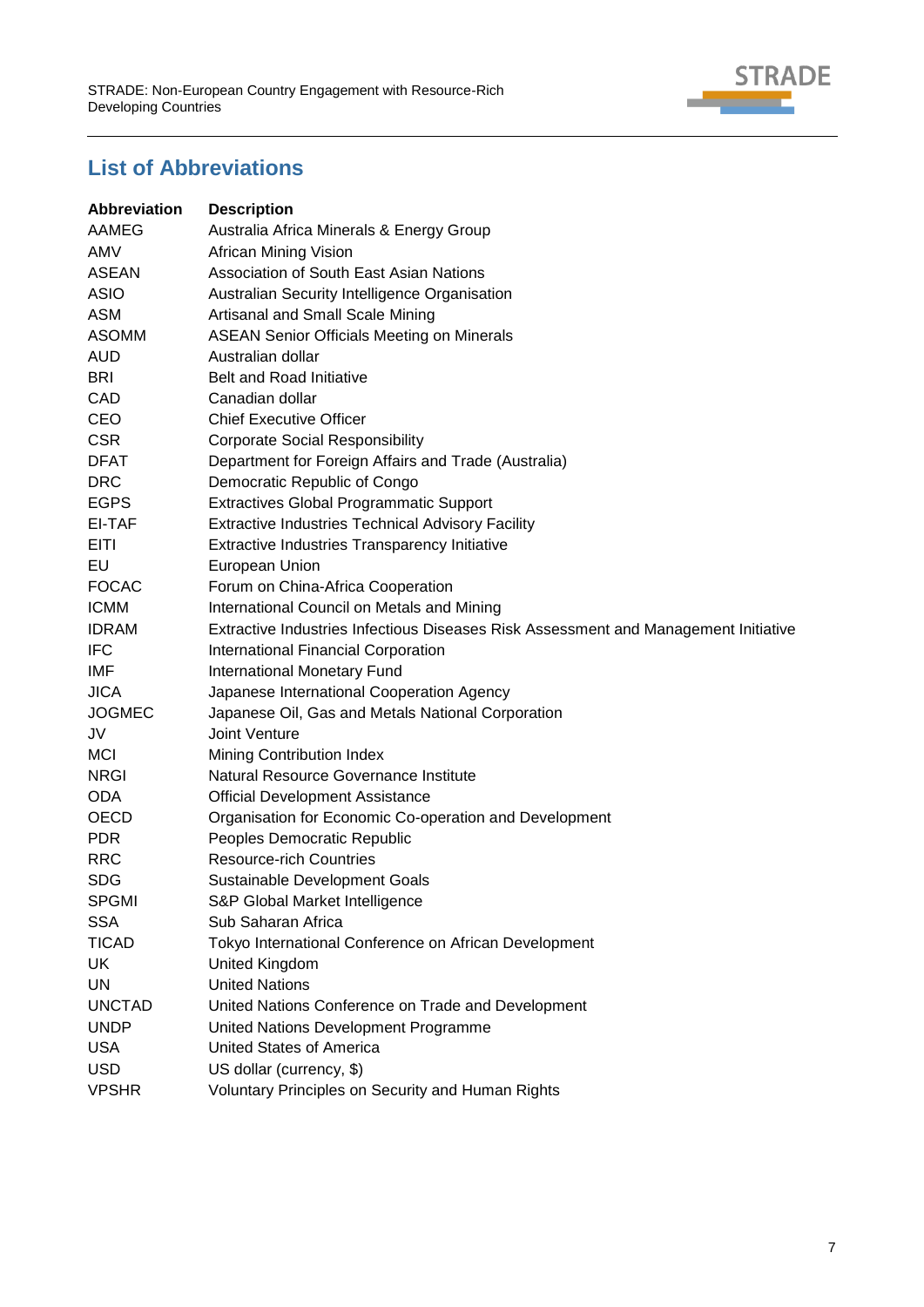

# <span id="page-7-0"></span>**Summary**

At the start of the century, three agenda for development were emerging; the Sustainable Development Goals, Climate Change and sustainable use of resources and Mitigating the Resource Curse. The 2003 commodity price boom created the opportunity for resource-rich developing countries to capitalize on their natural resource wealth. By 2017, when the resource boom has retreated to more stable price levels, more than a decade of engagements have been completed between the industrial and resource-rich countries. Progress has been achieved in many areas and the issues facing mineral consumers and producers are now clearly articulated.

This report documents the engagement by industrial countries, Australia, Canada, China and Japan, normally under Official Development Assistance. Overall, two strands of engagement appear from the analysis. The first focuses on the wider governance agenda, to support resource-rich countries better manage their natural resources. The second strand provides direct support from home country governments to their companies operating abroad.

The resource exporting countries (Australia and Canada) are more active in providing support for governance related measures than the resource dependent countries (China and Japan). Australia is further distinguished from Canada, where the former has increasingly moved to funding of other international initiatives (EITI and NRGI for example) to assist resource-rich countries. Canada, while maintaining a strong portfolio of direct project assistance for mineral projects, also provides funding for the wider development agenda. Japan's presence in this area has been limited, and China is noticeable by its absence.

Japan tends to focus more on the business and technical aspects of the mineral sector in its engagements. Through financial and technical support, it directly aids its companies in accessing assets abroad. China, under its Belt and Road Initiative, is also using key investments in infrastructure and energy projects to open up regions for mineral investments.

For the EU to play an effective and credible role in the mineral and development agenda, it would need to undertake resource diplomacy as practised by Australia and Canada. The EU can play an important role in institutional capacity building in raw material producing countries, as does Japan. Funding for multilateral initiatives, operated by institutions such as the World Bank and the IMF is an option. This is particularly useful as the EU's in-house capacity to engage in mining related bilateral projects is limited. It can also fund and support international initiatives such as the EITI, NRGI and IGF that contribute to the acceptance of international standards for transparency and mining practices.

The EU can provide support to its own companies in operating abroad, particularly in developing and incorporating responsible mining practices. In addition, it should consider initiating protocols for monitoring of its company operations abroad.

The research shows that the government oversight, for many industrial countries, of their mining company operations abroad is weak. This is particularly in holding companies to account for their actions in developing countries, assisting home based companies in acquiring the skills for responsible mining practices and in meaningfully addressing the linkages and industrialisation agenda. The EU can provide the much needed consensus and direction here.

The conclusions for the EU from an analysis of its own engagement and that of other industrial countries is clear. The EU needs to take into account the existing instruments available to progress the inclusive growth agenda. It needs to consider efforts already undertaken by others and consider further contributing to such efforts. Working with both the industrial and developing countries, it can make a meaningful contribution to the minerals and development agenda – one from which all parties can benefit.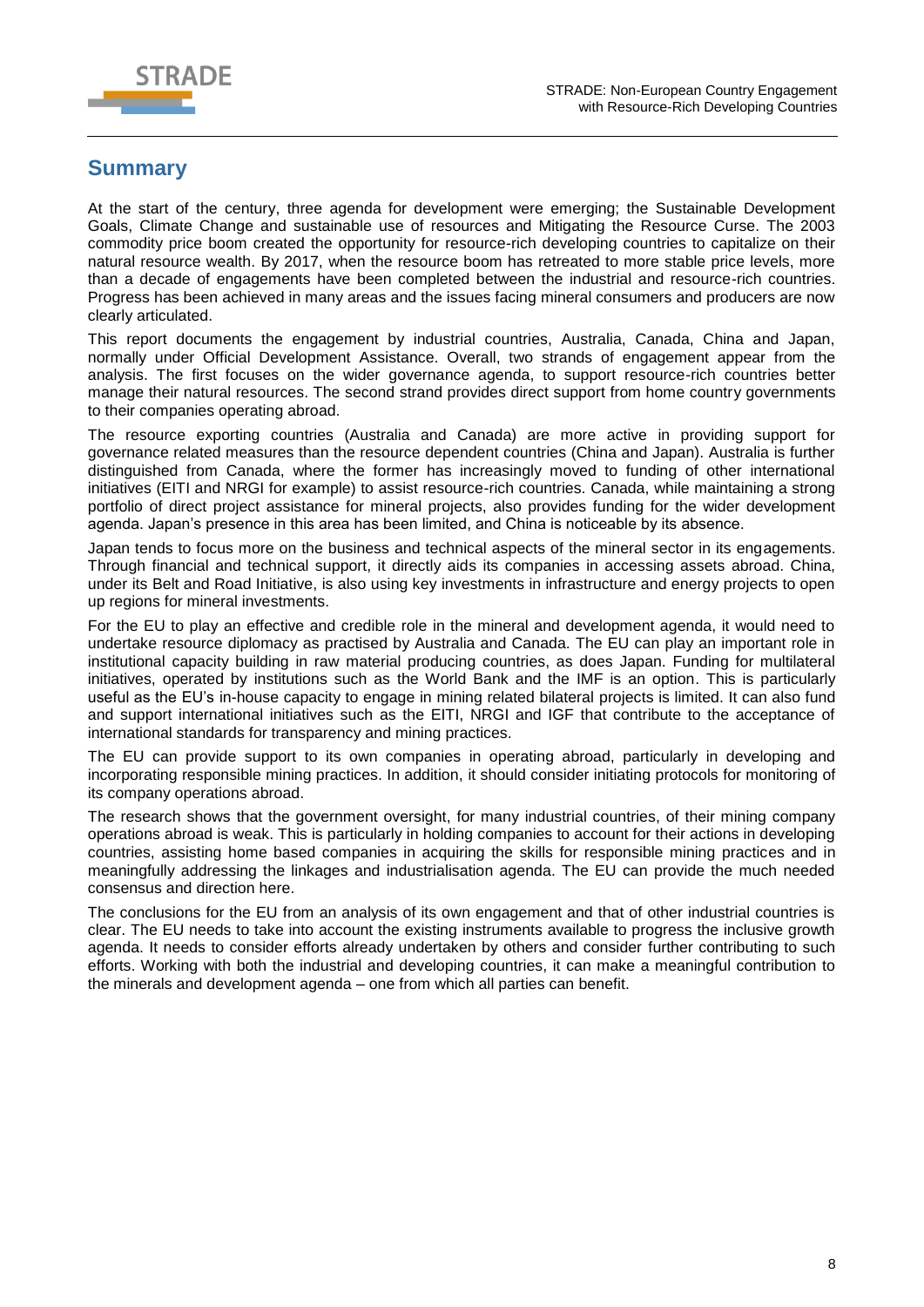

# <span id="page-8-0"></span>**1. Introduction**

In 2000, the United Nation's Millennium Summit's declaration issued eight measures, with key indicators, to improve the lives of the world's poorest people. The [Millennium Development Goals](http://www.un.org/millenniumgoals/) focused on poverty reduction, education, health, gender empowerment, improving child mortality rates and maternal health services, environmental sustainability and developing a global partnership for development.

In 2015, a new set of UN targets (17 goals) were enshrined in the [Sustainable Development Agenda,](https://sustainabledevelopment.un.org/) focusing on further reducing poverty, ensuring sustainable practices and development and prosperity for all.

A second international movement around sustainable development, often merging with the discourse on climate change, began to emerge as a priority on global agendas during the same period. The Kyoto Protocol (entering into force in 2005), followed by the failed negotiation of the Copenhagen Accord (2009) and more recent successful negotiation of the Paris Agreement (2015), while directed at climate change, addresses sustainability as the core issue.

The mineral commodity price boom that started in 2003 brought the Resource Curse discussion to centre stage. The 'curse of natural resources' was a phrase that emerged during the last two decades of the 20<sup>th</sup> century. It centred on the observation that many of the developing countries with abundant natural resources tended to grow more slowly than their resource-poor counterparts. The literature, led by the research from Sachs and Warner (1995, 1999, 2001), Auty (1993, 2001) and Gleb (1988), listed the challenges to growth under the curse as including; Dutch disease, increased incidents of armed conflict, low performance on governance indicators and weak interaction with other sectors of national economies. Thus international engagement and assistance around mining focused largely on mitigating such adverse impacts. Transparency of revenue flows, macro-economic management, revision of mineral codes and regulations focus on improving industrial linkages from the resource sector, technical capacity building and training to indigenize resource management capacity became some of the central pillars of international engagement on raw materials.

These were the three major dialogues in international engagement, related to the mineral sector, developing at the start of the century<sup>1</sup>. The first focused on the development agenda. The second on sustainability and climate change and the third focused on the governance of the resource sector.

Engagements around these dialogue were not necessarily between advanced and developing countries. South-South dialogues and collaborations emerged such as the co-learning platforms under the [UNDP](http://www.unpei.org/south-south-exchange-and-training-workshop-on-extractive-industries-and-sustainable-development)  [South-South Exchange](http://www.unpei.org/south-south-exchange-and-training-workshop-on-extractive-industries-and-sustainable-development) program. There were North-North dialogues, such as the [EU-Japan-US](https://ec.europa.eu/growth/industry/international-aspects/cooperation-governments_en) trilateral confernce on critical minerals. Regional initiatives such as the [Africa Mining Vision](file://///uk01fil511/businessshare/Dept/IRMG/M&M%20Consulting/Consulting%20Projects/EU/STRADE%202016/Project/WP3/Report%203.6%20Non%20Eu%20raw%20material%20eng%20with%20third%20countries/Africa%20Mining%20Vision) emerged, as well as government to government collaborations [\(FOCAC\)](http://www.focac.org/eng) and multi-partner initiatives [\(EITI\)](https://eiti.org/). The list is long and the initiatives indicated here do not mention the plethora of civil society and industry-led collaborations<sup>2</sup>. The discourse around natural resources and development has become much more sophisticated and complex, relative to those seen in the 1980s and 1990s, where economic gains and conflict avoidance were the dominant discussion.

There was a proliferation of stakeholders and issues that resulted in an increase in the number of goals, objectives, tools and approaches within the sphere of international development and mining. This report does not attempt to map this multitude of movements and actions; it focuses on the approach *of third countries in enhancing the mineral sector's contribution to development of resource-rich emerging and*  development countries<sup>3</sup>. The report contextualises these approaches within the larger development agenda. This assists in understanding where previous engagements have focused and guides recommendations for shaping future EU raw material engagements. Raw materials engagement between resource-rich developing and emerging countries and industrial countries and global development institutions is not a standalone engagement – it is part of the wider development agenda. Thus, the main objective of such engagements – mostly under Official Development Assistance (ODA) - is to address poverty and sustainability and the establishment of a well-functioning mineral sectors is seen as (one) of the means of achieving this.

This report reviews the engagements by four non-EU countries: Australia, Canada, China and Japan. Previous research (STRADE [Policy Brief 02/2016\)](http://stradeproject.eu/fileadmin/user_upload/pdf/PolicyBrief_02-2016_Aug2016_FINAL.pdf) indicated that the United States does not pursue specific

-

Numerous international initiatives have emerged in the past three decades, here we focus on the three which the authors believe are the most relevant to the discussion on the mining sector and development.

<sup>2</sup> See STRADE Policy Brief 04/2017 for a list of organization based initiatives.

 $3$  For the remainder of the report, resource-rich country refers to both the emerging and developing countries.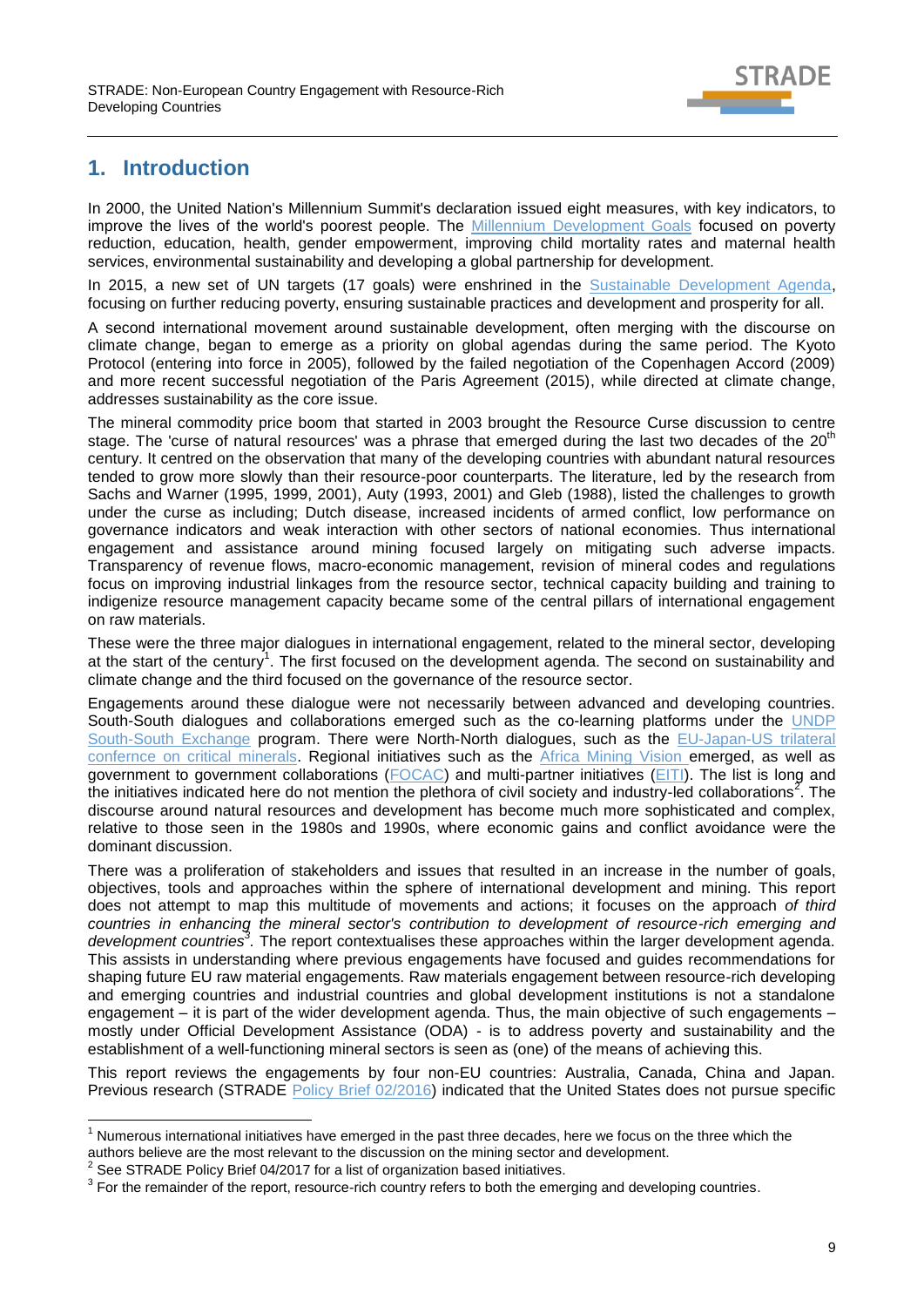

raw materials engagements for addressing mineral challenges in developing countries. Therefore, the country is not covered in this report.

Resource-rich countries refers to both emerging and developing countries that are currently hosting mineral projects that are significant to their economies. Engagements refers to programs or projects under Official Development Assistance (ODA) or other major government strategies of the non-EU countries.

The first chapter briefly outlines the mining and development agenda that forms the basis of analysis of this report. Chapter 2 then looks at one caveat – supporting mineral sector governance. Chapter three analysis the engagements from the industrial country perspective, documenting how these countries, through support for their own firms abroad, support the second caveat for mining and development – the creation of an enabling business environment. Chapter 4 provides a summary of the findings and lessons the EU can learn from the engagements of third countries.

## <span id="page-9-0"></span>**1.1. Mining and development**

The International Council on Metals and Mining (ICMM), in its report on the Role of Mining in National [Economies](https://www.icmm.com/website/publications/pdfs/society-and-the-economy/161026_icmm_romine_3rd-edition.pdf) (2016) tracks the significance of the mining sector in 180 countries. The latest report finds that: "It is predominantly in low and middle-income countries that national economic life depends most heavily on mining. And this dependence has been increasing over the last two decades" (2016; pg 2). The report concludes that with the increasing dependence of national economies on mining, the need to have the appropriate framework to govern mineral resources is becoming even more essential. Of the top 50 mineral dependent economies within the [Mining Contribution Index \(MCI\)](https://www.icmm.com/romine/index), approximately 75% are assessed to be below satisfactory levels of good governance for the resource sector. While development assistance and engagement has delivered improvements in the resource sector, the sector continues to require further effort.

Mining is expected, similar to other industrial sectors, to contribute to the national economy by generating government revenues (through taxation) and employment (direct, indirect and induced employment and incomes). In addition, when international companies invest in a developing country they are expected to share advancements in technology, governance and business practices. Hence, a 'well-functioning' mining sector can have a positive impact on a country's growth [\(Figure 1\)](#page-9-1).

### <span id="page-9-1"></span>**Figure 1 Asset transformation - from subsoil assets to development**



*Source: ICMM, 2016*

A range of factors can weaken mineral assets delivering higher standards of living. [Figure 2](#page-10-0) indicates the extractive industry value chain that leads from natural resource potential to sustainable development. From the exploration and contractual stages at the very start of any mining project, to the regulation and monitoring of operations, collection of taxes and royalties, and the effective distribution of these revenues, to allow for implementation of sound sustainable development, completes the chain. Governments need to effectively manage the entire value chain, for mining to contribute to development. The focus of raw material engagements by industrial countries, within the development assistance context, has been to support resource-rich developing countries address these challenges and barriers and support the interaction of mining companies with the rest of the economy.

The national barriers or issues that can mitigate these impacts have been well studied. These include revenue management and accountability; armed/violent conflict over mineral rents; institutions lacking the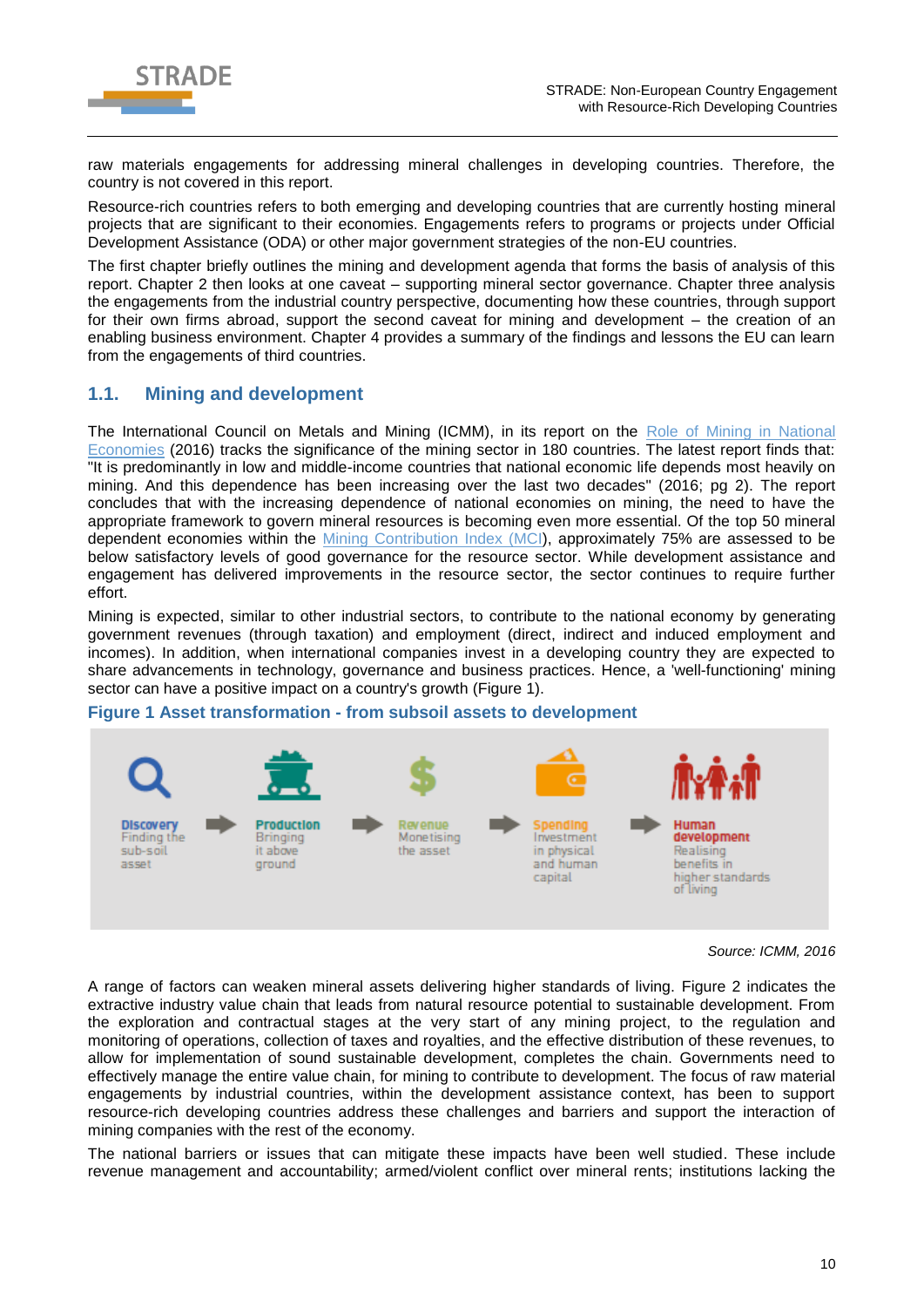

capacity to monitor and manage companies operating in the mining sector; and the lack of capacity in the industrial sector to capitalize on the opportunity to develop linkages from the sector.

### <span id="page-10-0"></span>**Figure 2 The extractives industry value chain**



*Source: World Bank, 2013*

The two caveat of mining and development that are addressed in this report can be broadly defined as those that fall under governance (with the assumption social, environmental and human rights issues are addressed through regulations and implementation) and under business environments (that address the more economic side of the equation).

Raw material based engagement, from a developing country perspective, is based on the premise that engagements with industrial countries will assist them in harnessing their natural resource sector to contribute to development. While the partner country may also receive some benefit from such engagements (access to raw materials, business opportunities for its firms etc.) the central beneficiary is expected to be the resource-rich country.

[Figure 3](#page-10-1) presents three set of objectives for industrial countries to pursue raw material engagements with resource-rich countries. The first is associated with addressing domestic growth and is largely focused on achieving minerals and development aims. The central beneficiary is the resource-rich country.

The second looks at improving the market/business environment for the operations of companies. Such improvements help both the resource-rich countries as well as the third country companies operating in these jurisdictions. Thus the beneficiaries are both sets of countries.

The third focuses on supporting a sustainable availability of minerals at a global level. This addresses the larger global community, which benefits both producers and consumers of minerals. The final level can be considered as the culmination of the engagements at the other two levels.

Before the report moves to mapping engagements under these objectives, it is important to acknowledge that different regional priorities exist for Latin America, Sub Saharan Africa and Southeast Asia within the mineral and development agenda.<sup>4</sup>

<span id="page-10-1"></span>

 4 [Aligning EU cooperation with resource-rich developing and emerging countries' needs](http://stradeproject.eu/fileadmin/user_upload/pdf/WP3_3_1-Policy-Brief-D-3-7_08-2017_v03_final_20170925.pdf) (STRADE, 2017) provides a detailed discussion of these by issue and country.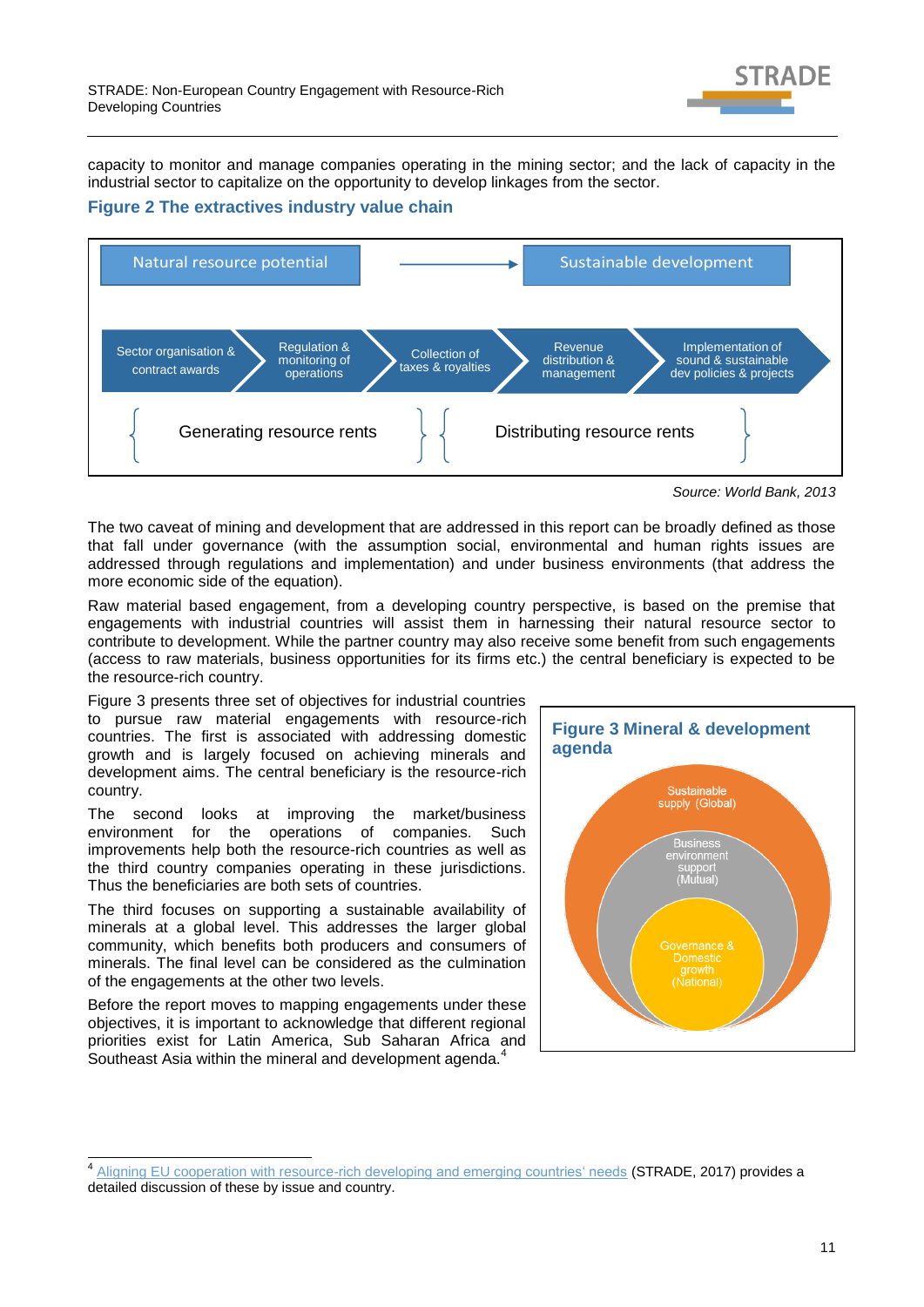

### <span id="page-11-0"></span>**1.2. Regional priorities of resource-rich countries for raw materials**

During the commodity price boom (2003-2011), resource-rich countries in Latin American, Sub Saharan Africa (SSA) and Southeast Asia all took steps to realize the benefits of high commodity prices whilst mitigating the dangers presented by the resource curse. The 'starting-point' for each region was different; hence each faced different domestic challenges and their development priorities differed. As noted in a previous STRADE research [\(Report 02/2017\)](http://stradeproject.eu/fileadmin/user_upload/pdf/STRADE_Rpt_D3-03_EU-RawMat_May2017_FINAL.pdf) Africa received nearly 45% of the total number of raw material engagements under ODA, followed by Asia with 34%, Latin America with 17% in 2014. Within the regional split, by level of assistance expenditure, Africa accounts for the greatest share with 69% compared to Asia, which received 25%, Latin America with 6% and Europe with 0.3%.<sup>5</sup> [Figure 4](#page-11-1) shows the categories for raw materials engagement under ODA.



#### <span id="page-11-1"></span>**Figure 4 Map of raw material official development assistance objectives by recipient**

*Source:* SNL Metals Consulting (2016)

**Latin America.** Of the three regions, Latin American countries can be considered the most advanced in terms of their legislation maturity and linkages to the rest of the economy. As a consequence of their long(*er*) mining history, their challenges stem from legacy environmental impacts and local community engagement and human rights. Chile, Colombia and most recently Peru have on-going development of country mining visions, focused on ensuring the sustainability and inclusiveness of their mining industries. Colombia for example, through the [Proposals for a Shared Vision on Mining in Colombia Roadmap](https://eiti.org/sites/default/files/documents/peru_mining_vision_15_july_draft.pdf) has focused its resource governance agenda on establishing an inclusive mining sector that can generate post conflict socio-economic opportunities (Dialogue Group on Mining in Colombia, 2015). As a result, the development agenda within the region over the past decade has placed a greater emphasis on addressing the socioeconomic conflicts that have arisen from mineral activity.

ODA based engagement in Latin America focus more on technical assistance, specifically projects that aim to improve the operating practices of existing mines in these countries. Nine out of the twenty three projects identified in Latin America support the uptake of 'International Best Practice'. For example, the 'SecMinStratEl' project by the German government in Chile looks at the environmental impacts of mining old

 5 The interventions analysed are taken from the OECD's Creditor Reporting System (CRS), and focus on engagements made in 2014, the most recent year with full coverage of raw material engagements available.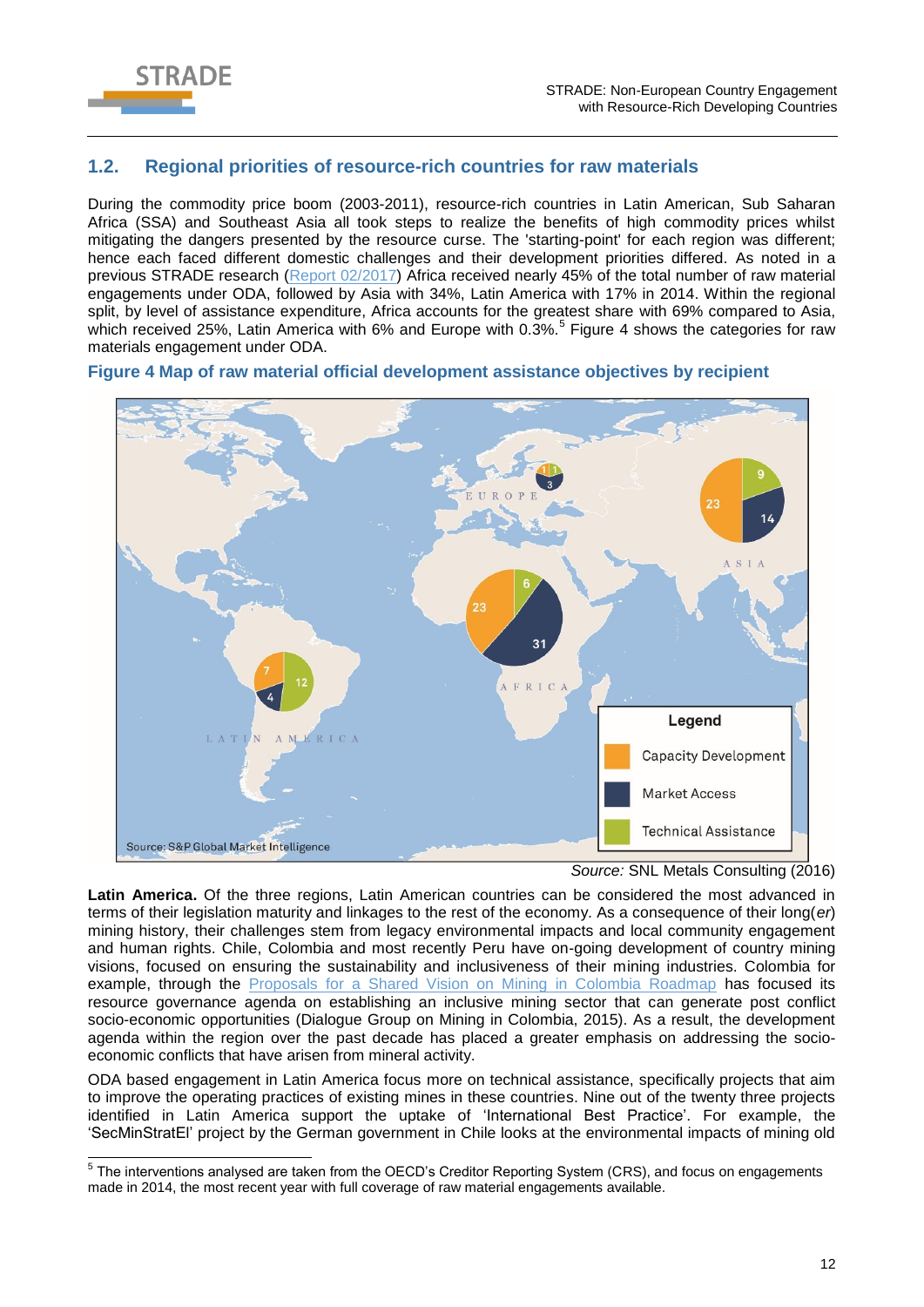

deposits, including tailings facilities. Other projects, including projects run by Spain in Peru and Argentina look at Health & Safety procedures in mining and local community engagement. These types of engagements tend to be inexpensive as they are often narrowly focused and rely largely on the expertise of the donor country and address a receptive and technically adept recipient.

**Sub-Saharan Africa**. SSA countries witnessed substantial foreign investment into the exploration and mining sectors; often labelled as the 'least-explored' mining region in the world, the focus was on developing nascent mineral resources. The major challenge in African countries was around dated/ineffective mining legislation. Coupled with its history of mining revenue used for funding conflict, revenue transparency and management were also a high priority. Finally, using mineral investments to drive wider economic growth and the development of an industrial sector were high on national agendas.

A central focus of resource-rich SSA countries during the commodity boom had been on the establishment of regional resource governance structures focusing on revenue management and sustainable development of the mining industry. Most notably, in 2009 the African Union adopted the [African Mining Vision](http://www.africaminingvision.org/) (AMV). The vision laid out the framework to use the regions mineral resources as a catalyst for broader economic development and the establishment of a thriving African market.

Africa has the largest ODA raw material engagements in 2014, both by number and by expenditure. The mining industry in this region is comparatively less developed than in Latin America. Capacity development projects, especially those that focus on governance, are more expensive than technical assistance projects as they entail more holistic and long term development, and often include cooperation and training of multiple stakeholders. For example, the Canadian funded project 'Effective Governance of Mining and Gas Impacts<sup>6</sup> in Mozambique, has a total expenditure of USD 0.8 million. It addresses socio-economic, environmental and governance and transparency issues in the country's mining industry. The project required cooperation with and support for multiple government actors, including the Ministry of Mineral Resources, the Ministry for the Coordination of Environmental Affairs and the Ministry for Women and Social Affairs.

**Southeast Asia.** Southeast Asia has a mixed set of challenges; while countries such as Indonesia and Philippines had benefitted from international investments before the commodity boom, their focus turned towards the creation of downstream linkages (smelting and refining). Other's such as Lao PDR were faced with the environmental impacts of increased mining activity, and enforced a moratorium on mining to allow the government to create the appropriate monitoring and enforcement capacities. Papua New Guinea, again with a long history of mining was facing issues similar to Latin America; community conflicts and environmental damage. Overall, given the population density in the region, addressing the safeguard of community rights is a major priority for most countries.

Some Southeast Asian countries do not look towards their mineral sector as a major driver of economic growth. Cambodia, Lao PDR, Myanmar, Vietnam and Thailand are focusing on manufacturing (capitalising on their relatively low wage rates) as driving their economic growth rather than mineral resources. For example, Thailand, in May 2016, ordered the closure of its only active gold mine (Chatree – operated by the Australian firm Kingsgate Consolidated), citing environmental and health concerns to outweigh the economic benefits from the operations<sup>7</sup>.

The recipient countries in Asia have a comparable ODA project breakdown to those in Africa. Many of the raw material engagements in Asia have been driven by the potential of mineral resource endowment as a tool for development. For three of the largest recipient countries in Asia; Afghanistan, Mongolia and Myanmar, development of the countries' ability to manage its natural resources is seen as a tool to bring economic development and political stability. As a result, these countries have been the recipients of comprehensive capacity development programs in 2014. One example is the 'Myanmar-Australia Partnership for Reform<sup>,8</sup>. This USD 38 million three year project aims to develop Myanmar's institutional and governance strength in order to facilitate the peace-building process through greater political stability. Australia is assisting Myanmar to comprehensively reform its natural resource management, including training key governmental staff and reforming and developing the country's Ministry of Mines. Projects of this nature are understandably expensive and time intensive.

In the next chapter, the report documents the major engagements for supporting governance in resource-rich developing and emerging countries by the four non-EU countries.

<sup>&</sup>lt;sup>6</sup> <http://www.acdi-cida.gc.ca/cidaweb%5Ccpo.nsf/projEn/D000115001>

As of November 2017, the case is [under arbitration](http://www.mining.com/thailand-faces-arbitration-decision-shut-active-gold-mine/) under the Thailand-Australia Free Trade Agreement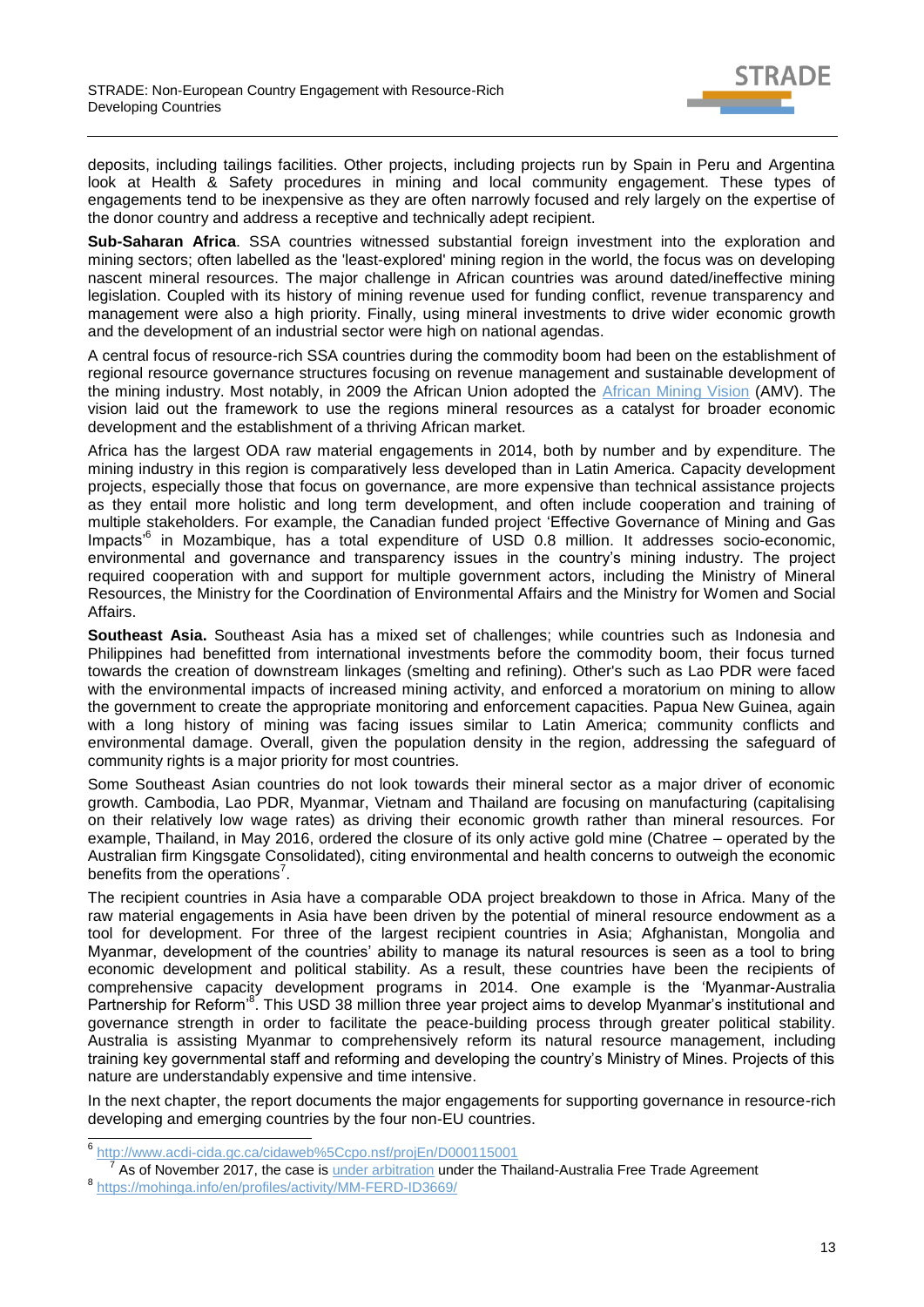

# <span id="page-13-0"></span>**2. Engagements to support governance in the mining sector**

As stated in the introduction, at the start of 2003 global development initiatives were addressing a host of challenges facing resource-rich developing countries. Governance was a major theme underlying a number of these challenges from taxation and accountability to regulatory and administrative issues. Thus, the number of ODA projects that looked at improving governance was quite large. While there has been significant improvement on the governance indicators for most resource-rich countries, there is more to be achieved.

Governance-centred engagements are contextualised for a particular country and focus on domestic and national challenges it faces. Such engagements are largely driven by the resource-rich country itself and engagement by third countries will often be under development assistance programs. The intended primary beneficiary is the former.

**Objective:** The improvement of the mineral sector governance and regulations, to have a well-functioning sector that can contribute to the development aims of the government.

**External & internal drivers:** Country governments internally drive the agenda for these engagements. The push is to deliver growth and capitalise on the potential contribution of the mining sector to growth. Resource-rich developing country governments are seeking assistance to accomplish 'well-functioning' mining sectors in terms of governance.

There are international drivers for this agenda as well, although more indirect and limited. These emerge from the international community and institutions, often translated through international codes of conduct and principles, focusing on supporting well governed mineral sectors where the government plays an active role in managing its mineral resources.

**Actions**: The primary actions focus on improving the functioning of the mineral sectors. The most commonly identified national level needs can be illustrated by the objectives of the Extractive Industries Technical Advisory Facility<sup>9</sup>, managed by the World Bank, which divides these between advisory services and knowledge management [\(Table 1\)](#page-13-1). Four areas of national level issues have been identified under advisory services; contract negotiations, capacity building, and technical assistance for regulatory frameworks and licensing/tendering. Knowledge management mirrors these advisory services, focusing on providing good practices and supporting knowledge sharing activities.

| <b>Rapid response advisory services</b>                                                                                                                                                                                                                                                                                                                   | <b>Knowledge management</b>                                                                                                                                                                  |
|-----------------------------------------------------------------------------------------------------------------------------------------------------------------------------------------------------------------------------------------------------------------------------------------------------------------------------------------------------------|----------------------------------------------------------------------------------------------------------------------------------------------------------------------------------------------|
| Contract negotiation for extractive industry transactions<br>Where legally feasible, mutually-agreed dispute<br>mediation                                                                                                                                                                                                                                 | Providing a framework of good practices and<br>discussion of issues.<br>Such issues to cover relevant material for making<br>extractive industry resources available to private<br>investors |
| Short-term capacity building for members of the<br>beneficiary country's negotiation teams, including<br>studies to prepare for negotiations                                                                                                                                                                                                              | Gathering and disseminating lessons of experience<br>based on advisory services provided.<br>Included publications, workshops, conferences etc.                                              |
| Technical assistance in support of a specific extractive<br>industry transaction under review.<br>Update the policy, institutional, fiscal, legal and<br>regulatory frameworks (including mining and<br>hydrocarbon codes and licensing registers).<br>This includes revenue management and benefits<br>sharing across levels of government and community | Preparing studies, reports, policy notes and other<br>documents related to such activities.                                                                                                  |
| Technical assistance on structuring extractive industry<br>licensing rounds, public offerings (tender/auction), and<br>competitive and transparent tender packages.                                                                                                                                                                                       |                                                                                                                                                                                              |

### <span id="page-13-1"></span>**Table 1 EI-TAF objectives**

 9 The EI–TAF was a funding mechanism to support resource–rich developing countries in the governance of their natural resource sector. Although the program was closed at the end of 2015, its objectives are still relevant today.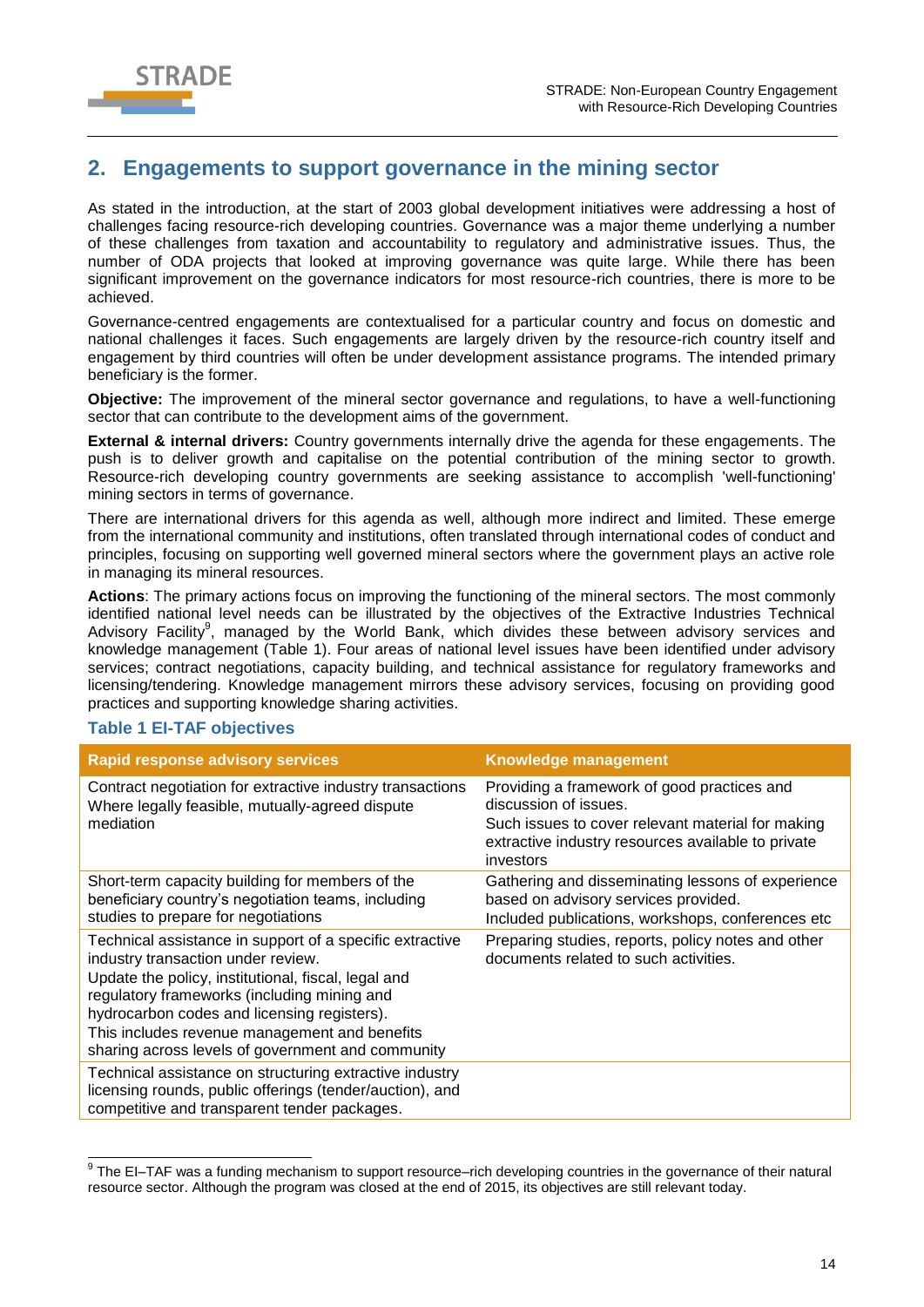

### *Source: Implementation completion memorandum, 2016<sup>10</sup>*

The review of the three countries presented in this section focuses on the use of ODA funding and tools for the improvement in governance and accountability of national governments, as well as assisting other stakeholders in providing support. China is not included in this chapter as it does not support governance activities and chooses instead a bundled approach, which is discussed in detail in the next chapter.

### <span id="page-14-0"></span>**2.1. Australia**

Australia largely carries out external interventions under the Australian Department of Foreign Affairs and [Trade \(D](http://dfat.gov.au/pages/default.aspx)FAT). Australia's department of International Development, Australian Aid, reduced its geographical mandate and budget post 2013<sup>11</sup>. This has also been mirrored by a shift towards Australia's closest geographical neighbours, including Pacific Island states and Southeast Asia.

The Australian government has committed USD 8.3 million for extractive sector development assistance over the 2017-2018 period. The raw material engagement has increasingly moved towards 'multi-donor' platforms and away from bilateral assistance projects. The majority of the funds spent/committed are for improved transparency and for the management of natural resource revenue. Notable commitments from the Australian government are as follows:

**Extractives Global Programmatic Support (EGPS) Multi-donor Trust Fund.** Australia is the largest donor of the multi-donor fund, which also includes Canada, EU, Finland, Germany, Norway, Switzerland and the UK. The World Bank manages the fund. Australia has committed AUD 11 million (USD 8.6 million) to the fund for the 2015–2020 period. The funds' overall objective is to support resource-rich countries in using their natural resources for poverty alleviation, shared prosperity, economic diversification, and sustainable economic growth. The fund replaces the support previously provided through the EITI Multi–donor fund and the Extractive Industries Technical Advisory Facility, (which were closed in 2015).

Nearly 75% of the funding is used to support EITI implementation. The EGPS has also supported improving the knowledge base on mineral legislation (through the [Africa Mining Legislation Atlas\)](https://www.a-mla.org/) and training for African law students working in the mineral sector.

**IMF Topical Trust Fund on Managing Natural Resource Wealth.** The *fund delivers technical assistance to* developing countries for managing the macro economic and fiscal impacts of resource revenue. Australia has committed AUD 5 million (USD 4 million) for the 2011–2017 period. Other donors for the fund include European Commission, Kuwait, the Netherlands, Norway, Oman and Switzerland. Australia is currently finalising its support for the second phase of the program, launched by the IMF in 2016.

Twenty-six countries have benefitted from the funds assistance so far. Most of these are African countries, followed by Asia-Pacific (Indonesia, Lao, Mongolia, PNG and the Solomon Islands).

**EITI:** Australia has committed more than AUD 20 million (USD 15.7 million) in funding for the EITI, since 2007. In 2017, its support for EITI comes through contribution to the Extractives Global Programmatic Support Multi-donor Trust Fund. On 6 May 2016, the Australian Government announced it would implement the EITI domestically.

**Natural Resource Governance Institute and Transparency International.** Australia committed just under AUD 2.5 million (USD 1.97 million), for the 2015–2017 period to the NRGI. An additional AUD 300,000 (USD 236,100) was committed to Transparency International Australia, which works with the private mining sector to improve transparency and regulations for awarding mining permits, licenses and contracts. The main countries of engagement have included Niger, Kenya, Mongolia, Cambodia and Indonesia.

**The Kimberley Process.** Australia was the chair of the Kimberly Process in 2017, being the sixth largest producer of diamonds (by weight). As chair, it committed to lead a comprehensive review of the Kimberly Process to strengthen the international standard across the entire diamond value chain.

**Voluntary Principles on Security and Human Rights:** The Australian government released its National Plan on Voluntary Principles in 2016, and aims to work with its private sector and government to implement these plans.

 $\overline{\phantom{a}}$ 

<sup>10</sup> [http://documents.worldbank.org/curated/en/674011485750573897/pdf/112322-WP-P115110-PUBLIC-](http://documents.worldbank.org/curated/en/674011485750573897/pdf/112322-WP-P115110-PUBLIC-EITAFICMFinalDec.pdf)[EITAFICMFinalDec.pdf](http://documents.worldbank.org/curated/en/674011485750573897/pdf/112322-WP-P115110-PUBLIC-EITAFICMFinalDec.pdf)

<http://www.lowyinstitute.org/issues/australian-foreign-aid>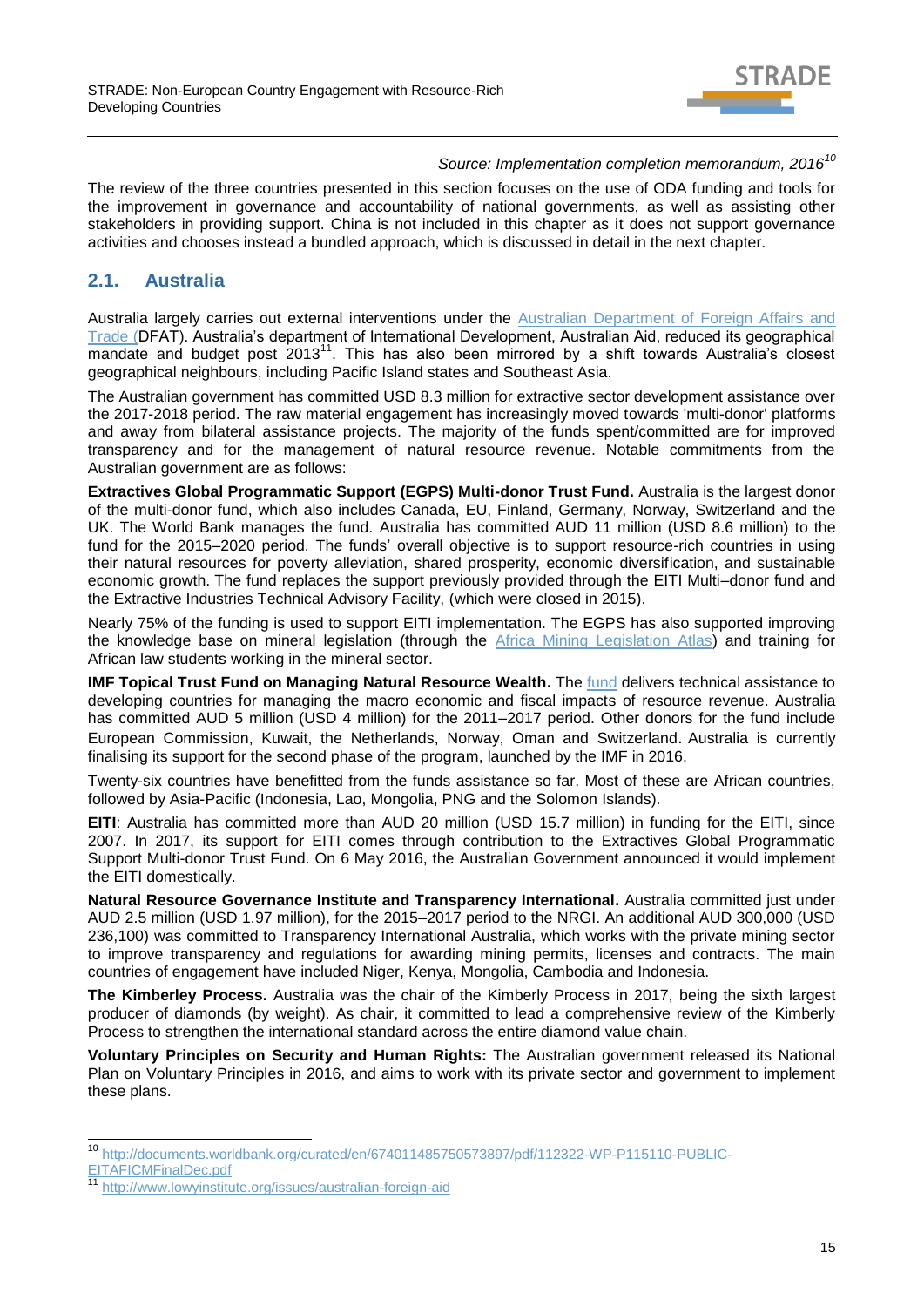

While the Australian government appears to have stepped back from targeted direct project support, it provides support to other Australian organisations to conduct more direct engagements. The most notable of these include the following:

[Australia-Africa Partnerships Facility.](http://www.aa-partnerships.org/) The facility is managed by Cardno Emerging Markets (Australia) Pty Ltd on behalf of the Australian Government. It provides support for mining governance, including DFATs support for the Mining for Development (IM4D) program, which ran from 2011 to 2015. The facility covered research and support on mining legislation; resource surveys; public financial management of natural resources; environmental and social assessments; skills assessments and training.

[Australia Awards.](http://dfat.gov.au/about-us/publications/Pages/australia-awards-statistical-profile.aspx) This is a series of International scholarships and fellowships administered by DFAT. It is meant to provide opportunities for people from developing countries, particularly in the Indo-Pacific region. The award allows individuals to undertake full time undergraduate or postgraduate study at participating Australian Universities and Technical and Further Education (TAFE) institutions.

[Council on Australia Latin America Relations \(COLAR\).](http://dfat.gov.au/people-to-people/foundations-councils-institutes/coalar/Pages/council-for-australia-latin-america-relations-coalar.aspx) The Council's objectives are to inform and influence corporate Australia, and assist in developing government policies to enhance Australia's economic, political and social relations with Latin America. It also seeks to support Australia's broader economic and diplomatic objectives in the Latin American region as well as fostering engagement between Australia and Latin America actors. COALAR's 2016-17 grants included funding for establishing a Centre of Excellence in Sustainable Mining in Borgata (AUD 44,000 – USD 34,600).

[Australian Volunteers for International Development.](http://dfat.gov.au/people-to-people/avid/pages/avid.aspx) Managed by DFAT, in partnership with other organisations, it reimburses Australian volunteers working with government departments in developing countries. The estimated budget for the entire project in 2017–2018 was AUD 42.6 million (USD 33.5 million), with approximately 950 volunteers in 26 countries. 97% of the volunteers were working in the Indopacific region. We could not identify the proportion of these volunteers working within the mining sector.

[Minerals and Energy for Development Alliance.](http://mefda.org.au/) Builds on work of [IM4DC](http://im4dc.org/) and engages with the alumni (IM4DC ceased activities in June 2015) – M4DLink (m4dlink.org) website supported by Australian Aid funds. Their area of focus includes organising study tours and workshops on topics such as ASM and transfer pricing.

## <span id="page-15-0"></span>**2.2. Canada**

Canada, like Australia, is positioning itself as the leader in sustainable and transparent mining practices. Canada's development assistance is more diverse than that of Australia and with a stronger project component. The bulk of Canadian funding has gone towards mineral and development projects (76% or CAD 213 million for projects starting in 2013). [Figure 5](#page-16-0) indicates the segments, related to mineral sector assistance, which Canadian programs have focused on.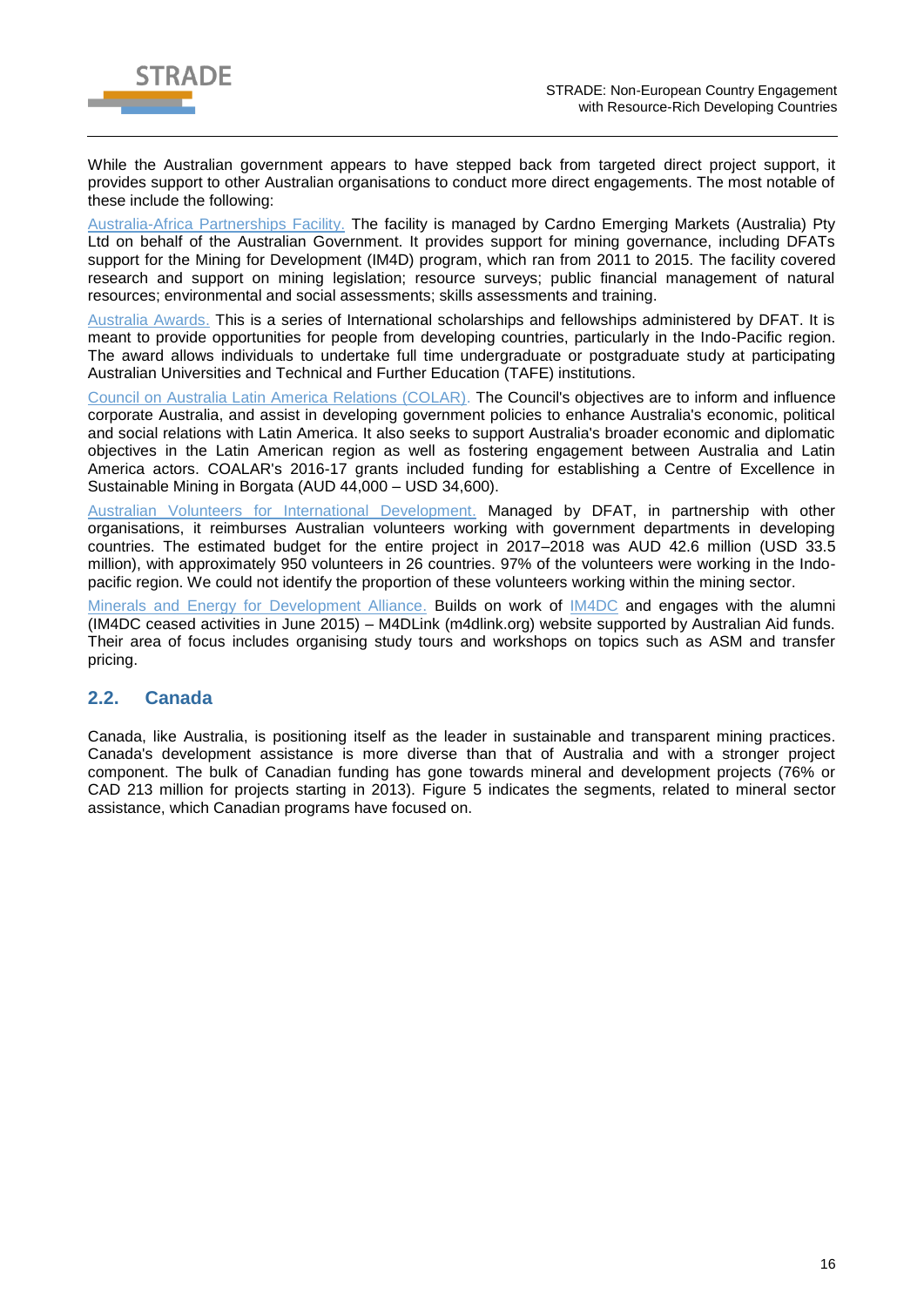

| Policy advisory         | • Public sector policy and administrative management<br>•Domestic Revenue Mobilisation<br>• Mineral/mining policy and administrative management<br>• Legal and judicial development<br>• Environmental policy & administrative management<br>• Health policy & administrative management, education<br>• Decentralisation and support to subnational government |
|-------------------------|-----------------------------------------------------------------------------------------------------------------------------------------------------------------------------------------------------------------------------------------------------------------------------------------------------------------------------------------------------------------|
| <b>Minerals</b>         | • Mineral prospection & exploration<br>•Nonferrous metals<br>•Industrial minerals<br>• Basic metal industries                                                                                                                                                                                                                                                   |
| <b>Business Support</b> | • SME development<br><b>.</b> Business support services & institutions<br>•Informal/semi-formal financial intermediaries                                                                                                                                                                                                                                        |
| <b>Transparency</b>     | • Anti-corruption organisations & institutions                                                                                                                                                                                                                                                                                                                  |
| Community (other)       | • Agricultural development<br>• Food crop production                                                                                                                                                                                                                                                                                                            |

### <span id="page-16-0"></span>**Figure 5 Canadian assistance in the mineral sector by category**

*Source: SNL Metals Consulting (2017)*

Canada was one of the founding members of the EITI. The government also contributed over CAD 10 million (USD 8 million) to support the Transparency Trust Fund (operated by the Inter-American Development Bank). The fund is a technical multi-sector fund supporting countries implement natural resource transparency standards in Latin America.

Apart from these projects that have focused exclusively on mining policy and administration improvements, most projects have multiple objectives from SME development, environmental impacts management, vocational and technical training.

Near CAD 37 million (USD 30 million) have been made available for initiatives that contribute to supporting governance and responsible mining practices. This includes the following initiatives:

- Support for responsible business conduct in the extractive sector (2013-2015; CAD 1 million; USD 0.8 million)
- Building Responsible Mineral Supply Chains for Development in Africa (2014–2020; CAD 15.8 million; USD 12.6 million)

11% (CAD 32 million; USD 26 million) of Canada's contributions have been towards projects that support or engage on international codes of conduct in the mining sector. These have included:

- Extractive Industries Transparency Initiative in Tanzania
- Effective Governance of Mining and Gas Impacts in Mozambique
- Sustainable and Inclusive Communities in Latin America
- International Forum on Mining, Minerals, Metals and Sustainable Development (IGF)
- Canada's development assistance focus has mostly been on Latin American countries, followed by Africa. Projects have included the following: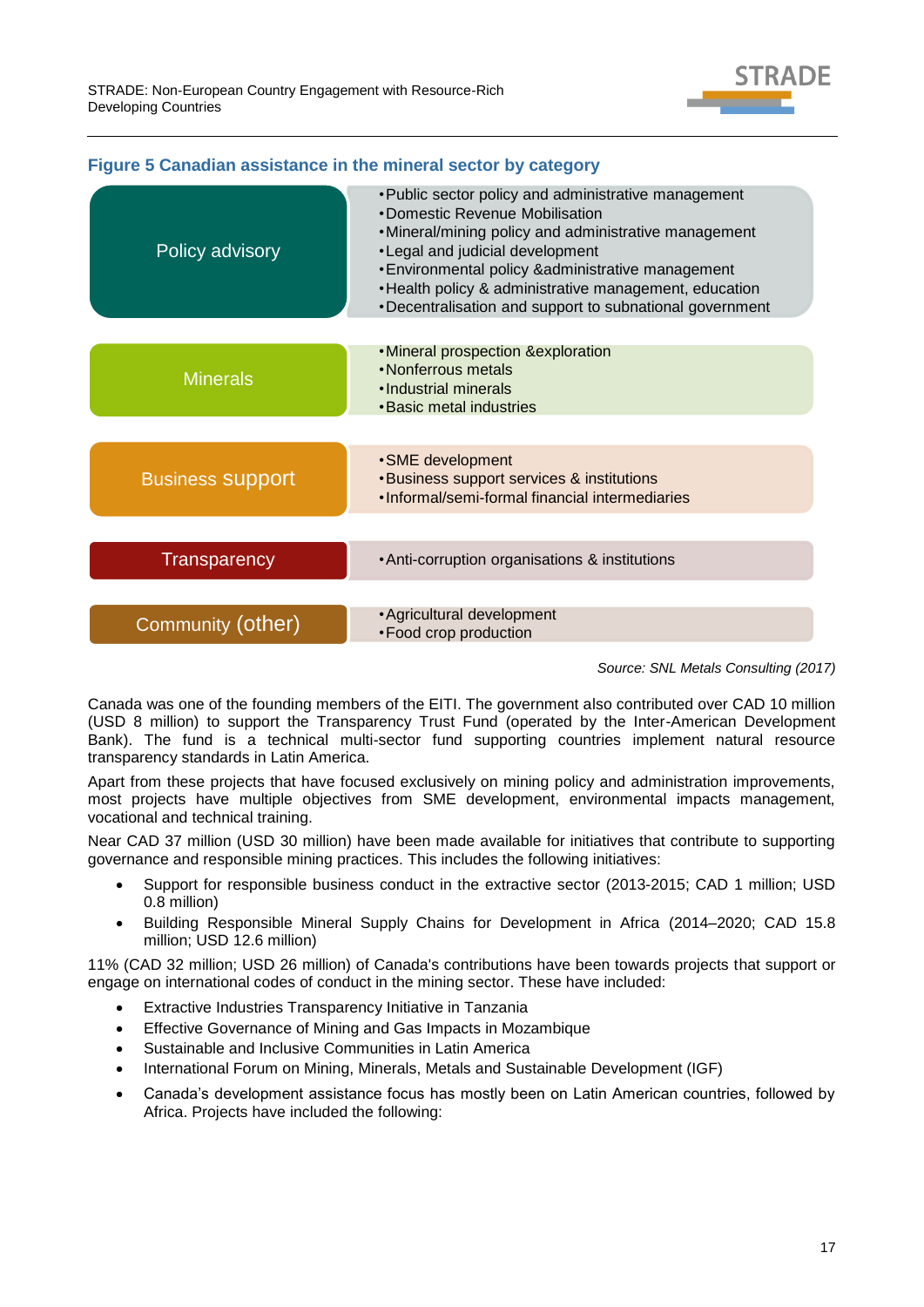

### **Table 2 Examples of Canada's Official Development Assistance Projects**

| <b>Region</b>                                                           | <b>Program</b>                                                                                                                                                                                             |
|-------------------------------------------------------------------------|------------------------------------------------------------------------------------------------------------------------------------------------------------------------------------------------------------|
| Andean<br>regional<br>The<br>Bolivia &<br>initiative: Peru,<br>Colombia | Provide governments and communities' access to resources to help<br>identify, plan, and manage social and environmental dimensions of<br>extractive development projects.                                  |
| Colombia                                                                | Strengthening Rural Associations in Areas Affected by Resource<br>Extraction Initiative.                                                                                                                   |
| Peru                                                                    | Improving Environmental Management of Mines & Energy<br>Strengthening Natural Resources Management in Key Regions<br>Prevention of Conflicts Over the Use of Natural Resources.                            |
| <b>Ethiopia</b>                                                         | Strengthening Ministry of Mines in mining sector in governance and<br>management.<br>Assist the education sector to prepare citizens to benefit from<br>employment opportunities in the extractive sector. |
| <b>Mozambique</b>                                                       | Skills based training for employment in mining and in oil and gas.<br><b>Effective Governance of Mining and Gas Impacts.</b>                                                                               |
| <b>Tanzania</b>                                                         | Improving the financial systems within the Tanzania Minerals Audit<br>Agency.<br>Strengthen the management, coordination, and governance of the gas<br>sector energy sector capacity building              |
| <b>Indonesia</b>                                                        | Sustainable Development of Artisanal and Small-Scale Gold Mining.                                                                                                                                          |
| <b>Mongolia</b>                                                         | Improve the quality, stability and transparency of Mongolia's mining-<br>related legislation, policies and regulations through the funding of the<br>Program Support Facility (PSF) in Mongolia.           |

*Source: Summarised from Government of Canada [webpage](http://international.gc.ca/world-monde/issues_development-enjeux_developpement/human_rights-droits_homme/natural_resource-ressources_naturelles.aspx?lang=eng&_ga=2.54600297.354158915.1515767426-1541115075.1515767426) (January, 2018)*

### <span id="page-17-0"></span>**2.3. Japan**

Japan has been referred to as the 'quiet diplomat'; often acting as a bridge between the East and West in international engagements. Thomas Feeny (JICA UK) describes the Japanese approach as follows<sup>12</sup>:

Its Official Development Assistance (ODA) has in many ways become Tokyo's main foreign policy tool, utilised as a form of investment, a confidence-building measure, a solution for bilateral problems, a manifestation of economic power and global leadership, and as a tool for buying power and influence in various international organisations.

The [Japanese International Cooperation Agency](https://www.jica.go.jp/english/our_work/types_of_assistance/tech/acceptance/training/about/sector/c8h0vm0000b3nqzb-att/174_1784606_e.pdf) (JICA) is the implementing arm for Official Development Assistance (ODA), for the government of Japan. As such, it carries the primary responsibility to facilitate and carry out assistance based engagements on raw materials on behalf of the government. There are a number of sectors JICA covers including support for health, education, governance, peace-building, gender and environmental management. Japan's financial support for international development is through bilateral assistance (managed by JICA) and through multi-lateral assistance (contributions to the UN and the World Bank).

JICA's funding model is based on an investment from the government of Japan: USD 79.9 billion capital contribution by March 2017. JICA operates as an 'investment fund', using the capital contribution from the government to find some of its operations, including raising funds through the issuance of bonds in international markets. Grants and ODA for a minority of JICAs spending, with most of JICA funding provided as finance for projects, and receives returns on its investments.

Mining forms a very small part of Japan's ODA and finance programs, most of such work is carried under JOGMEC (discussed in the next chapter).

In the 2009-2021 period, most projects funded by JICA have been in the energy rather than the mining category<sup>13</sup>, with only 3.5% of its total bilateral assistance going to the Industry, Mining and Construction sector in 2015<sup>14</sup>. This funding was mostly for training, which included the following (2015-2017):

 $12$ <sup>12</sup> <https://www.odi.org/sites/odi.org.uk/files/odi-assets/publications-opinion-files/7618.pdf>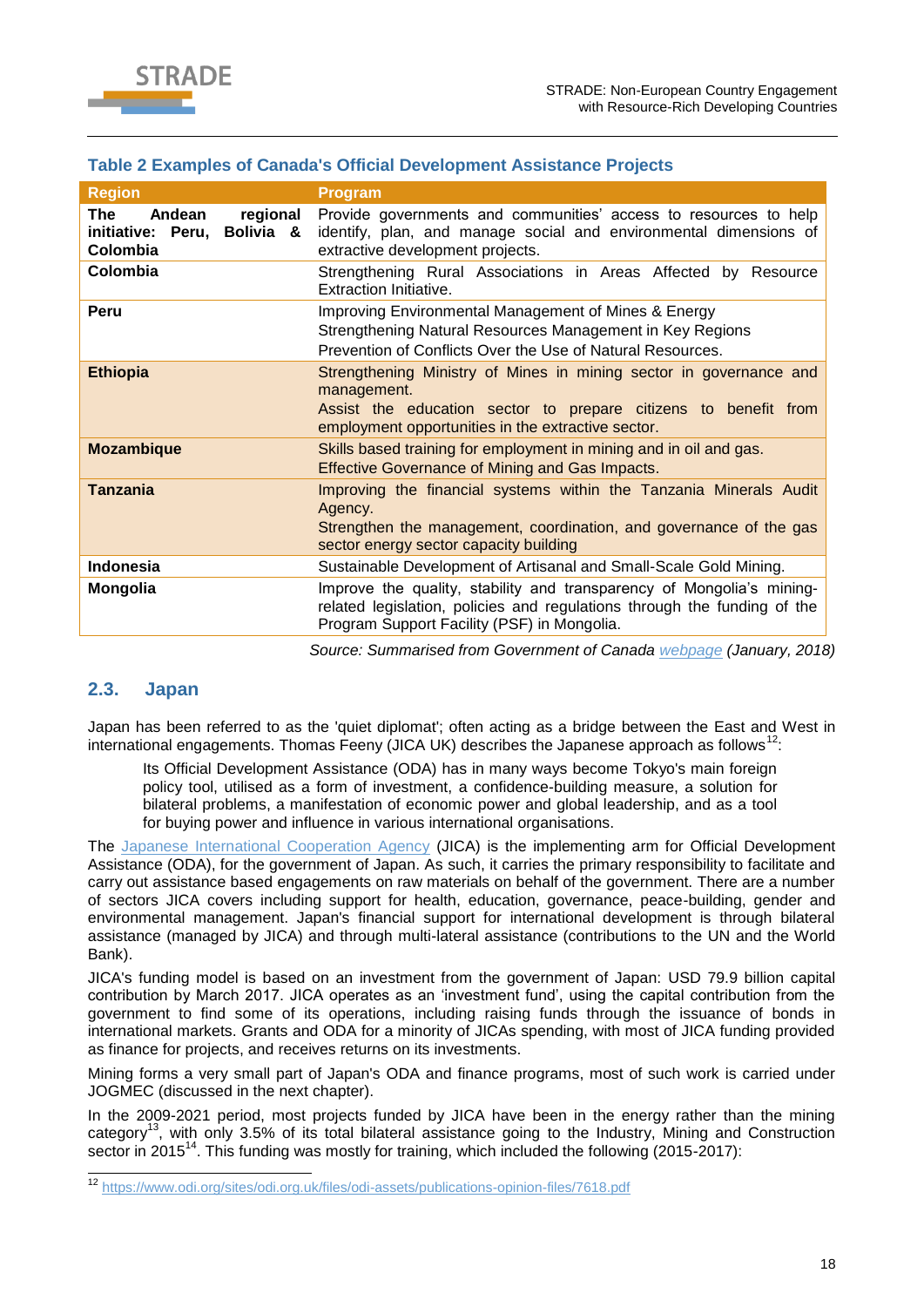

- [Training](https://www.jica.go.jp/english/our_work/types_of_assistance/tech/acceptance/training/about/sector/c8h0vm0000b3nqzb-att/174_1784606_e.pdf) for ASEAN Senior Officials Meeting on Minerals (ASOMM)'s working group on Mineral Database
- [Training](https://www.jica.go.jp/english/our_work/types_of_assistance/tech/acceptance/training/about/sector/c8h0vm0000b3nqzb-att/176_1784608_e.pdf) on Geological Information Management for Mineral Exploration, Africa
- [Training](https://www.jica.go.jp/english/our_work/types_of_assistance/tech/acceptance/training/about/sector/c8h0vm0000b3nqzb-att/175_1784607_e.pdf) Metal-Mining Development Administration, global.

Africa appears to be the only region where mineral engagement and development are specifically addressed, although it remains a low priority on the agenda.

Japan's main platform for engagement has been through the Tokyo International Conference on African Development (TICAD), with the sixth conference was held in Kenya in 2016. Through the TICAD platform, Tokyo engages with African heads of state directly, allowing for a shared agreement and prioritisation of development agenda. The [Nairobi Declaration](file:///C:/Users/masumaf/Desktop/Nairobi%20Declaration) focused on promoting structural economic transformation, addressing health systems and social stability. The mineral sector was included under economic diversification and industrialisation, although it was not signalled out as an area of priority. Mining is mentioned in the context of declining global commodity prices as an emerging challenge. The focus is on funding value addition in the mining sector (through beneficiation) and supporting diversifying economies away from mineral dependence.

In Latin America and the Caribbean, Japanese ODA has focused on supporting democratisation and economic reform as well as environmental issues. Mining does not register on the wider Japan-Latin America agenda. The only connection that could be identified was the funding for infrastructure projects that assist in enhancing the energy efficiency of mining projects. The commodity sector has instead been supported by private sector actors from Japan (Mitsubishi, Mitsui, Marubeni, C. Itoh, and Sojitsu), who own equity in Latin American assets. JICAs assistance to the Latin American region has decreased over time, as more countries reach middle-income status.

JICA's region specific activities and initiatives are outlined in 2016 in [Table 3.](#page-18-0) There were no specific cases where Japan was found to take a major lead in supporting international codes of conduct, other than its funding for multilateral initiatives managed by the UN and the World Bank. However, Japan is more heavily involved in the refined metals production and consumption, relative to mineral production itself. Japan's role within the refined sector is discussed in a future STRADE report on EU's engagement with industrial countries.

| <b>Region</b>                                          | <b>Focus</b>                                                                                                      | ¥ Million | <b>EUR Million</b> |
|--------------------------------------------------------|-------------------------------------------------------------------------------------------------------------------|-----------|--------------------|
| <b>Middle</b><br>East<br>$\mathbf{g}$<br><b>Europe</b> | <b>Supporting Inclusive Growth for Regional Stability</b>                                                         | 155,983   | 1,158              |
| &<br>Asia<br>East<br><b>Central Asia</b>               | Toward Stability and Sustainable Development in a<br><b>Geopolitically Important Region</b>                       | 66.825    | 496                |
| <b>South Asia</b>                                      | Contributing to Dynamic Growth in the Region That Serves<br>as the Centre of the Indian Ocean-Rim Economic Region | 322,957   | 2,398              |
| <b>Africa</b>                                          | <b>Toward Transforming the Economic Structure and Building</b><br><b>Resilient Societies in Africa</b>            | 129.821   | 964                |
| Latin America &<br>the Caribbean                       | Addressing Global Issues and Economic Infrastructure<br>Development That Supports "Quality Growth"                | 39,378    | 292                |
| Southeast Asia<br>& the Pacific                        | To Contribute to Improved Regional Connectivity, Reduced<br>Disparities, and "Quality Growth"                     | 413.697   | 3,072              |

### <span id="page-18-0"></span>**Table 3 JICAs official development assistance focus by region (2016)**

*Source: JICA Annual Report (2016)*

<sup>13</sup> [https://www.jica.go.jp/project/english/subject/energy/09\\_1.html](https://www.jica.go.jp/project/english/subject/energy/09_1.html)

-

<sup>14</sup> [http://www.oecd.org/dac/financing-sustainable-development/development-finance-](http://www.oecd.org/dac/financing-sustainable-development/development-finance-data/statisticsonresourceflowstodevelopingcountries.htm)

[data/statisticsonresourceflowstodevelopingcountries.htm](http://www.oecd.org/dac/financing-sustainable-development/development-finance-data/statisticsonresourceflowstodevelopingcountries.htm)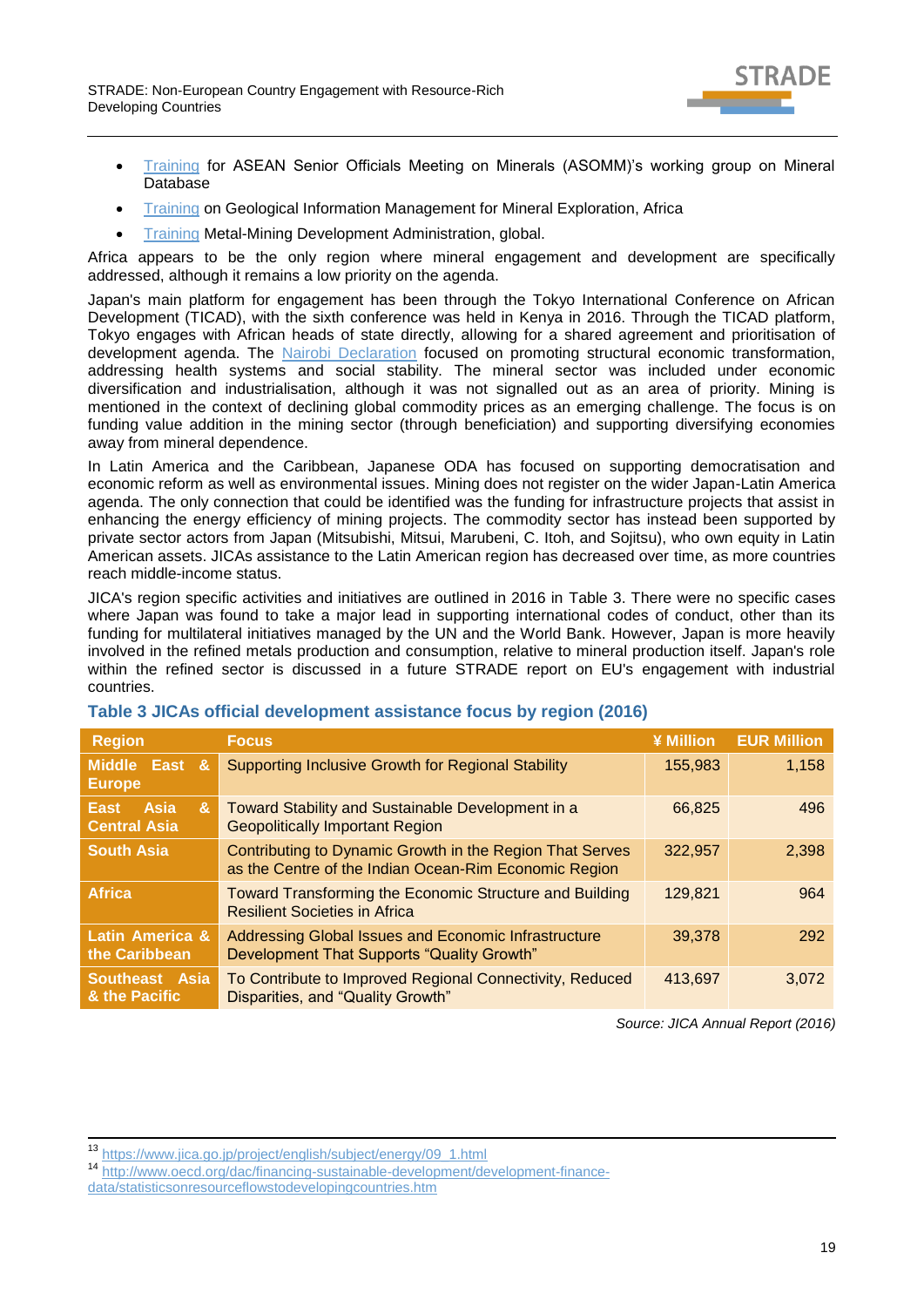

# <span id="page-19-0"></span>**3. Supporting Business and Market Development**

Part of the domestic growth agenda focuses on creating a regulated mineral sector environment, where access to geological information, licensing registers, contract negotiations can be conducted with some semblance of certainty. Supporting the improvement of such a business environment assists resource-rich developing countries to create business environments that attract international exploration and mining companies. The better the environment, the more interest will be shown by international companies who operate with adherence to international best practice standards and responsible mining tenants. The creation of such an environment also serves industrial countries in supporting the utilisation of business opportunities for their own firms operating abroad.

International mining companies, while basing major investment decisions primarily on the ore body/asset, consider the risk to their investments from political, legal and fiscal regimes, before making a final commitment. This is where the international ranking of mining jurisdictions, such as the [Fraser Institute's](https://www.fraserinstitute.org/studies/annual-survey-of-mining-companies-2016)  [annual survey,](https://www.fraserinstitute.org/studies/annual-survey-of-mining-companies-2016) survey, [ResourceStocks World Risk Survey](http://www.miningnews.net/resource-stocks/current-issue/resourcestocks-2015-world-risk-survey/) and the [Mining Journal World Risk Report,](http://www.mining-journal.com/mining-journal-world-risk-report-2017/) shape mining investment perceptions. While each survey/ranking covers a host of indicators, these can be summarised by the Fraser Institute's policy factor focus outlined in Box 1. Companies, all ore bodies considered equal, would prefer to operate in more rather than less stable environments. Industrial countries would prefer well-regulated business environments for their international firms to operate.

**Objective:** The business and market development agenda is to assist resource-rich countries, such that they create enabling environments for international mineral businesses to operate without undue risk.

**External & internal drivers:** The drivers can be considered 'internal' from the perspective of the third countries seeking to support their firms abroad. This covers strategies to create access to markets as well as enabling rules based business environments for their companies abroad.

The business environment engagements tend to be part of larger bilateral treaties on trade, investment and taxation. More specific to the mining sector, where the 'rules for operations' for companies in their home countries are more stringent than the operating environment in target countries, engagement will often focus on upgrading the latter. For example, Australian overseas development assistance will tend to mirror regions where Australian mining companies are active. The engagement will focus on improving mineral regulations and capacity of mineral authorities. This is meant to facilitate the operation of Australian companies, steadying the business environment in which they operate.

For some resource-rich countries, large-scale mining projects funded by foreign investment can often be the largest investment within the economy. This can also be the cause of

- **Box 1: Policy indicators assessed by Fraser's survey**
- 1. Administration, interpretation, or enforcement of existing regulations
- 2. Environmental regulations (stability of regulations, consistency and timeliness of regulatory process, regulations not based on science)
- 3. Regulatory duplication and inconsistencies (includes federal/provincial, federal/state, inter-departmental overlap, etc.)
- 4. Legal system (legal processes that are fair, transparent, non-corrupt, timely, efficiently administered, etc.)
- 5. Taxation regime (includes personal, corporate, payroll, capital, and other taxes, and complexity of tax compliance)
- 6. Uncertainty concerning disputed land claims and areas to be protected as wilderness, parks, or archaeological sites, etc.
- 7. Infrastructure (includes access to roads, power availability, etc)
- 8. Socioeconomic agreements/community development conditions (includes local purchasing or processing requirements, or supplying social infrastructure such as schools or hospitals, etc.)
- 9. Trade barriers (tariff and non-tariff barriers, restrictions on profit repatriation, currency restrictions, etc.)

10. Political stability *Source: Fraser Institute Annual Survey of Mining Companies 2016*

disputes and conflicts between the government and the mining companies. Therefore, diplomatic engagement to offer as much protection to companies operating aboard becomes important for industrial countries. As global price levels have receded since 2011, resource-rich country governments have seen an accompanying fall in the revenues generated through royalties and taxes. Given the reliance on mineral revenues, governments have been pushing mining companies for higher tax returns. The extreme case of this was in March 2017, when the Tanzanian government levelled charges of under reporting of gold production against [Acacia Mining.](http://www.acaciamining.com/export-ban-facts.aspx) The company was served a tax notice of USD 190 billion as a result. At the time of the writing of this report, the two parties remain in negotiations to resolve the dispute. Tanzania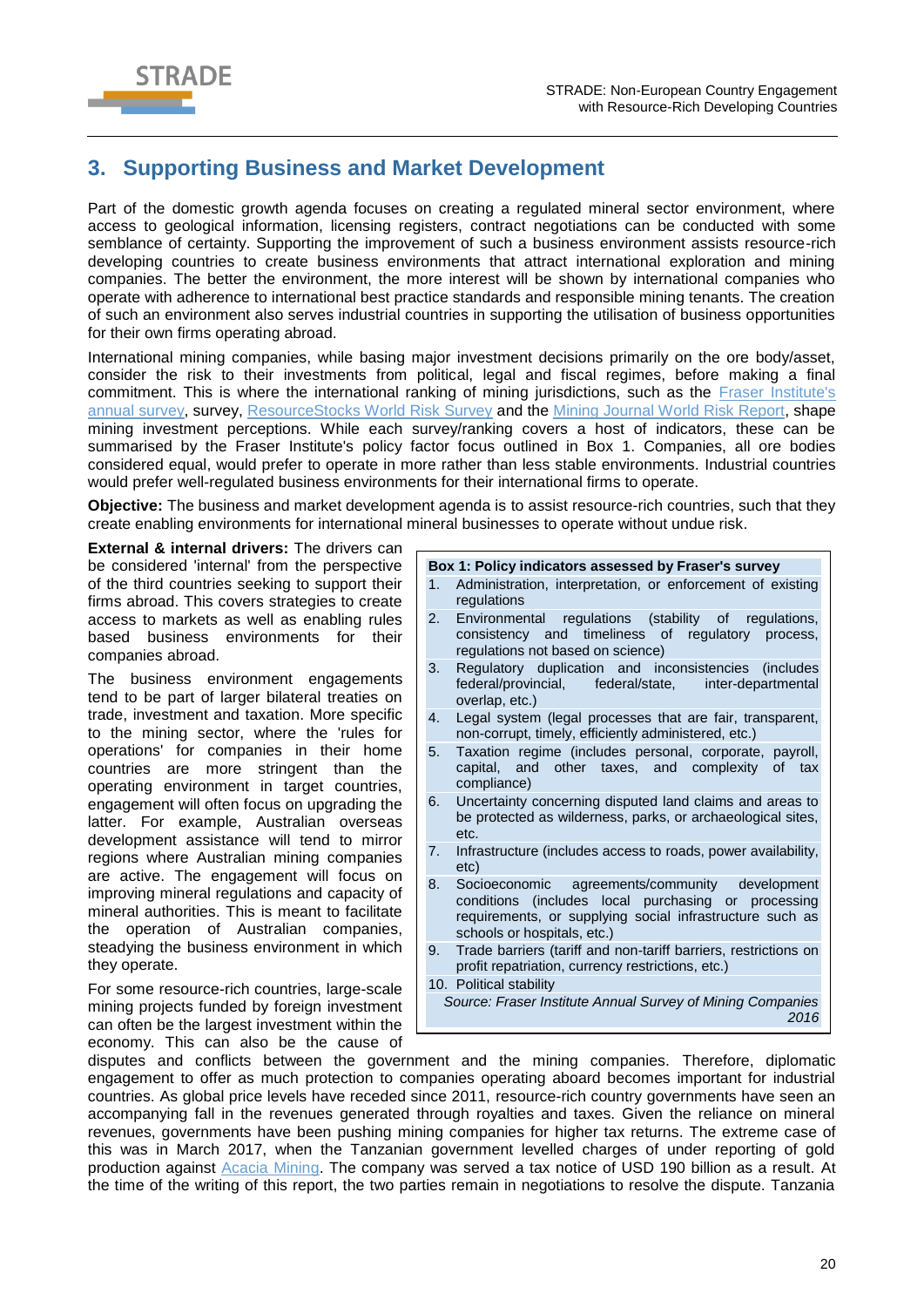

may be an extreme example, but increases in royalties and taxes have been considered recently (although not all have gone ahead) in a number of other countries (Ghana, South Africa, DRC, Western Australia, Brazil).

### <span id="page-20-0"></span>**3.1. International projects from companies based in industrial countries**

The basis for projects by industrial country based companies in resource-rich emerging and developing countries can be distinguished under two approaches. First is to pursue exploration and mining activity in diverse regions to ensure global mineral supply does not become overly dependent on single producing countries. This approach does not assume that mineral production will be transferred from host country to home country, i.e. an Australian company producing zinc in Africa, will export that production to Australia. The objective is that overall global markets remain adequately supplied. Australia and Canada, as well as the EU Member States, operate largely on this principle. The vertical integration (where mining, smelting and refining operations are under the same company) is limited within the mining companies listed at the Australian. Toronto and London stock exchanges.

The second approach is a more integrated one, where companies mostly from China and Japan operating smelters and refineries directly link/acquire mineral assets to ensure they have stable supply lines. This does not preclude Chinese and Japanese firms from procuring minerals from the spot/global markets. However, acquisition of assets by these firms displays greater signs of vertical integration relative to Australian and Canadian firms.

The differing approaches tend to reflect the distinction between resource producing and resource dependent third countries. Australia and Canada, with a significant domestic mining sector, look towards engagement in resource-rich countries to support their mineral related companies operating abroad. For China and Japan, which are resource dependent countries, the motivation to operate abroad is partially driven by access to supply. For these countries, global supply security is to ensure production takes place in diverse countries, thereby mitigating regional risk of supply disruptions.

A further distinction to draw is between exploration and mining activity. Of the countries discussed here, Japan is the only government actively engaged in activities that support exploration. China tends to focus on operating projects, with Canada and Australia focused on business environments that can support exploration. While Canada hosts the largest number of exploration companies on the Toronto Stock Exchange, this is from the distribution of industry risk capital rather than policy initiatives. The motivation for exploration companies differ from mining companies, in seeking projects in resource-rich developing countries. The drivers for exploration are discussed in a separate STRADE report (forthcoming).

[Figure 6](#page-22-0) provides a profile for the geographical presence of operations of non-EU mining companies. This refers to the total projects from exploration and mining companies, head quartered in the countries under review, in 2016. A company is considered Australian, for example, when its headquarters are in Australia. The figure includes all projects, whether they are currently active or inactive. Of the nearly 10,000 projects included in this analysis, Canadian companies account for the largest number of projects (64%), followed by Australia (30%), China (5%) and then Japan (2%).

In terms of regional divide, companies tend to prefer to operate within/near their home territories. Canadian based companies are most active in North America (69%), Australian and Chinese companies in Asia-Pacific; 74% and 89% respectively. Japanese companies also favour Asian-Pacific (62%).

**Australia**. Australian companies are most active in Asia-Pacific, which includes Australia. The largest external destination is Africa, followed by Latin America.

**Canada**: The largest number of Canadian companies operate within North America followed by Latin America. Africa is the third largest destination for projects.

**China:** Data for China should be considered incomplete, as only the companies listed on major stock exchanges are included here. Chinese presence outside of Asia-Pacific is limited and tends to favour the US & Canada. While there are Chinese owned projects in African countries, given the opacity around reporting from State Owned Enterprises, we do not have a clear picture of the extent of such projects in Africa.

**Japan:** As with China, most Japanese companies are operating in Asia-Pacific, followed by Latin America and the Caribbean and North America.

However, as with most things, the devil is in the detail. A 'project' can include both exploration and production assets, that are covered by the S&P Global Market Intelligence data. Therefore, to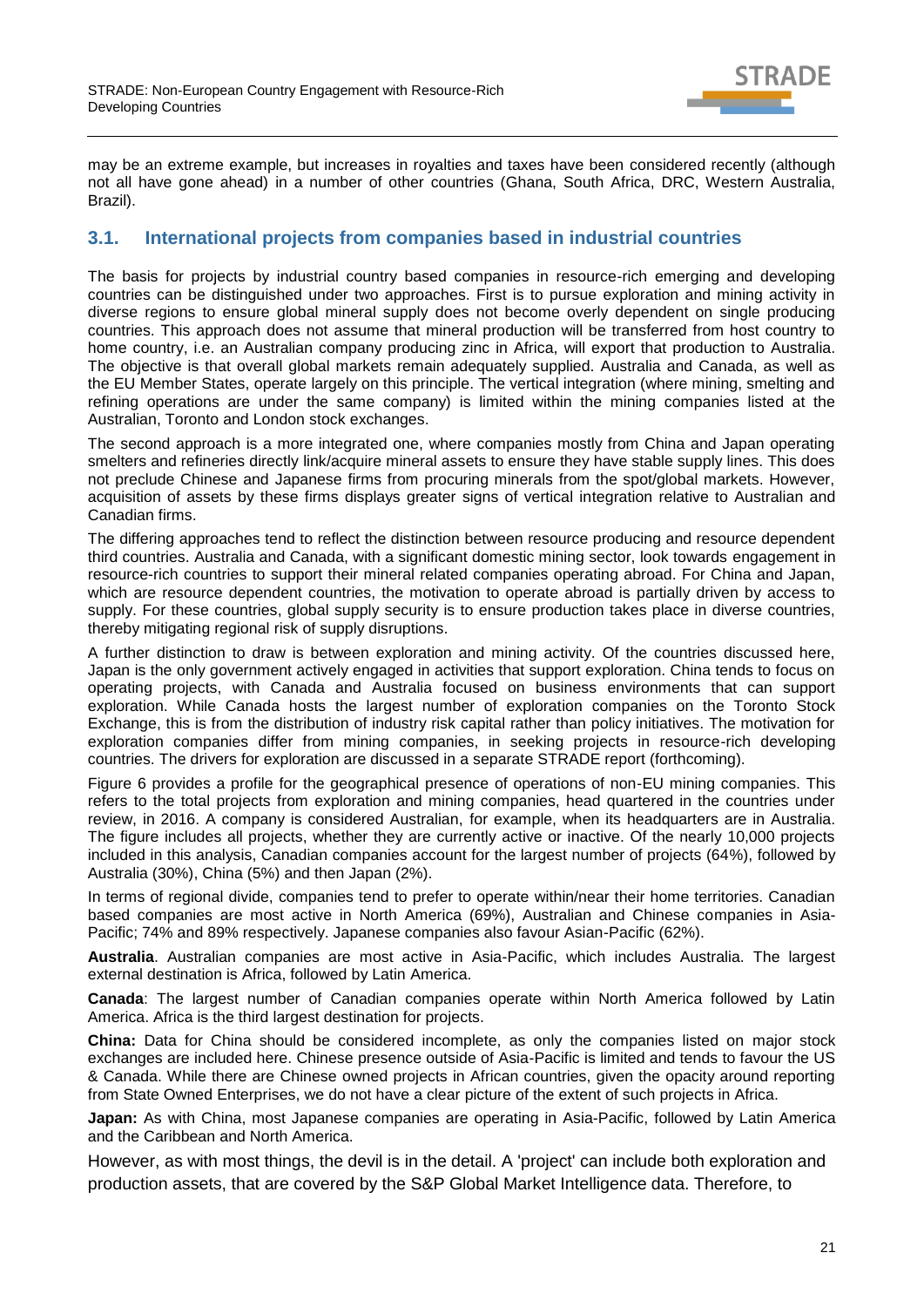

distinguish the nature of operations, we further breakdown the data by the classification of company [\(](#page-22-1)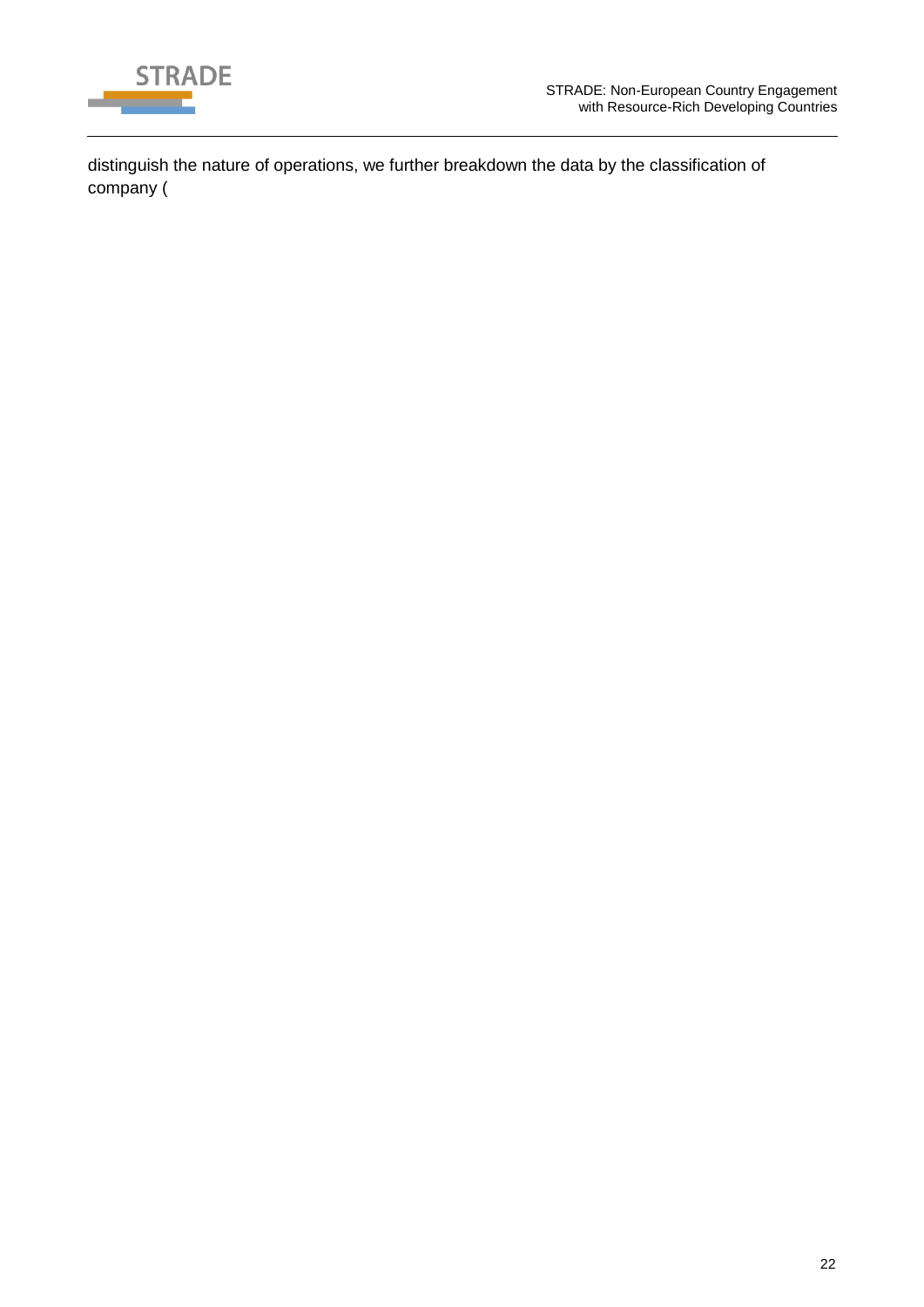

[Table 4\)](#page-22-1). Companies are categorised as Junior, Intermediate and Majors, based on the following classification:

**Major** - A company with adjusted annual nonferrous mining-related revenue of at least \$500 million, which is considered to have the financial strength to develop a major mine on its own.

**Intermediate** - Based primarily on a company's adjusted annual revenue, with at least \$50 million in annual nonferrous revenue but less than the \$500 million major-company threshold.

**Junior** - This category mainly includes exploration companies, with principal means of funding exploration is through equity financing. Some companies may have limited revenues below the \$50 million intermediatecompany threshold and are aspiring producers.

**Government** - Consists of wholly government-controlled entities operating primarily in the national or provincial/state interest rather than as private entities. To be included, the company must be commercially oriented; S&P generally excludes direct exploration efforts by government-related geological surveys. A few exceptions—such as Chile's state-owned Codelco—have been classified as major, intermediate, or junior companies rather than as government entities because they operate more like private companies than government agencies.

**Other Company** - Includes all other companies that do not fit the criteria for one of the previous four categories.



### <span id="page-22-0"></span>**Figure 6 non-EU mining company operations by region**

<span id="page-22-1"></span>*Source: S&P Global Market Intelligence as of November 25, 2017*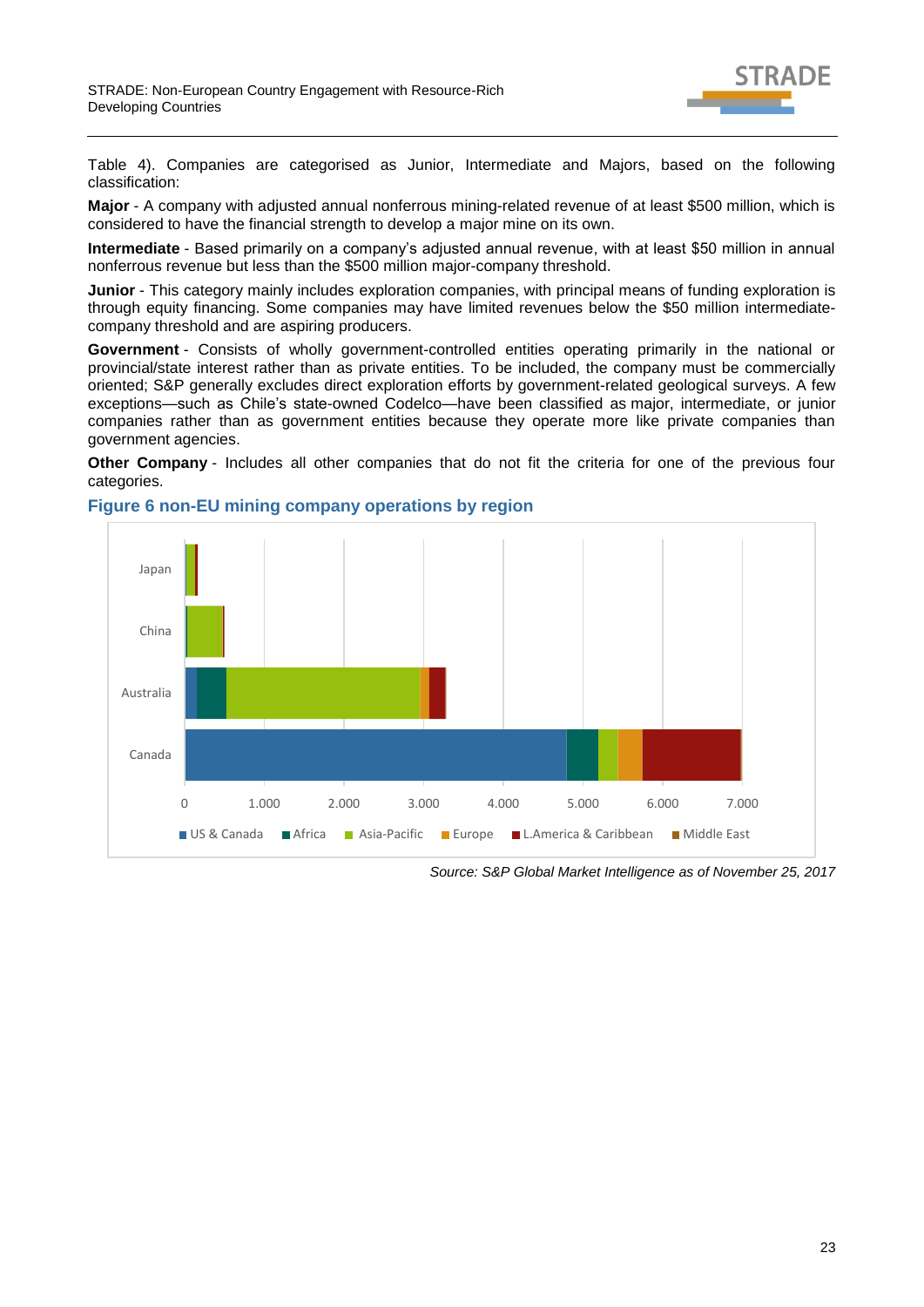

| <b>Company</b><br>profile |                  | US&<br><b>Canada</b> | <b>Africa</b>  | <b>Asia-Pacific</b> | <b>Europe</b>  | L. America &<br><b>Caribbean</b> |
|---------------------------|------------------|----------------------|----------------|---------------------|----------------|----------------------------------|
|                           | Australia        | $6\phantom{1}6$      | $\mathbf{1}$   | 22                  | ٠              | 3                                |
|                           | Canada           | 95                   | ٠              | ٠                   | 8              | 25                               |
| <b>Major</b>              | China            | ۰                    | $\overline{2}$ | $4-$                | ٠              |                                  |
|                           | Japan            |                      |                |                     | ٠              |                                  |
|                           | <b>Australia</b> | $\overline{2}$       | 17             | 119                 | $\mathbf{1}$   | 5                                |
|                           | Canada           | 159                  | 15             | 35                  | 19             | 49                               |
| <b>Intermediate</b>       | China            |                      | ٠              | 67                  | ٠              | 3                                |
|                           | Japan            |                      |                |                     | ٠              |                                  |
|                           | Australia        | 88                   | 252            | 1351                | 75             | 132                              |
|                           | Canada           | 2018                 | 147            | 104                 | 148            | 543                              |
| <b>Junior</b>             | China            |                      | ٠              | ٠                   | ٠              |                                  |
|                           | Japan            | ٠                    | ٠              | ٠                   | ٠              |                                  |
|                           | Australia        | ٠                    | ٠.             | ٠                   | $\mathbf{1}$   |                                  |
| <b>Other</b>              | Canada           |                      | ٠              |                     | $\blacksquare$ |                                  |
| <b>Government</b>         | China            | 1                    | 3              | 103                 | 5              | $\overline{4}$                   |
|                           | Japan            | 14                   | 3              | 59                  | 1              | 15                               |

### **Table 4 Company profile by country of headquarters (no of projects)**

*Source: S&P Global Market Intelligence, as of November 25, 2017*

### <span id="page-23-0"></span>**3.1.1. Majors**

Majors are defined as companies with at least USD 500 million in revenue. Excluding coal producers, there were 135 companies fitting this criteria in 2016. These companies tend to be multiple commodity producers (although there are some iron ore or gold only producers included in the list). Majors would include large companies such as Vale S.A., BHP Billiton Group. Rio Tinto and Corporación Nacional del Cobre (CODLECO).

Majors will be involved in both production and exploration and will have multiple assets in various countries. In terms of global supply, these 135 companies account for nearly 30% of global production for minerals (excluding coal). The top 15 companies alone are responsible for 15% of global production.

<span id="page-23-1"></span>

The major destination for the projects from the four countries are in the OECD region [\(Figure 7\)](#page-23-1).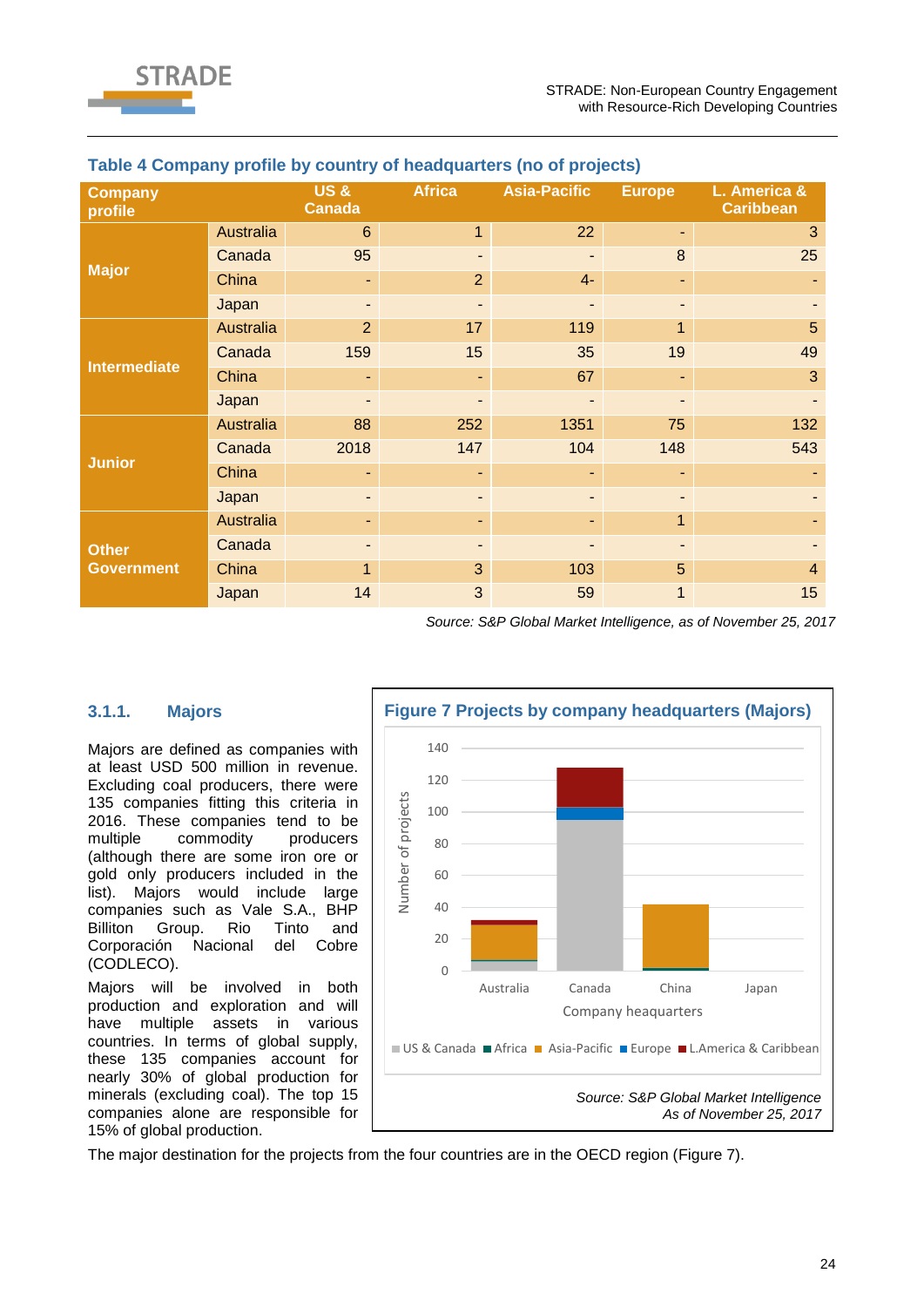RADF

Canada is home to the largest number of Majors in this analysis. While most Canadian Majors have projects within North America (74%), the second most common destination is Latin America (20%). They have a limited presence in Europe (6%).

Australia is the second largest country that is home to Majors, and after Asia-Pacific (69%), these companies have operations in North America (19%) and Latin America (9%). Africa only hosts 3% of these projects.

China has just six Majors headquartered in its jurisdiction, with most of them operating within Asia-Pacific.

Japan does not have any Majors listed in its jurisdiction. This relates to the vertical integration of most Japanese mining and refining companies, and is discussed further below.

Given the size of Majors, these firms tend to have well-functioning government relations departments, and manage most interactions with country governments (both host and home) with limited external assistance required. Most ICMM members are Majors. These firms are also most likely to adhere to international codes of conduct and best practices, and are active on most raw material dialogues within the international community.

### <span id="page-24-0"></span>**3.1.2. Intermediates**

Also referred to as Mediums, these companies have revenue shares between USD 50-500 million. Most mining companies fall under this category. Of the 332 companies in this category in 2016, S&P data indicates they account for less than 6% of global value of mineral production (excluding coal). These companies will tend to be single mineral commodity producers, with a limited number of operating assets.

Again, Canada is home to the largest number of Intermediates in our sample, with 57% of the projects from these companies in North America. The next regional destination is Latin America (18%) followed by Africa (13%). 7% of the projects are located in Europe [\(Figure 8\)](#page-24-1).

Australia based Intermediates tend to operate in Asia-Pacific (83%), followed by Africa (12%).

China based Intermediates have an overwhelming majority of their projects in Asia-Pacific.

Similar to Majors, there are no Japanese based Intermediate mining companies, listed in the S&P database.

Intermediates will have a more diverse background in terms of their management, and it is therefore difficult to draw a profile of such firms. They can involve extremely experienced mining engineers and management, as well as those with more limited experience. These companies also have limited internal funding and their ability to comply with voluntary best practice standards can vary. As such, their ability to engage with both host and home governments will also differ, based on the experience of their management team.

These companies do require assistance, particularly in exploring new markets and setting up operations. Host governments, can provide support through financial funding, provision of technical information, market information and other business development schemes. The examples discussed under Chapter 2 are largely applicable to these companies.

<span id="page-24-1"></span>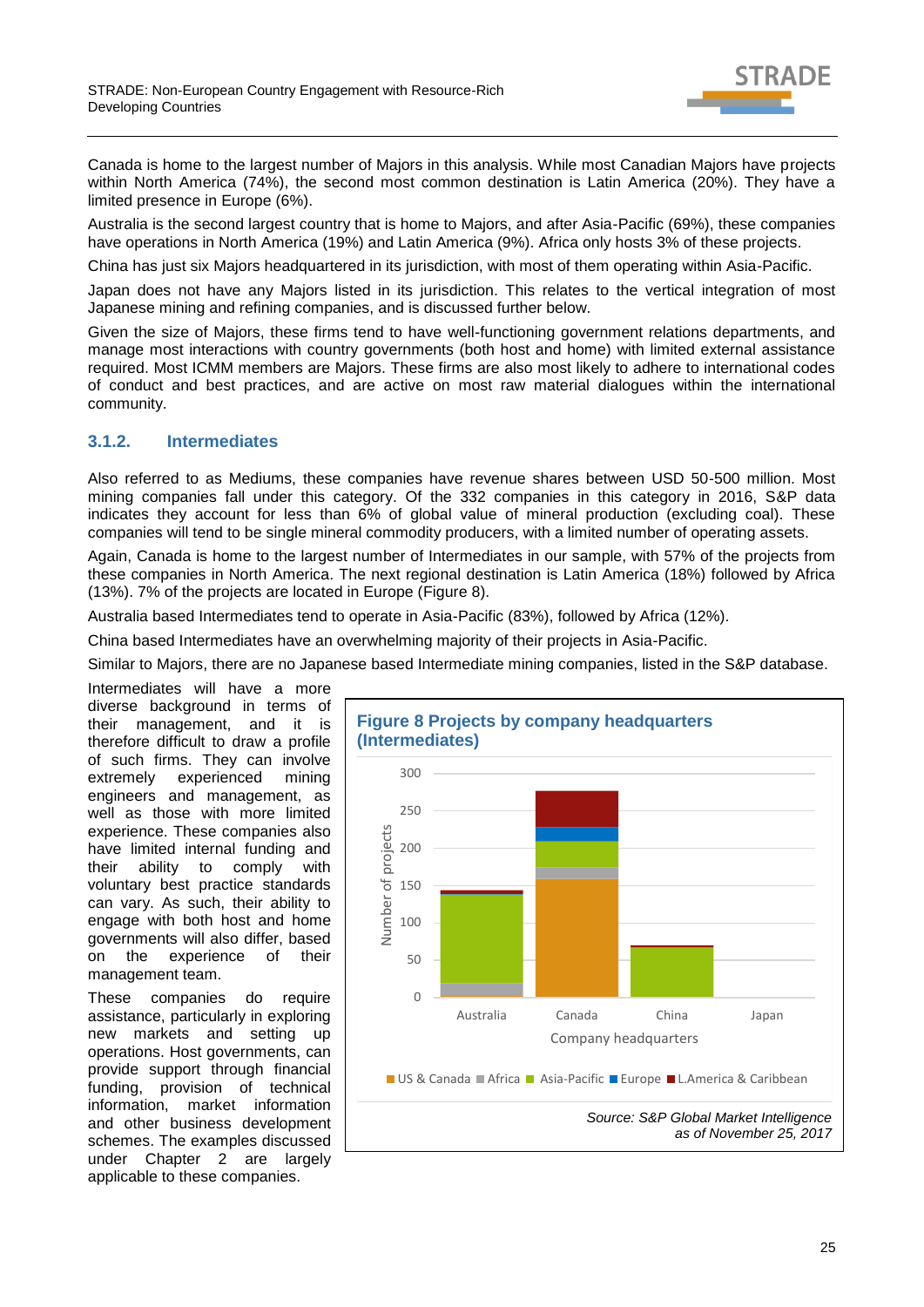

### <span id="page-25-0"></span>**3.1.3. Juniors**

Juniors have reported revenue flows below USD 50 million and are most likely to be exploration companies. These companies comprise a mix of strategies – some may choose to exploit their discoveries and take the project to full mine development while others may choose to sell their finds to other larger mining companies. Juniors play an important role in the mineral supply cycle, as they identify future projects to build the pipeline for both Majors and Intermediates.

Canadian based Juniors, after North America, have the most number of projects in Latin America (18%), followed by Africa and Europe (both 3%).

Australian based Juniors are more diverse, with 71% of projects based in Asia-Pacific, followed by Africa (13%), Latin America (7%) and North America (5%).

S&P did not classify any Chinese or Japanese based firm as a Junior company.

# 3000 Number of projects Number of projects 2500 2000 1500 1000 500  $\overline{0}$ Australia Canada China Japan Compnay headquarters ■ US & Canada ■ Africa ■ Asia-Pacific ■ Europe ■ L.America & Caribbean *Source: S&P Global Market Intelligence as of November 25, 2017*

**Figure 9 Projects by company headquarters (Juniors)**

#### <span id="page-25-1"></span>**3.1.4. Other companies/Government**

This category includes companies that are not classified under the other three categories, as well as state owned enterprises. Almost all Japanese companies in our sample fall under the 'other' category. This relates to their integrated business operations; they are not purely mining companies. For example, Mitsubishi Corporation, while it owns a number of operating copper and iron ore projects, is also a refiner and a producer of manufactured goods. As with Majors, the immense financial and management capability of these firms limits the assistance they require in engaging with host governments. Given Japan's industrial strategies, these companies have a strong relationship with their own government.

3500

Most Chinse companies in our sample tend to be government owned, accounting for nearly half of the Chinese based firms included in this analysis. Again, given the size of these firms and their connections with their own governments (regional or central), these Chinese companies tend to benefit from the Belt and Road Initiative, discussed later in this chapter.

The next sections outline the industrial country support to their companies operating abroad. The support is meant to be mutually beneficial to both the home country companies as well as the host country mineral sector business environments.

### <span id="page-25-2"></span>**3.2. Australia**

In 2013, Australia's offshore mining investment accounted for 29% of its Foreign Direct Investment stock abroad. In addition to the federal government, state governments such as those of Western Australia and New South Wales, will also provide direct support for their mining sector abroad. Australia's major form of support for its mining sector abroad comes from economic diplomacy. The approach supports the development of an economic environment abroad, such that its companies can compete and flourish in other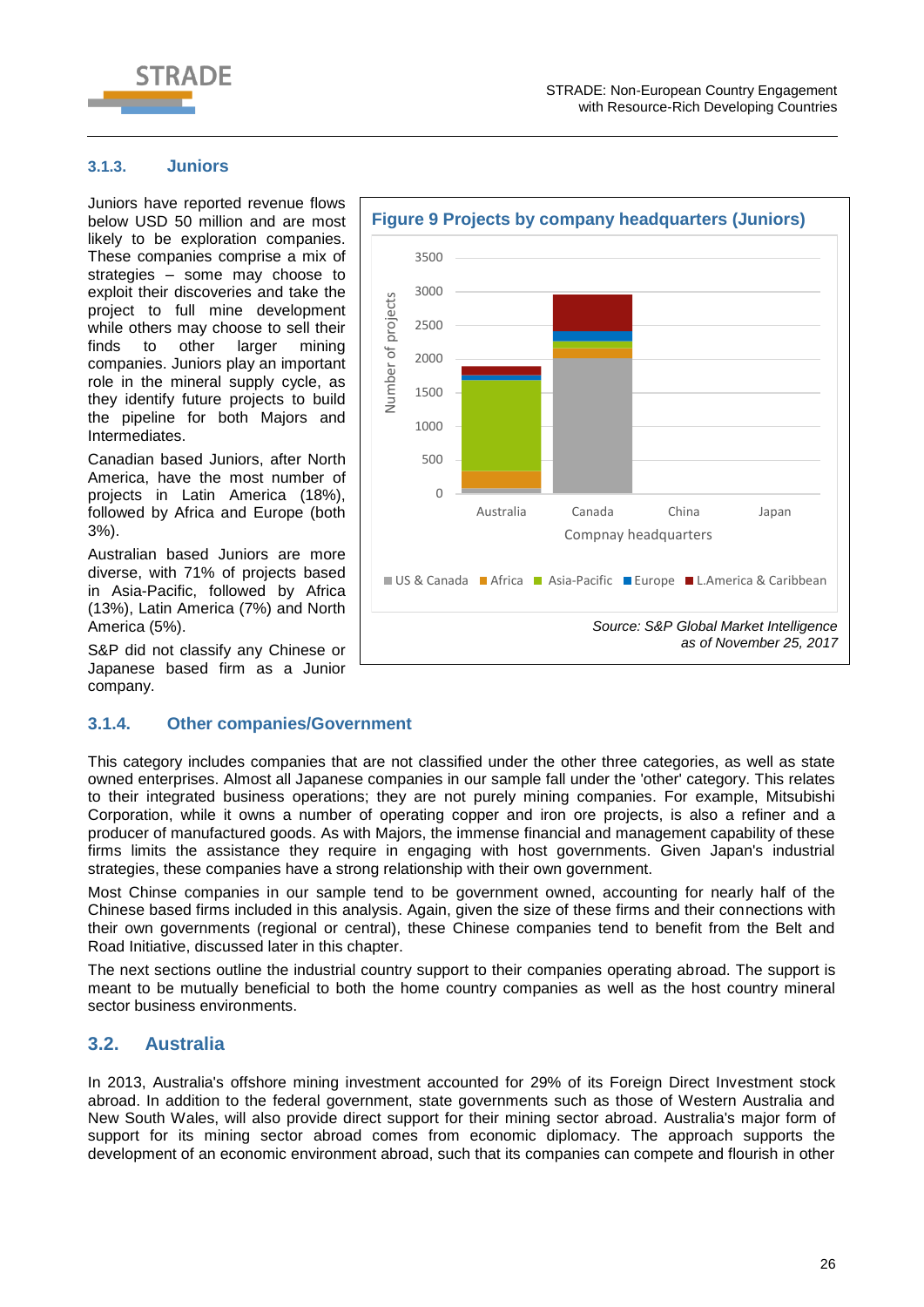

countries. The approach is a mixture of support to host countries to improve regulations, as well as assistance to home companies operating abroad.

Economic diplomacy with governments focuses on supporting resource-rich countries through aid for trade programs and also capacity building. Satchwell and Redden, (2016) summarise the key elements of this effort as follows:

- Building institutions for, and governance of the resources sector
- Develop infrastructure to support resources development and economic growth
- Ensure robust fiscal policy and competitiveness measures
- Facilitate local content to stimulate local businesses and jobs
- Spend the financial returns from resources wisely
- Transform resource wealth into broad, inclusive socioeconomic development
- Gain community support for Australian companies and responsible resource development.

Support for Australian companies has moved towards working with independent associations, to pursue business opportunities in resource-rich countries. The [Australian Africa Minerals and Energy Group](https://aameg.org/) (AAMEG) is perhaps the most active group.

Established in 2010 and formally incorporated in April 2011, the purpose of the group is "is to be the peak industry organisation, providing support to the Australian minerals and energy industry active in Africa, enhancing the industry's capacity to become a world leader in delivering successful mining outcomes and economic development in Africa." AAMEG's primary stakeholders are Australian companies (exploration, mining, service and equipment suppliers). It does have an Associate Membership category for African Governments.

AAMEG's engagement takes the form of government relations, community relations (social license to operate), and training for improving host government capacity. AAMEG functions as a liaison body, with a focus on communication and engagement. Interestingly, most of AAMEG engagement is with the Australian government and its foreign missions, and while it recognises the importance of African partnerships, it is Australia centric. Some of the actions undertaken by AAMEG include:

- 1. Investment climate reviews of Ghana and Liberia
- 2. Advice to Australian companies on legislative change in Tanzania (2017)
- 3. Collaborative work on Extractive Industries Infectious Diseases Risk Assessment and Management Initiative (IDRAM Initiative) with the Centre on Global Health Security at Chatham House and USAID (2012).
- 4. Workshops on foreign bribery and corruption, cyber security, personnel security for its member operating in Africa.
- 5. Coordinates a Security Working Party, with support from Australian Security Intelligence Organisation (ASIO) and Department for Foreign Affairs and Trade (DFAT) to address responses to security concerns for operations in Africa.
- 6. Produced handbooks/guidelines on
	- Social Aspects Management Handbook (July 2015)
	- Voluntary Principles on Security and Human Rights Implementation Toolkit for Major Project **Sites**
	- 50 pieces of advice to an official who is engaged in the negotiation of mining contracts (produced by the IM4DC)
	- Social Responsibility in the Mining and Metals Sector in Developing Countries.
- 7. Guidance for member companies on how to incorporate elements of the Sustainable Development Goals into corporate strategy
- 8. Workshops on issues relevant to the challenges of operating in Africa, at the Africa Down Under Conference in Perth.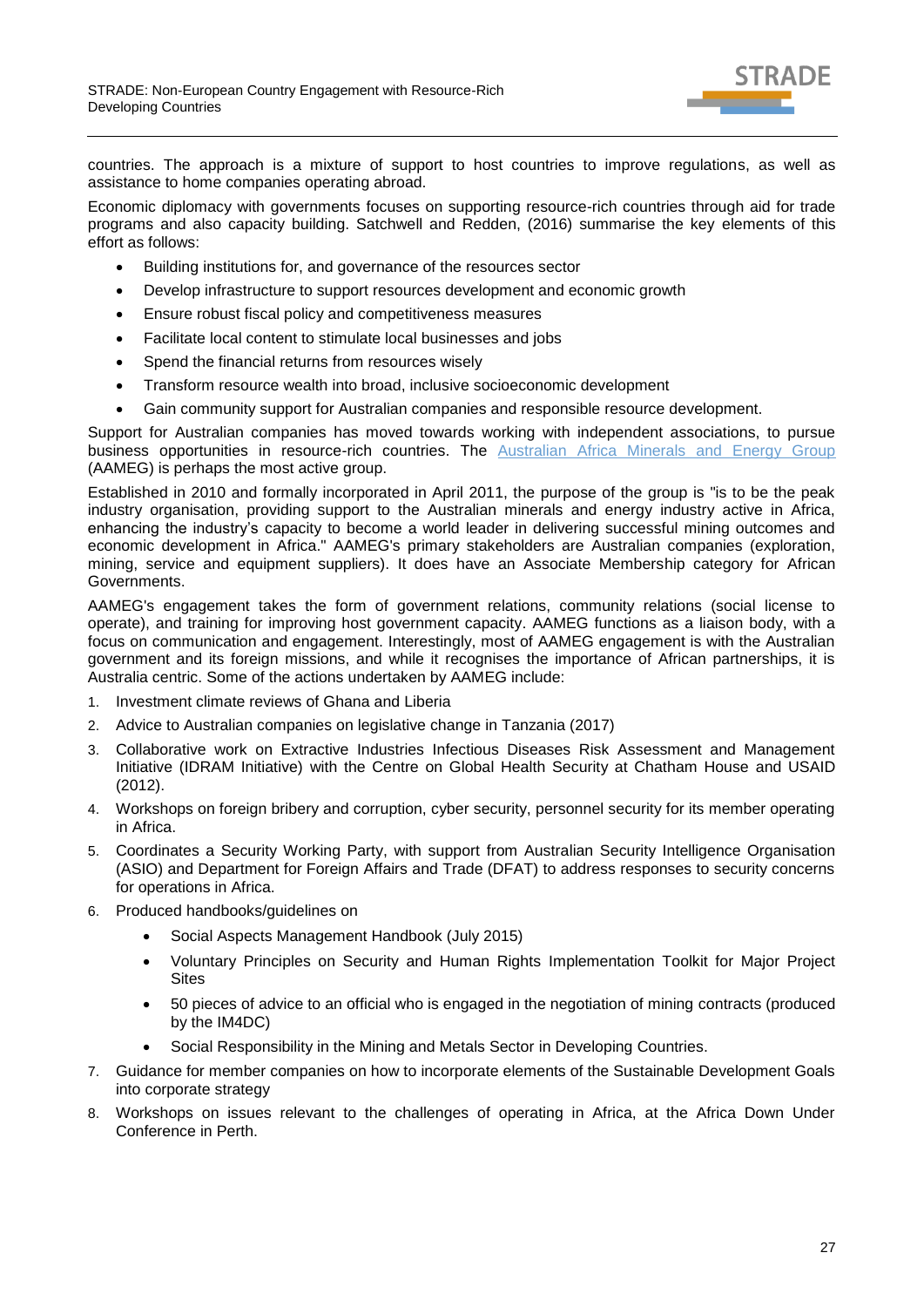

The AAMEG is not directly involved in the establishment of international codes of conduct, however it does support its members in understanding what these codes imply and encourages their support in incorporating such standards. The organisation has focused on the following:

- 1. OECD Convention on Combating Bribery of Foreign Public Officials in International Business Transactions (ratified by Australia in 1999)
- 2. Extractives Industry Transparency Initiative (implemented by Australia in May 2016).
- 3. Voluntary Principles on Security and Human Rights ("VPSHR").
- 4. Sustainable Development Goals ("SDGs")<sup>®</sup>, particularly Goal 17, to "Implement effective and targeted capacity-building in communities within the mine impact area in order to support the national implementation plans for the sustainable development goals".

### <span id="page-27-0"></span>**3.3. Canada**

Canada's external interventions in the mineral sector are largely through [Public Affairs Canada,](http://www.publicaffairs.ca/) which seeks to position Canadian businesses as strong development partners. In addition to funding public institutions and conducting its own economic development programs, Public Affairs Canada has also entered into Public Private Partnerships with private mining companies to fund Corporate Social Responsibility (CSR) projects in emerging and developing countries. The improvement in general regulations and environment are covered under development assistance programs, discussed in the previous chapter. Here the report outlines the two main strands of Canadian engagement directed at its companies operating abroad.

With a high number of Canadian exploration and mining companies in developing resource-rich countries (57% of public mining companies are listed on the Toronto Stock Exchange<sup>15</sup>). The Canadian government needs to address a legacy of historical can current incidents occurring around Canadian company operations in developing countries. A 2009 report [\(CSR: Movements and Footprints\)](http://caid.ca/CSRRep2009.pdf) found Canadian companies to be involved in one in three incidents related to conflicts around mining operations. 60% of incidents around poor community relations involved Canadian firms, 40% of conflicts around environmental contamination or degradation and 45% of the occasions involving unethical and unlawful behaviour.

In its [2017 submission](https://miningwatch.ca/sites/default/files/cerd_final_8.10.pdf) to the UN Committee on the Elimination of Racial Discrimination, a coalition of civil society actors<sup>16</sup> argued that Canadian companies continue to be implicated in human rights violations. These included racially discriminatory environmental damage; harm to health; forced displacement; failure to obtain free prior informed consent of indigenous people and violent and criminal persecution of human rights defenders.

Reflecting these concerns the Canadian government has specifically addressed the Corporate Social Responsibility (CSR) issue facing its companies operating abroad. The Canadian initiative is pursued under two programs: the Canadian Extractive Sector Strategy and the Corporate Social Responsibility (CSR) Strategy, [Doing Business the Canadian Way](http://www.international.gc.ca/trade-agreements-accords-commerciaux/topics-domaines/other-autre/csr-strat-rse.aspx?lang=eng). Ben Chalmers, the Vice President of sustainable development of the Mining Association of Canada comments on the benefits of the two: "They project the Canadian brand abroad and they give a single face to the Canadian mineral industry… The better we are at that, the more foreign countries will want to work with Canadian mining and exploration companies"<sup>17</sup>.

**The Canadian Extractive Sector Strategy** focuses on the key strengths of the Canadian mining sector and uses trade and investment agreements to support its companies abroad. The key elements of the extractive sector strategy include<sup>18</sup>:

- Leveraging trade and investment agreements to provide more of the certainty and predictability that Canadian businesses need in order to invest and operate abroad
- Advocating for improved governance and regulatory frameworks abroad and sharing best practices
- Increasing training in Canadian missions abroad to support the extractive sector

 $\overline{a}$ 

<sup>&</sup>lt;sup>15</sup> http://mining.ca/resources/mining-facts

<sup>&</sup>lt;sup>16</sup> Earthrights international, University of Toronto (International Human Rights Program) and Mining Watch Canada<br><sup>17</sup>

[http://www.miningandenergy.ca/mines/article/government\\_launches\\_new\\_strategy\\_to\\_promote\\_canadian\\_mining\\_abroa](http://www.miningandenergy.ca/mines/article/government_launches_new_strategy_to_promote_canadian_mining_abroad/) [d/](http://www.miningandenergy.ca/mines/article/government_launches_new_strategy_to_promote_canadian_mining_abroad/)

<sup>18</sup> [http://www.international.gc.ca/trade-agreements-accords-commerciaux/topics-domaines/other-autre/csr\\_strat](http://www.international.gc.ca/trade-agreements-accords-commerciaux/topics-domaines/other-autre/csr_strat-message_rse.aspx?lang=eng)[message\\_rse.aspx?lang=eng](http://www.international.gc.ca/trade-agreements-accords-commerciaux/topics-domaines/other-autre/csr_strat-message_rse.aspx?lang=eng)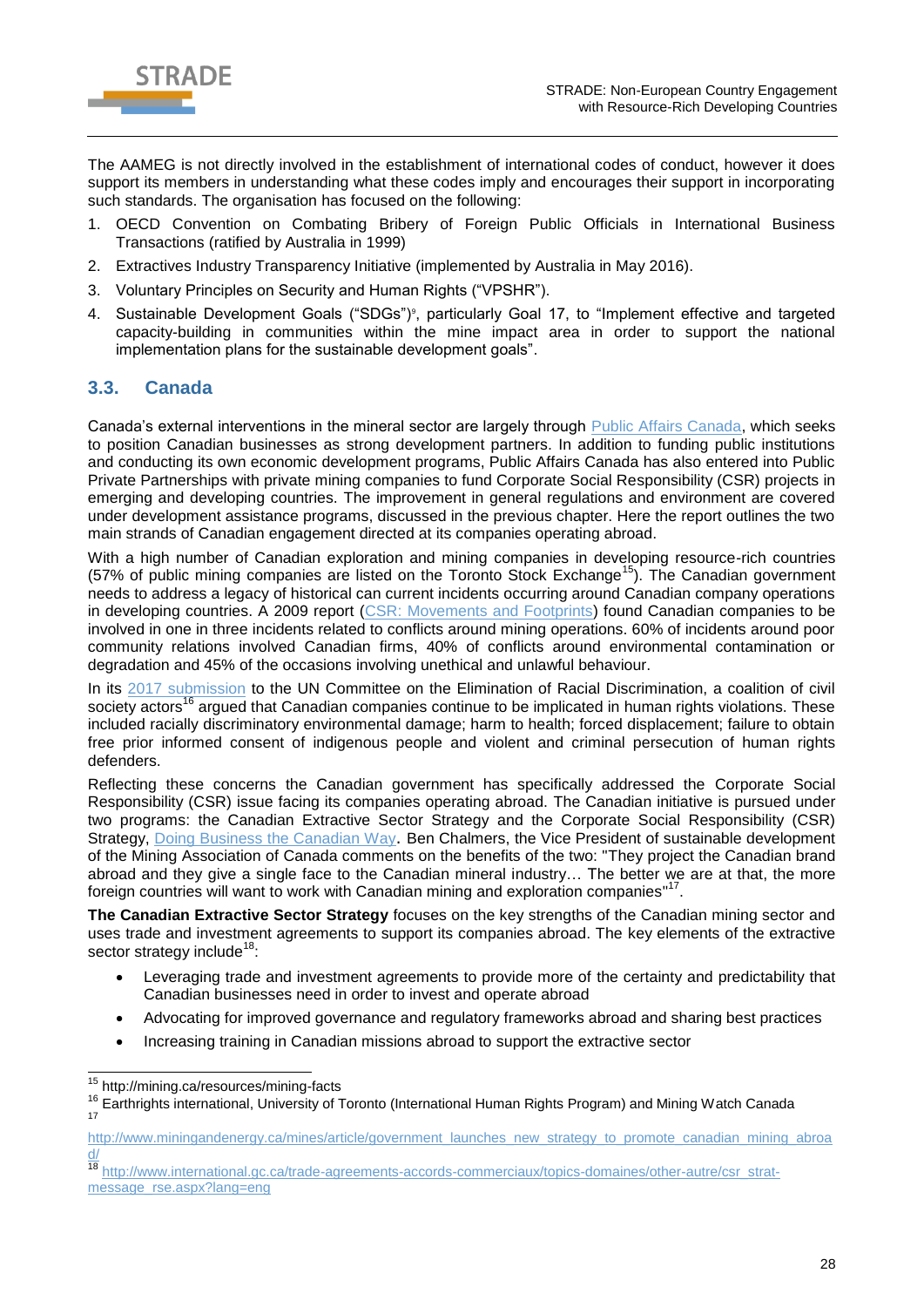

 Expanding stakeholder linkages to ensure the government is responsive to the needs of the extractive sector.

**The Enhanced Corporate Social Responsibility (CSR) Strategy,** announced in 2014, lays out the expectation from Canadian companies operating abroad, to follow the same values in their host countries. While not legally binding, the strategy is based on assisting Canadian companies to strengthen their CSR practices and provide benefits from their operations to host communities and governments. Relative to the extractive sector strategy, the main tool for the CSR strategy is the use of Canada's diplomatic network. Key elements, amongst others, include:

- Strengthen support and training of Canadian missions abroad to support CSR initiatives and best practices in the extractive sector, particularly in identifying problematic issues before they escalate.
- Missions abroad to have a dedicated CSR Counsellor, who focus on issues specific to the community relations of Canadian extractive firms working in their jurisdictions. This role would also include dispute resolution and mediation where required.
- Canadian companies working in alignment with CSR guidelines to be eligible for enhanced support from the Canadian economic diplomacy. Companies that do not meet CSR best practices will see their government support withdrawn.

In December 2017, the Canadian government announced plans to create an independent office to oversee Canadian company activities in the mining and oil and gas sectors abroad. While few details are available on the exact particulars of this agency, it is purported to have an "advisory and robust investigative mandate," according to a representative<sup>19</sup> for the Canadian Trade Minister. This would make Canada the only country with a government agency that specifically monitors its mining company operations abroad.

## <span id="page-28-0"></span>**3.4. Japan**

 $\overline{a}$ 

The [Japan Oil, Gas and Metals National Corporation](http://www.jogmec.go.jp/english/) (JOGMEC) is the Japanese government agency mandated with ensuring a stable supply of mineral resources for the country. In addition to its domestic offices, it has thirteen overseas offices in Africa, Europe, Asia, Oceania, North and South America. The agency is funded by the Japanese Ministry of Economy, Trade and Industry. It aims to enable stable access for Japanese industry to raw materials that are integral to Japans' sophisticated manufacturing industry. JOGMEC supports the Japanese mining sector aboard through financial, information and technical assistance (see [Figure 10\)](#page-29-1). The areas of support include the following.

**Directly support private sector exploration.** Through Joint Ventures (JV) with the mining authorities in resource-rich countries, as well as private sector firms initial exploration activities. In 2015, JOGMEC conducted JV's in 35 regions of 21 countries, including 8 new countries. Projects that are shown to have potential are transferred to Japanese companies. Uranium projects receive particular attention for funding. In more recent years, JOGMEC has also turned its attention to supporting sea-floor evaluation for sulphides and cobalt-rich ferromanganese crusts.

The agency will fund and implement geological surveys through a JV model. The JV model presents an opportunity for host country companies to partner up with and therefore learn from a Japanese company with extensive experience, offering additional value for the partner country. The survey results are then made available to the partner country in which the survey is being conducted and to Japanese companies who are involved (either wholly owned or through JV models). This enables Japanese companies first right of refusal to potential mineral resources and to apply for exploration and production licenses. The model ensures Japanese companies become 'gatekeepers' of geological information throughout the process.

**Provide financial assistance to Japanese companies.** Provides equity capital and financing for Japanese companies involved in exploration, asset acquisition investments and liability guarantees for development funds. For example, in 2015 ¥3.5 billion (USD 0.54 billion) were provided to Japanese exploration companies in Mexico and Alaska (USA). The assistance is meant to overcome financial challenges in acquiring operating assets and resources for Japanese companies. This is in line with Japan's strategy to be selfsufficient for base metals (copper and zinc) to 80% or greater and strategic rare metals to 50% or greater by

<sup>19</sup> [https://uk.reuters.com/article/us-canada-resources-ombudsman/canada-to-create-overseas-mining-watchdog](https://uk.reuters.com/article/us-canada-resources-ombudsman/canada-to-create-overseas-mining-watchdog-early-in-2018-idUKKBN1E700N)[early-in-2018-idUKKBN1E700N](https://uk.reuters.com/article/us-canada-resources-ombudsman/canada-to-create-overseas-mining-watchdog-early-in-2018-idUKKBN1E700N)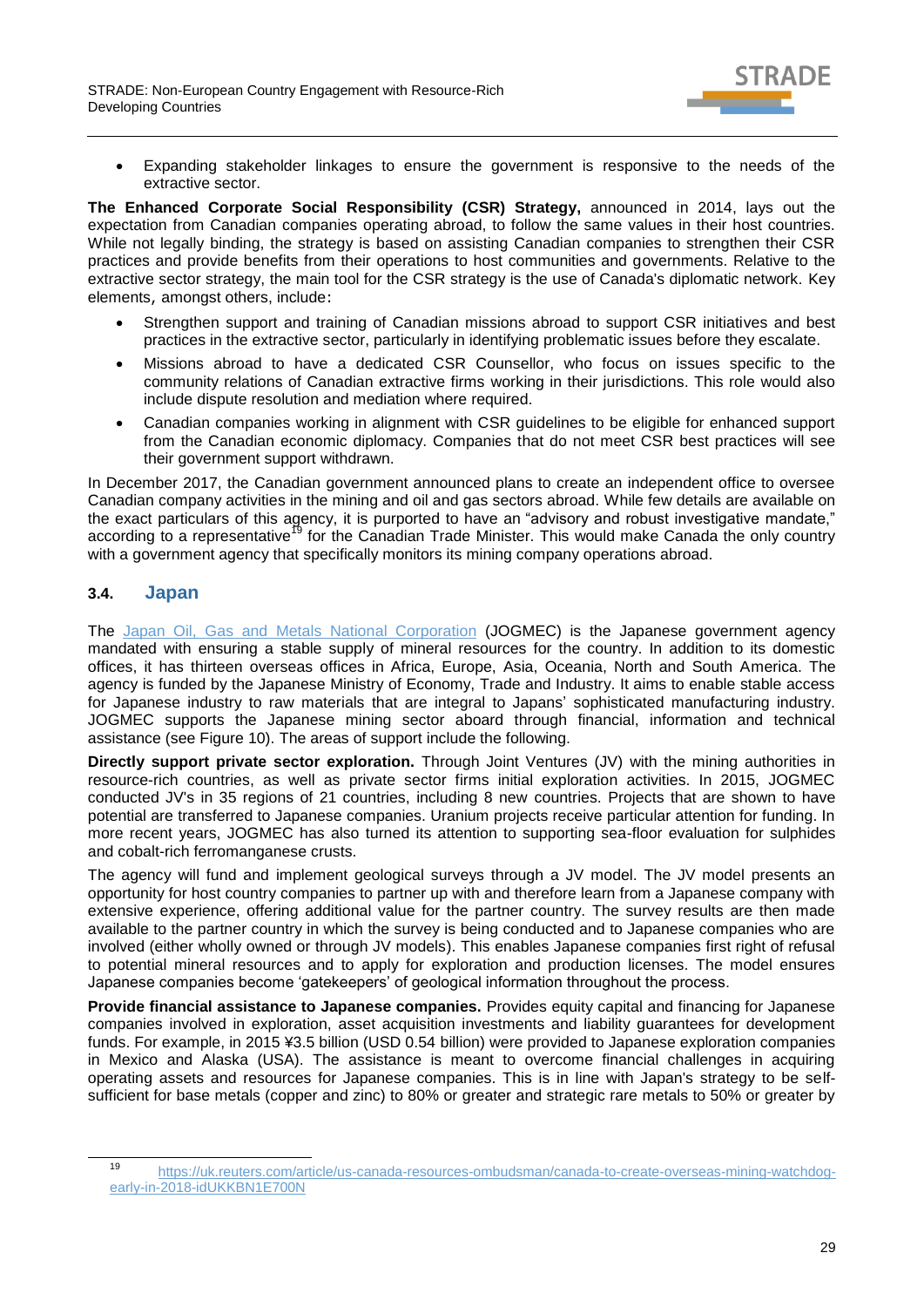

2030. Note the self-sufficiency here refers to metals and not minerals and involves recycling, increasing efficient consumption (including alternative materials development) and strategic inventory systems<sup>20</sup>.

**Diplomatic engagement with resource-rich countries.** Through participation in international conferences as well building bilateral relations with resource-rich developing, emerging and industrial countries. In 2015, this included agreements with Kazakhstan, Uzbekistan, Zimbabwe and Ethiopia to for collaboration on surveys and further cooperation. Apart from agreements, JOGMEC also directly funds projects, such as Botswana's Geological Remote Sensing Centre.

**Supporting technological development.** JOGMEC, relative to other countries reviewed here, is directly involved in research and development projects on metallurgical technologies. This has included projects on bioleaching and recovery of rare earths through recycling. JOGMEC, through targeted calls for proposals, funds other institutes to carry research in mineral and metal technologies.

**Data collection and provision.** The Metal Resources Information Centre, established in 1968, collects and distributes information on mineralogy, geology, mineral regulations and other relevant information to Japanese companies. In 2015, this included demand-supply balance, price movements, import-export trends and recycling rates and material flows for 32 mine products. Such studies are available to the industry on JOGMEC's [webpage.](http://mric.jogmec.go.jp/)

**Developing human resource.** JOGMEC provides for its staff to lecture and engage with Japanese students and workers to encourage more nationals to join the mineral sector. This is in recognition of the labor shortages in Japan in the sector.

| <b>Assisting exploration, development</b><br>and production of non-ferrous metals<br>& minerals |                                                            | Preparatory<br>stage & basic<br>exploration | Exploration | <b>Development</b> | Production |
|-------------------------------------------------------------------------------------------------|------------------------------------------------------------|---------------------------------------------|-------------|--------------------|------------|
|                                                                                                 | Subsidies for overseas<br>field surveys                    |                                             |             |                    |            |
| <b>Financial</b>                                                                                | capital<br>Equity<br>and<br>loans for exploration          |                                             |             |                    |            |
| assistance                                                                                      | Liability guarantee                                        |                                             |             |                    |            |
|                                                                                                 | Equity<br>capital<br>contribution for asset<br>acquisition |                                             |             |                    |            |
| Intelligence<br>assistance                                                                      | Collection, analysis and<br>offering of information        |                                             |             |                    |            |
|                                                                                                 | Overseas geological<br>survey                              |                                             |             |                    |            |
| <b>Technical</b><br>assistance                                                                  | Joint basic exploration<br>scheme                          |                                             |             |                    |            |
|                                                                                                 | Technical<br>development/technical<br>support              |                                             |             |                    |            |

#### <span id="page-29-1"></span>**Figure 10 JOGMEC's metals resources development support (2016)**

*Source: Summarized from JOGMEC Annual Report (2016)*

### <span id="page-29-0"></span>**3.5. China**

-

The Chinese approach to engagement in general, and to raw materials in particular, can be classified as Commercial Diplomacy. Engagement is packaged as a trade, investment, infrastructure and low-cost financing assistance for Chinese firms, often termed as partnerships.

The People's Bank of China, China Development Bank and the Export-Import Bank of China are some of the largest financial institutions providing finance for projects in resource-rich countries. Classified as total official finance, China's assistance was value at USD 354.3 billion over 2000-2014. In comparison USA official finance over the same period was USD 394.6 billion. The sectoral breakdown of this finance is provided in [Figure 11.](#page-30-0)

<sup>20</sup> <http://www.japanmetalbulletin.com/?p=5575>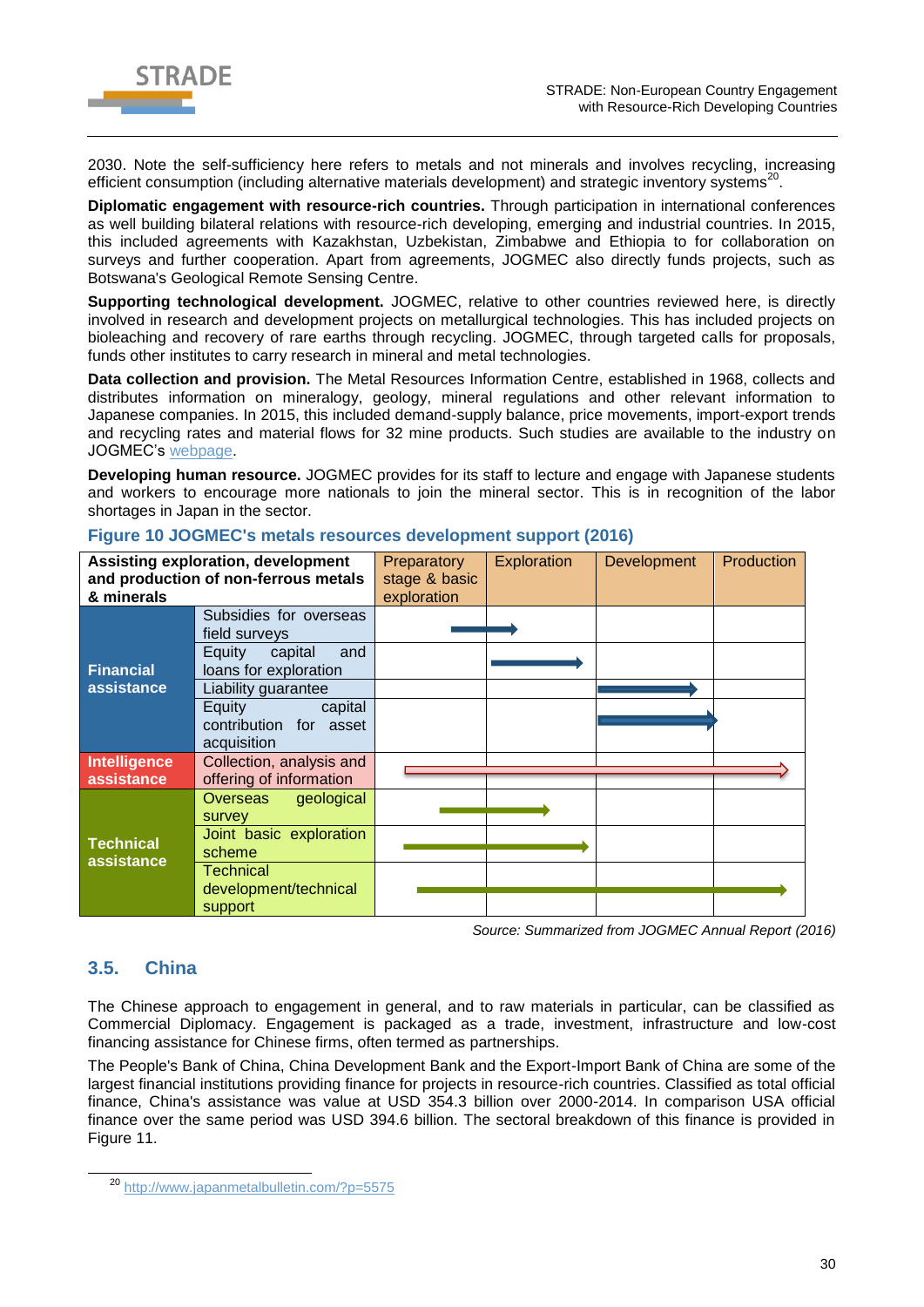

China's fast-paced growth over the last twenty years has informed its heavily directed engagements with other resource-rich countries. The Chinese government (federal and provincial), state institutions such as the Chinese Import Export Bank and State Owned Enterprises, often work together in raw materials based engagements.

In December 2003, Beijing issued the first White Paper entitled "China's Policy on Mineral Resources", stating that, "The Chinese government encourages domestic enterprises to take part in international cooperation in the sphere of mineral resources, and in exploration, exploitation and utilization of foreign

mineral resources." (IOSC 2003) This could be viewed as official launch of China's "Going Out" strategy.

During the 2003-2011 commodity boom, China's main approach was through the Resource Financed Infrastructure (RFI) and "packaged" Infrastructure Deals (where the infrastructure in question is ancillary to extraction of resources, such as port and rail infrastructure). This created a packaged model of development, resource diplomacy and promoting its private sector abroad simultaneously. China EXIM Bank started to finance such deals in 2004, with more recently the Chinese Development Bank becoming the main lender.

Under the model, China provided loans to developing countries for large-scale infrastructure projects, with the loan repaid, up to decades later, in commodities. Well received by most African countries, the model received less positive responses from civil society due to the lack of transparency of such deals.

While most critics focused on the access to resources part of the RFI model, others quietly noted that the

infrastructure projects related to its need to create foreign opportunities for its domestic firms.

In 2015, China announced its Belt and Road Initiative (BRI) that takes a different approach to the RFI. The central pillar of the BRI is extensive investment into infrastructure and energy projects, across 70 countries [\(Figure 12\)](#page-30-1).

China's approach to raw material engagement is packaged with larger programs, such as its [Belt and Road](http://en.ndrc.gov.cn/newsrelease/201503/t20150330_669367.html)  [Initiative](http://en.ndrc.gov.cn/newsrelease/201503/t20150330_669367.html) (BRI), unveiled in 2013. The framework for outward investments, with infrastructure at its core. promotes the connectivity of Asia,

<span id="page-30-0"></span>

provision of infrastructure as the underlying aim for such projects. Chinese mineral investments in Africa, remained small, compared to other third countries active in the region. The Chinese drive to provide

<span id="page-30-1"></span>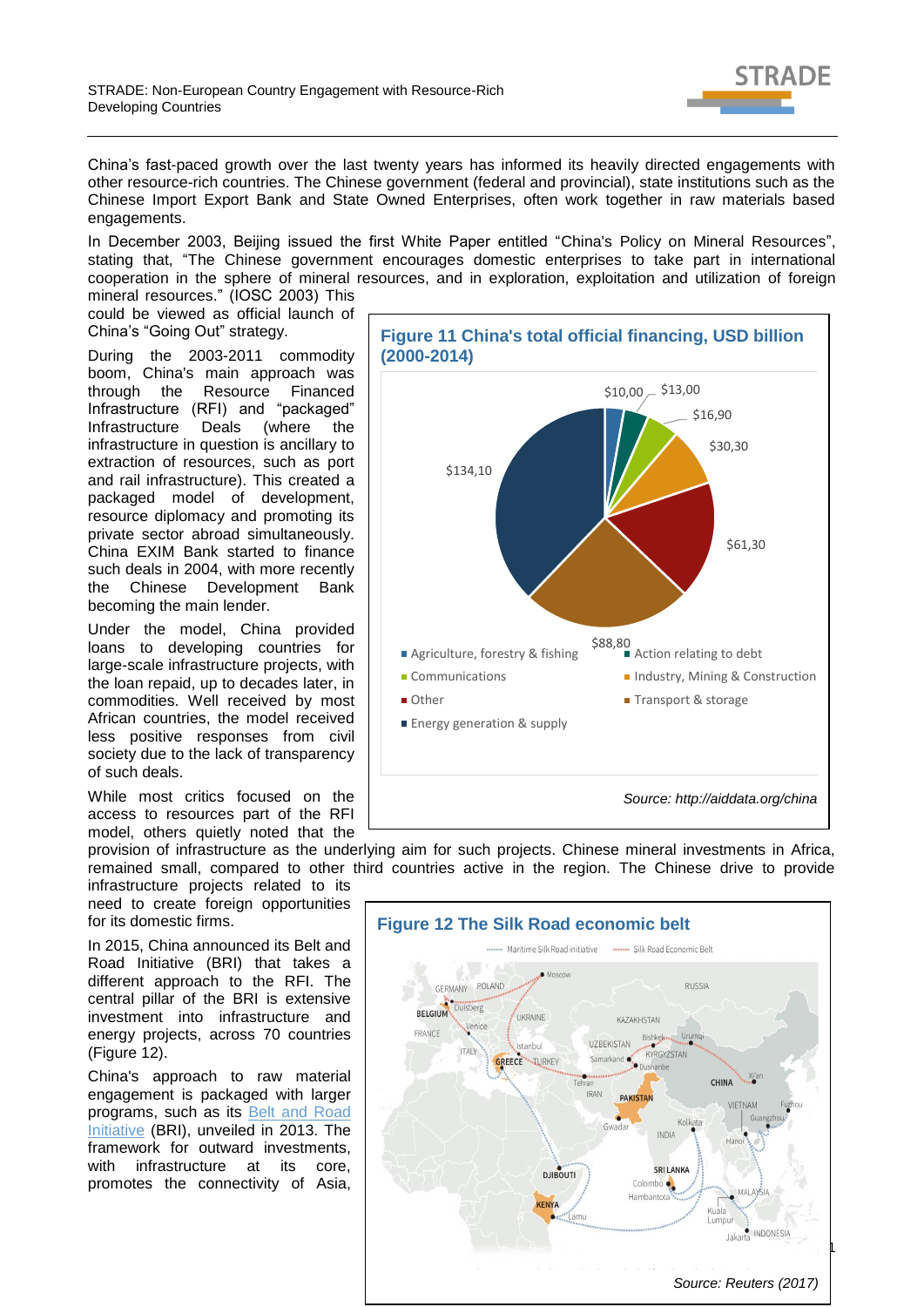

Europe and Africa. BRI focuses on 70 countries, and promotes investments in projects for power generation, transport, water and telecommunications. The Chinese state council has urged 'capable firms' to invest in agriculture and high technology manufacturing sectors, while investments in the natural resource sector (mining, oil and gas) are being asked to make 'prudent assessments' before investing $^{21}$ . Mineral projects, while not specified within the project headlines, are part of the investments taking place under the initiative.

Compared to the RFI model, where African countries were the main beneficiaries, the BRI is more regionally diverse. In 2017, six mineral resource projects had been identified under the BRI, one each in Australia, Madagascar, Philippines and three in Russia. Southeast Asia is expected to receive investments, particularly in nickel, bauxite, copper and coal.

<span id="page-31-0"></span>

The BRI should be considered as a set of

 $\overline{\phantom{a}}$ 

guiding principles [\(Figure 13\)](#page-31-0), it directs the priorities for investment, for both public and private sector Chinese companies. The Chinese government has initially committed USD 1 trillion to the project, with estimates suggesting USD 6 trillion will be required to support the project over the next 15 years. China plans to provide USD 4 trillion, the remaining coming from private sectors and commitments from other multilateral development banks (such as the Asian Development Bank).

The BRI is both an investment tool as well as an assistance tool. China has traditionally not differentiated between assistance (in terms of grants and aid) and investments in these countries. China considers these different parts of the same engagement.

The BRI is considered as a network rather than a cohesive strategy. This provides the initiative flexibility to adapt to 'win-win' partnerships that can fall under the banner of BRI while in reality they are part of bilateral relationships. As Shepard (2017) notes: $^{22}$ 

The BRI can ultimately be deduced to a series of unconnected but nonetheless related bilateral trade and development deals which China is making either one-on-one or group+1 with countries and political blocs across Asia, Europe, and Africa. There is no overarching structure, no membership protocols, no moralistic brow beatings, no predefined set of standards that BRI participants need to uphold in unison ... Each country or bloc negotiates on their own terms, and deals can be structured in accordance with each set of particular parameters.

China's approach towards international codes of conduct has been to 'listen and learn' and then adapt these to suit its own needs. It is important to remember when most of the international codes of conduct were being put together (early 2000s) China was still emerging on the global mineral scene. Thus its level of engagement was very limited. Post 2012, however, China has been more proactive in the global natural resource scene. China's engagement with the OECD on conflict minerals is perhaps the most illustrative of this. The OECD's joint declaration to establish [due diligence for responsible supply chains](http://www.oecd.org/corporate/mne/mining.htm) of minerals from conflict-afflicted and high risk areas, was initiated in 2010, with the current guidelines in their third edition. In corporation with the OECD, and through an extensive process of consultation with Chinese companies, the [Chinese Due Diligence Guidelines](http://mneguidelines.oecd.org/chinese-due-diligence-guidelines-for-responsible-mineral-supply-chains.htm) were published in 2015. These guidelines are considerably more stringent

 $21$  This is a result of the perception of many 'bad' assets being purchased by Chinese investors during the commodity boom. This issue is addressed in more detail in a later report.

<sup>22</sup> [https://www.forbes.com/sites/wadeshepard/2017/12/20/what-happened-on-chinas-new-silk-road-in-](https://www.forbes.com/sites/wadeshepard/2017/12/20/what-happened-on-chinas-new-silk-road-in-2017/#643286ac72e9)[2017/#643286ac72e9](https://www.forbes.com/sites/wadeshepard/2017/12/20/what-happened-on-chinas-new-silk-road-in-2017/#643286ac72e9)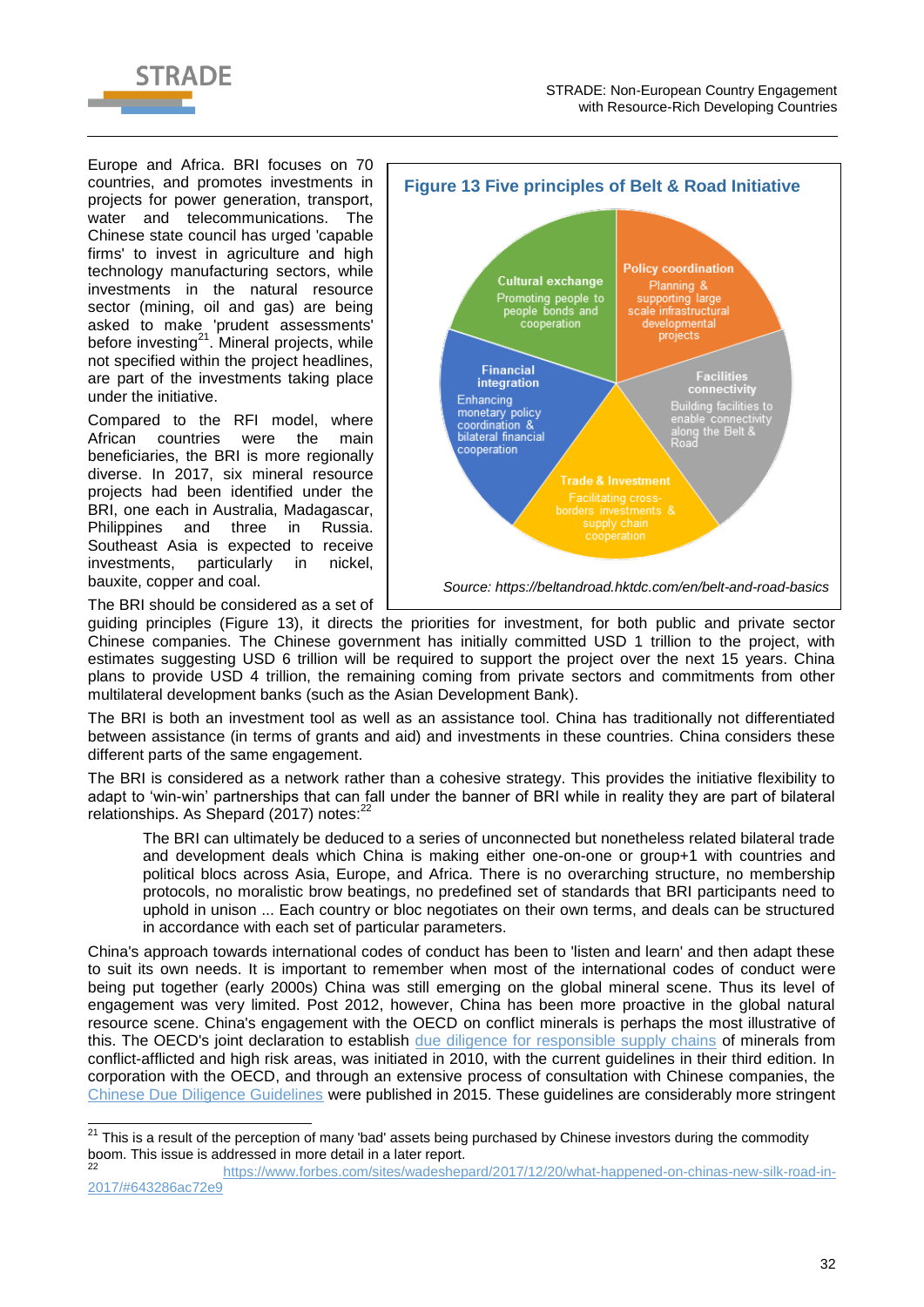

than the OECD guidelines. The guidelines prioritise gold, tin, tungsten and tantalum and provide a 5-step model for carrying our risk-based supply chain due diligence. The China Chamber of Commerce of Metals, Minerals and Chemical Importers and Exporters (CCCMC) is also expected to compile resource-specific audit protocols to support the guidelines.

China is not a contributor to most international codes of conduct, such as the NRGI, IFC, EITI, and apart from one Chinese companies (MMG), none are (currently) members of the ICMM. In December 2018, the ICMM and the CCCMC entered into a formal agreement to help promote sustainable development in Chinese companies' overseas mining investments $^{23}$ .

[President Xi Jinping's recent speech](https://www.theguardian.com/world/2017/oct/18/xi-jinping-speech-new-era-chinese-power-party-congress) at the 19<sup>th</sup> party congress in Beijing (October 2017) indicates China is now preparing to take a leadership role on the global political, economic, military and environmental stage. The 'Socialism with Chinese Characteristics' idea outlined in the speech would suggest China will be using what it has learnt in the past 10 years, coupled with its own experiences. While it is too early to suggest what these would look like, there is a strong likelihood is that China will respect international codes of conduct (particularly on environment) but adapt and enhance these codes to its circumstances and capacities. Therefore, Chinese engagement with resource-rich countries, particularly around international best practices for the mining sector, will reflect Chinese business approaches.

Having documented the approaches by the four industrial countries that were the subject of this report, we now move to drawing out lessons for the EU for shaping its own raw materials engagement with resourcerich countries.

-

<sup>23</sup> <https://www.icmm.com/en-gb/news/2017/icmm-signs-mou-with-cccmc>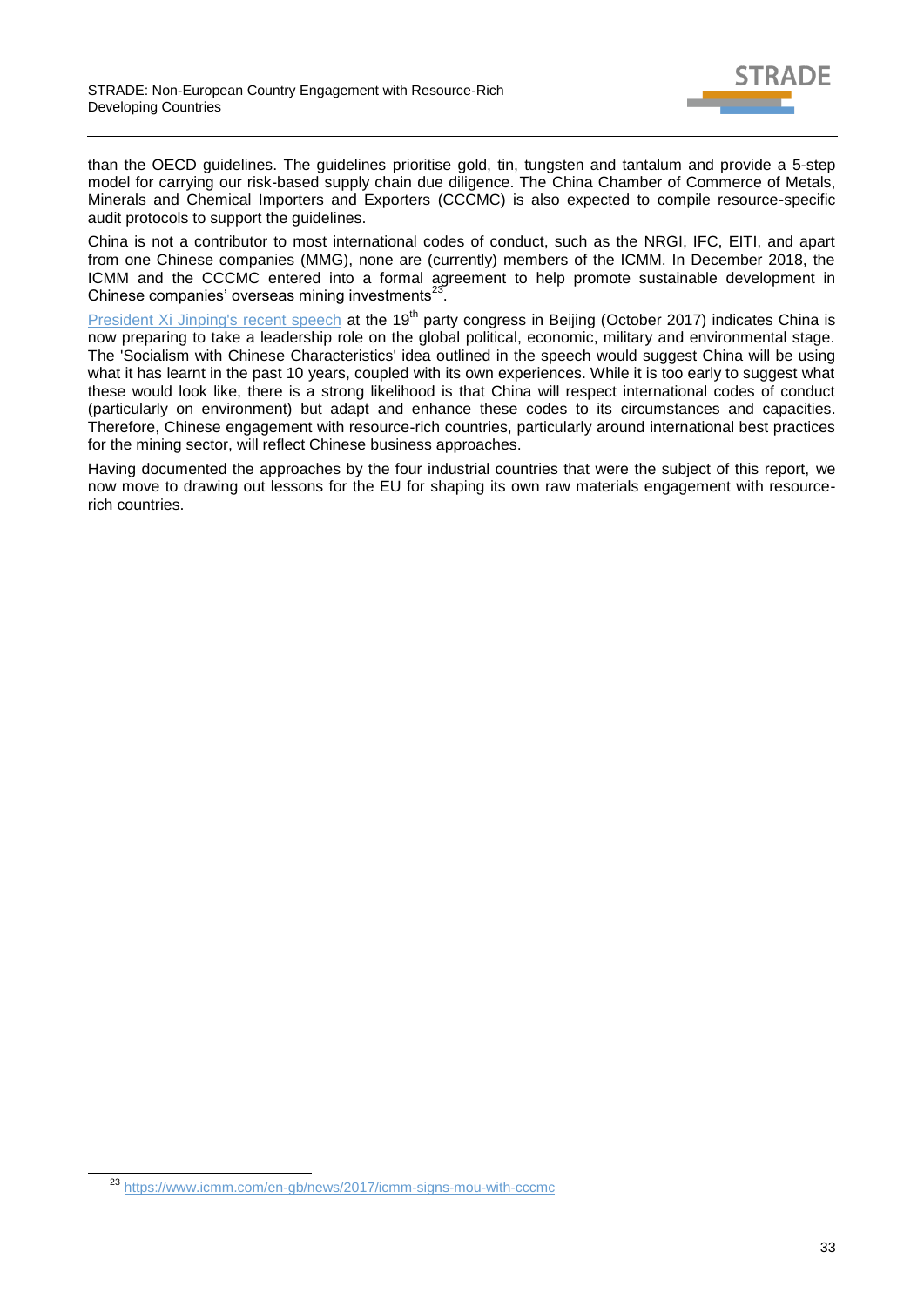

# <span id="page-33-0"></span>**4. EU and Raw Material Engagements**

It is important for the EU to understand the drivers for raw materials engagement over the past two decades and the overarching objectives of such commitments. The relationship between mineral resources and their contribution to development has been and continues to be a complicated one. The 'Resource Curse' literature of the 1990s documented a number of factors that can lead to a negative impact on growth and development for countries that rely heavily on their mineral sectors. While there have been a number of success stories, such as Botswana and Chile, there have also been a number of countries where resources have not only failed to deliver on development, but have also contributed to violent conflict.

At the start of the 2003 commodity price boom, there was a renewed commitment by both the industrial countries as well as the emerging and developing countries to make the most of commodities. The World Bank attempted to define the link between minerals and sustainable development [\(Figure 2\)](#page-10-0). Funding and projects from a host of international development actors were directed to support resource-rich countries to enhance the contribution of minerals to their development. From improved regulations and legislation, revenue transparency and contract negotiations, improved capacity and skill building and economic linkages to the economy were targeted. Multilateral institutions, such as the World Bank, EITI and the African Development Bank were involved, as were individual country government agencies such as JICA, AusAid, GIZ and UKAID.

By 2017, when the resource boom has retreated to more stable price levels, more than a decade of engagements have been completed between the industrial and resource-rich countries. The achievements of these engagements differ by issue and by country. For example, progress has been achieved in preparing regulations for minerals that fuel conflict; the importance of human rights, particularly of indigenous communities, have been recognized through the Free, Prior and Informed Consent requirements for mineral investments. STRADE's Policy Brief [\(01/2017\)](http://stradeproject.eu/fileadmin/user_upload/pdf/PolicyBrief_01-2017_Feb2017_FINAL.pdf) speaks to the role and responsibilities of industrial countries for positively influencing the environmental and social conditions of raw materials production in resource-rich countries. Suffice to say, the issues facing mineral consumers and producers are now clearly articulated and efforts are underway to not only mitigate the negative aspects of the sector but also work towards net positive results.

In the background to government and civil society's efforts are the exploration and mining company operations. These companies have increasingly accepted the importance of their impact on local communities and national economies. However, all issues are not yet addressed and consensus still needs to be achieved on a number of matters. New issues also arise on the global agenda as the global mineral community (governments, companies and civil society) continues to evolve.

It should be remembered that, at the end of the day, exploration and mining companies are business operators. Therefore their business interests require their governments to assist them in capitalizing opportunities abroad, in a manner that allows them to meet host and home country regulations. The majority of exploration and mining companies are listed on stock exchanges in Australia, Canada and the UK and USA as well as having their headquarters in these countries.

## <span id="page-33-1"></span>**4.1. Summary of country approaches**

In Chapter 1, the report documented the underlying assumption for transforming minerals into development. Regional priorities for resource-rich countries may differ, but the aim remains the same. Chapter 2 documented the engagements undertaken by the three of the four countries under review in relation to supporting governance. The resource exporting countries (Australia and Canada) were more active in this sphere than the resource dependent countries (China and Japan). Australia was further distinguished from Canada, where the former has increasingly moved to funding of other international initiatives (EITI and NRGI for example) to assist resource-rich countries. Canada, while maintaining a strong portfolio of direct project assistance for mineral projects, also provides funding for the wider development agenda. Japan's presence in this area has been fairly limited, and China is noticeable by its absence.

In Chapter 3, the report started with the documentation of the nature of exploration and mining companies (headquartered in the four countries) operations in resource-rich regions. The profile of the mining company (Major or Junior) allows us to understand the nature of engagement, from the home country's perspective. A government will seek to support its companies operating abroad. Depending on the nature of the company, this support will vary. For example, Majors have strong internal capacities and do not require much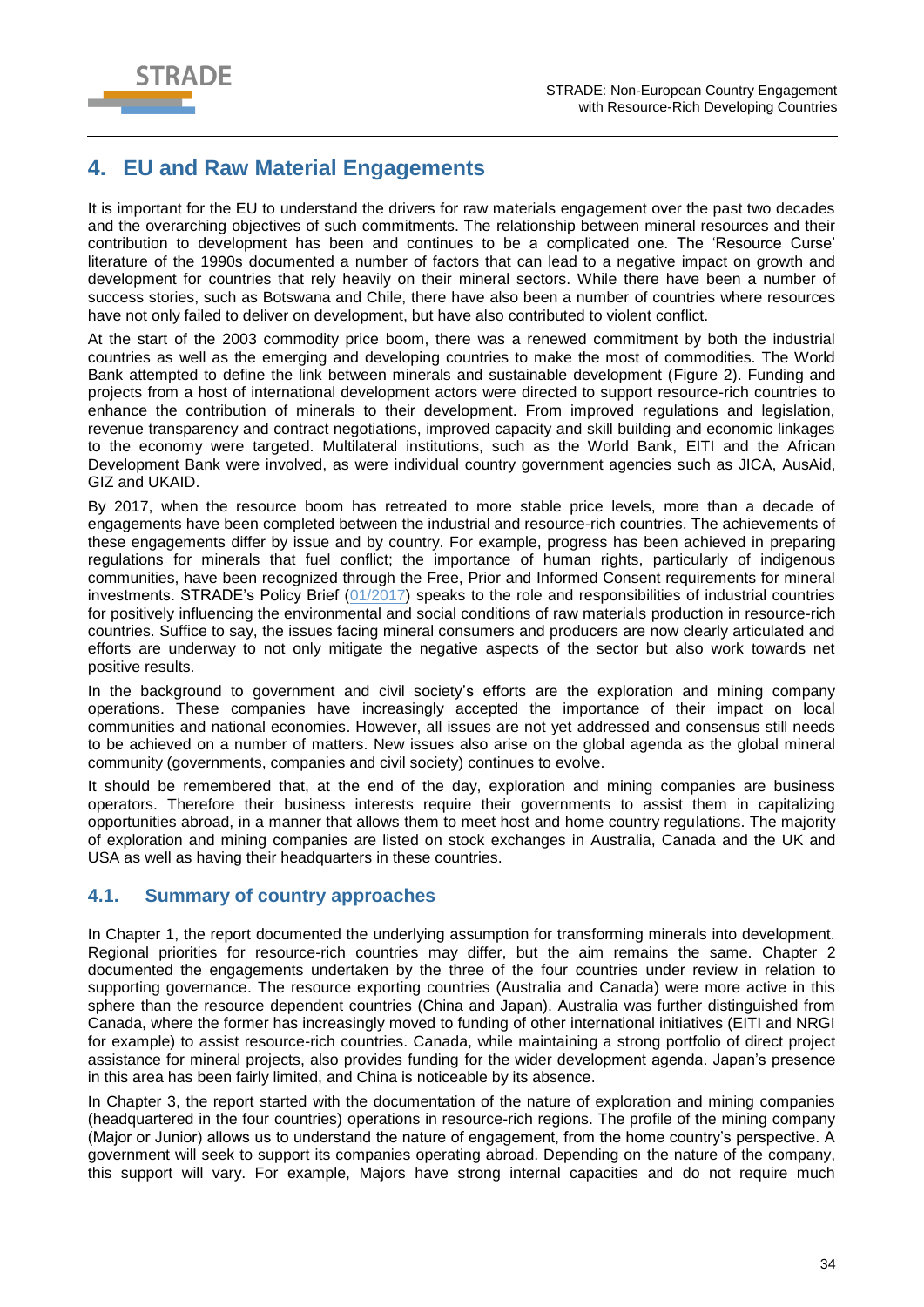

assistance in engaging with host governments. Intermediates and Juniors, with more limited resources and capacity, require such assistance. All three will benefit from better-governed and regulated business environments in host countries, but this will be more beneficial for the latter two. Better regulated environments reduce business costs and increase the ability of smaller firms to meet international best practice standards, as these costs are not internalized to the business.

Documenting the engagements between non-EU and resource-rich countries indicated, again, the diverse approaches from the resource exporting and resource dependent countries. Australia, to a large extent, has outsourced such engagements to representatives of the Australian exploration and mining companies. These associations prioritise their efforts to meet the needs of their members. Canada, has focused on the reputational risk of its mining companies abroad and has a strong focus on CSR based policies.

The resource dependent countries tend to focus on the business and technical aspects. Japan's approach is heavily focused on financial and technical support that can directly aid its companies in accessing assets abroad. Such assistance to developing countries is often accompanied by a caveat; Japanese companies will be first to have access to any data generated as well as the first right of refusal on projects that may result from Japanese programs.

China, under its Belt and Road Initiative, is also using key investments in infrastructure and energy projects to open up regions for mineral investments. In the case of China, 'prudent' investment is an important consideration. The National Development and Reform Commission of China has been tasked to provide [guidance to its companies investing overseas](https://uk.reuters.com/article/us-china-economy-odi/china-to-curb-irrational-overseas-belt-and-road-investment-state-planner-idUKKCN1AY0FN) to prevent 'vicious' competition and corruption. Advice is also being provided on security risks for operations abroad. The Chinese Cabinet, in 2017, also issued guidelines for foreign investment, with the aim of supporting 'capable firms' and retaining the right to restrict or ban deals in certain sectors. These measures can be linked to a general increase in controlling outbound capital in China, as well as seeking to decrease more risky deals overseas, which can collapse and be damaging for China's image abroad.

For both Japan and China, the link between acquiring assets that feed their smelter/refineries is an important consideration. This is also shown in Table 4, where China and Japan are more likely to have Major/Intermediate companies or State Owned/Other companies. Neither country plays host to a significant number of Juniors.

One issue that was not addressed in this report was the link been secondary industrialisation and raw materials. Often discussed under forward or backward linkages, the premise that mining operations can give rise to other industry and services sectors germinating in local economies is an important link in the raw materials and development chain. While Japan has taken note of this link, The Nairobi Declaration makes a specific mention; Australia and Canada have not specified linkages as a priority. It can be implicitly inferred in China's Belt and Road Initiative. With its plans for infrastructure and energy projects, there can be elements of industrial linkages under this strategy. However, as the Resources for Infrastructure model experience has indicated, Chinese firms execute Chinese funded projects. These firms utilise Chinse finance, out-sourcing inputs to other Chinese companies and employ Chinese labour. Linkages did not emerge through the RFI model, and it remains unlikely that they will emerge through the BRI.

### <span id="page-34-0"></span>**4.2. Shaping EU raw materials strategy in the future**

Overall, two strands of engagement appear from the analysis in this report. The first focuses on the wider governance support agenda, to support resource-rich countries better manage their natural resources. Increasingly, supporting international initiatives are being funded as opposed to bilateral projects. The second strand provides direct support from home country governments to their companies operating abroad. A previous STRADE report [\(02/2017\)](http://stradeproject.eu/fileadmin/user_upload/pdf/STRADE_Rpt_D3-03_EU-RawMat_May2017_FINAL.pdf) on the EU's approach to engagements with resource-rich countries noted that the EU lags behind other industrialised countries in terms of spend and number of engagements undertaken with resource-rich countries. The analysis in this report shows that there are a number of avenues for the EU to 'catch-up' with other industrial countries. Note these recommendations are aimed at the EU level and not at the member state level. A number of the member states (particularly Germany, France, Sweden and the UK) are active members of the international community assisting resource-rich countries in galvanising their mineral sectors for development.

**Moving from bilateral to multilateral initiatives**. As noted in the case of Australia, the government has moved from funding bilateral projects to multilateral initiatives managed by international financial institutions. These include funds managed by the World Bank (Extractives Global Programmatic Support Multi-donor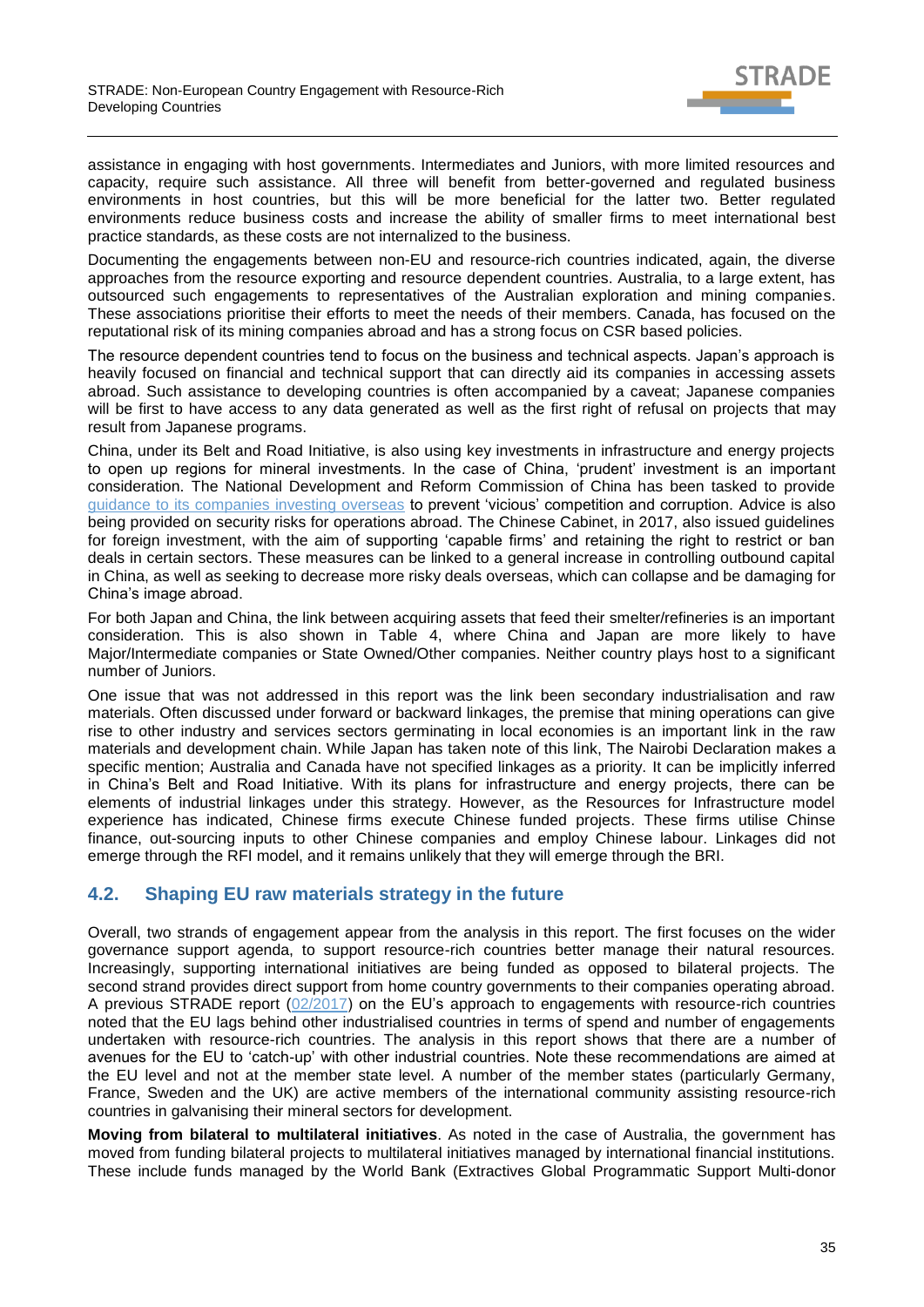

Trust Fund) and the IMF (Topical Trust Fund on Managing Natural Resource Wealth). The advantage of financing such funds is that it allows a coherent assistance strategy to be operated by one institution and guards against projects that replicate the same efforts from other donors. It also carries the added advantage of being managed by experienced professionals in the mineral and development sector, without requiring the EU to develop a full cadre of such professionals in-house. Such funds have a mix of short and long-term assistance programs that can address the immediate and continuing needs of resource-rich countries.

**Support international institutions.** As noted in the country case studies, Australia and Canada both provide funding for global initiatives such as the EITI, NRGI and the IGF. Again, while individual member states may provide funding, none was documented for the EU. These institutions serve an important purpose – building on a partnership approach through discussion, they increase the uptake of and the monitoring of international best practices in the mining sector. While the focus of these institutions is mainly on revenue and finances, they are increasingly expanding their scope to include other socio-environmental challenges in the resource sector.

These conduits can support governance and regulatory reform to allow resource-rich country governments to effectively monitor and check compliance of companies working under their jurisdiction. This can also aid EU member states to monitor the activities of their companies abroad. Through international development assistance, the improvement of host country business environments will be of benefit to all. Such assistance would include technical support in drafting regulations as well as providing training and capacity building within host government institutions.

**Supporting overseas company operations.** The Australian and Japanese overseas support for company operations provides two distinct approaches. The Australian approach is more passive, with support provided by funding mining associations and through diplomatic engagement. The Japanese approach is much more active, with direct funding and joint venture opportunities created through JOGMEC.

EU assistance can provide support for its own companies operating abroad for incorporating sustainable mining practices, particularly funding programs that support companies in working in jurisdictions with lax and un-clear regulations. The basic premise would be to a) provide support and training on responsible mining practices while operating abroad (both for companies as well as diplomatic staff and b) to provide mechanisms and processes to address local grievances and dispute mediation, where their company operations lead to possible conflict. This is an area where the EU can take the initiative of providing training for its firms that are likely to operate in the mining sector abroad. Such activities can also be planned in conjunction with Australian, Canadian and other interested governments, to provide a common knowledge base and best practice guidelines for companies. Efforts such as the Australian support for the [Australian](https://aameg.org/)  [Africa Minerals and Energy Group](https://aameg.org/) (AAMEG) could be replicated at the EU level.

**Monitoring overseas company operations.** Canada has taken a lead in establishing protocols for monitoring their company behaviour abroad. While the implementation of this approach is not without its flaws, it addresses an important area of contention between resource-rich developing countries and industrial countries. The STRADE [Policy Brief 06/2017](http://stradeproject.eu/fileadmin/user_upload/pdf/STRADE_PB06-2017_D2-9_SupportMinSectorAbroad-SpaceForEU_May2017_FINAL.pdf) outlined some areas of consideration for the EU. These included:

*International human rights treaties*: Implement measures to ensure that company operations abroad are in accordance with international human rights treaties to which they are subject, in both the host and home countries.

*Access to justice and complaint mechanisms:* Create an effective mechanism where both European companies and local communities have access to EU diplomatic staff to report and register possible conflicts rising from mining operations. This should also include training for diplomatic staff to recognise and mediate on such conflicts. These two issues are discussed in more detail in STRADE's policy brief on Holding international businesses responsible (forthcoming).

*Data and evidence-based strategy*: Before embarking on devising a promotional strategy, develop a comprehensive data set on the nature and level of company operations abroad. This would include documenting exports and investments, the regional focus and the profile of the European companies that operate abroad.

*Supplement economic diplomacy with cultural diplomacy:* While trade and investment agreements become the main conduit of promoting business abroad, emphasis should also be laid on promoting cultural diplomacy. This would focus on gaining greater insight on how developing a cultural knowledge base that includes languages, history and national philosophies, that all inform the business environment of host countries.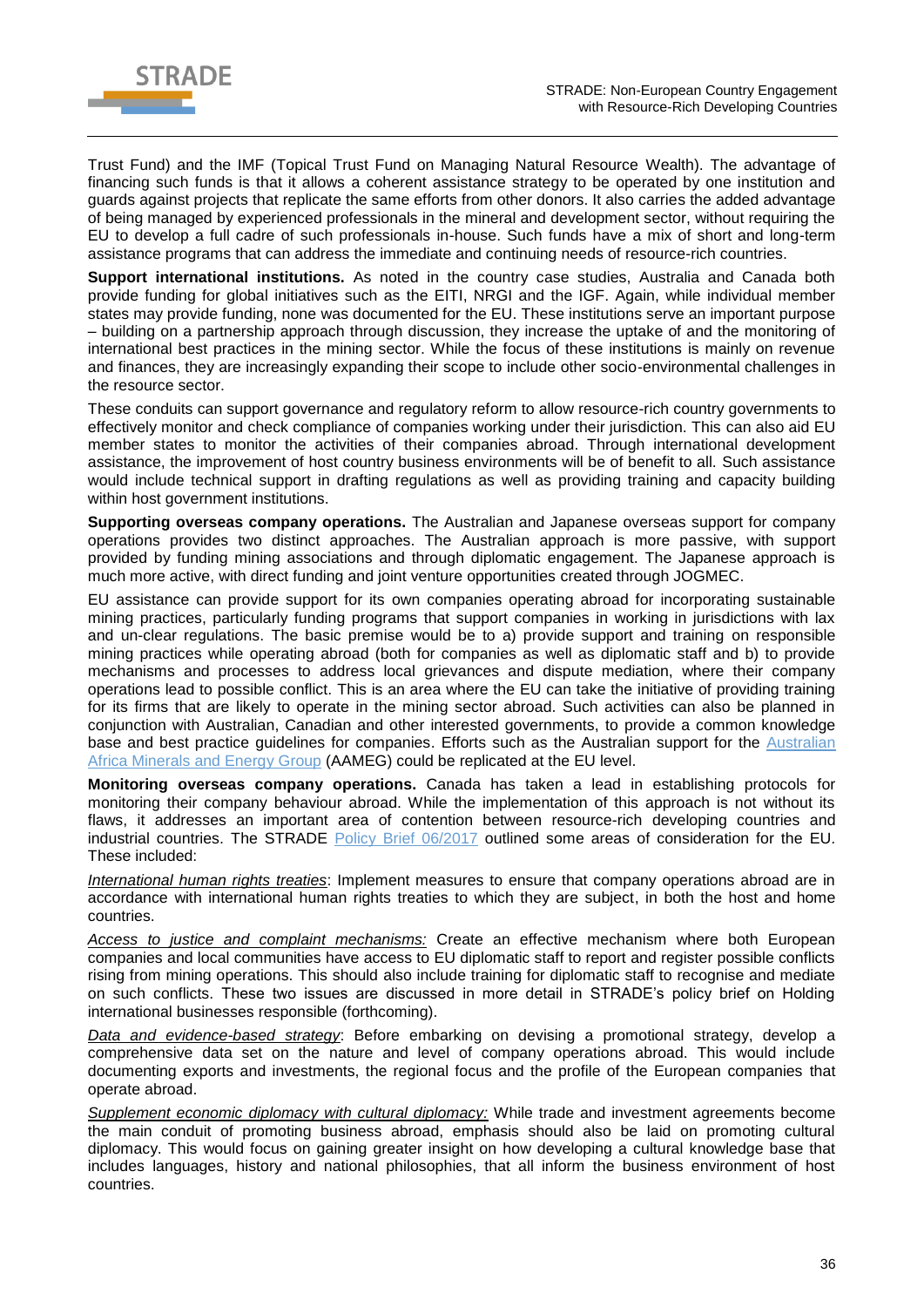

**Addressing linkages**. Poorly addressed by all countries covered in this report is the issue of linkages. While there are individual projects such as BGR's Mining Linkages in [Southern](https://www.bgr.bund.de/DE/Themen/Zusammenarbeit/TechnZusammenarbeit/Downloads/Southern-African-mining-sector-linkages.html) and [West Africa,](https://www.bmz.de/rue/includes/downloads/BGR__2017__Local_procurement_in_West_Africa__Executive_Summary_.pdf) and Canada's funding for the [Engineers without Borders,](https://www.ewb.ca/en/) the research did not find any substantial projects that meaningfully addresses the industrialisation and minerals issue. Often linkages are addressed under poverty reduction strategies that focus on subsistence income and small enterprise support. Efforts to generate meaningful, linkages in the medium to high technology equipment and services, or those that consider smelting and refining capacity are not addressed by third countries or the EU. The promotion of such linkages are a core requirement for resource-rich developing countries (see STRADE Policy Brief on Africa and EU Renewing Partnerships). The topic, as an area of collaboration for the EU and industrial countries, will be covered in a separate STRADE report. It is worth mentioning here that linkages have escaped a meaningful, high priority strategy in the engagement between industrial and resource-rich developing countries.

## <span id="page-36-0"></span>**4.3. Conclusion**

Meeting the supply needs of the EU (a global sustainable supply of minerals) need to take into account the development needs of supplying countries. Suh an approach points to the EU shaping its future policy on engagement with non-EU raw material producers around two major themes. First, maintaining open, undistorted and equitable markets so that the EU's economic efficiency and competitiveness are preserved. Second, engaging with developing country partners in a manner that addresses their natural resource agenda as well. This may well require a rethink of EU support to its basic mineral processing industries originating from their colonial past.

For the EU to play an effective and credible role in the mineral and development agenda, and engage constructively with specialists in member state and in mineral host countries, it would need to develop within it a cadre of expertise on the mineral sector and on associated industries. **Resource diplomacy** as practised by Australia and Canada is commonly conducted by those with close familiarity with the resources sector (for example, those who have worked in mining or trade ministries or in related research organisations) and supported by those actively involved in it. This diplomacy effort can also include monitoring and addressing complaints arising from European operations abroad, similar to the Canadian approach.

The EU can play an **important role in institutional capacity-building** in raw material producing countries. Such capacity-building covers such traditional institutional support as that for ministries of mines, for geological surveys, for the framing and implementation of mining law, and for the administration and trade. But it can also extend to cover a broader range of objectives including support for environmental regulation and schemes for social sustainability. The EU already has programmes which address some aspects of capacity building on a wider country/sectoral level, in particular through the European Development Fund.

One of the matters that dialogue with producing countries would reveal is how successful these efforts are in meeting their objectives and how they might be refined and developed in future. It might, for example, consider the greater use of scholarships to enable young and mid-career government officials to broaden their knowledge and deepen their skill sets. Or it might consider direct support for regional sector development organisations such as the Africa Union's African Minerals Development Centre (AMDC).

Dialogue might also point to other ways in which the EU might deepen its engagement with supplying countries. It might reveal information about the effectiveness and popularity (or otherwise) of China's 'activist' role to promoting resource development through infrastructure-for-resource deals, and whether there are any useful lessons from this policy for the EU. Similarly, it might reveal something of the perceived benefits of Japan's (JOGMEC's) support for geological surveys and R&D, a scheme which, on the face of it, may be closer to what the EU might practically consider undertaking than what China is doing.

The conclusions for the EU from an analysis of its own engagement and that of other industrial countries is clear. The EU needs to take into account the existing instruments available to progress the inclusive growth agenda. It needs to consider efforts already undertaken by others and consider financing such efforts. This would include funds managed by the World Bank, the IMF and the UN. In other areas international leadership is absent, particularly in holding companies to account for their actions in developing countries, assisting home based companies in acquiring the skills for responsible mining practices and in meaningfully addressing the linkages and industrialisation agenda. The EU can provide the much needed consensus and direction here.